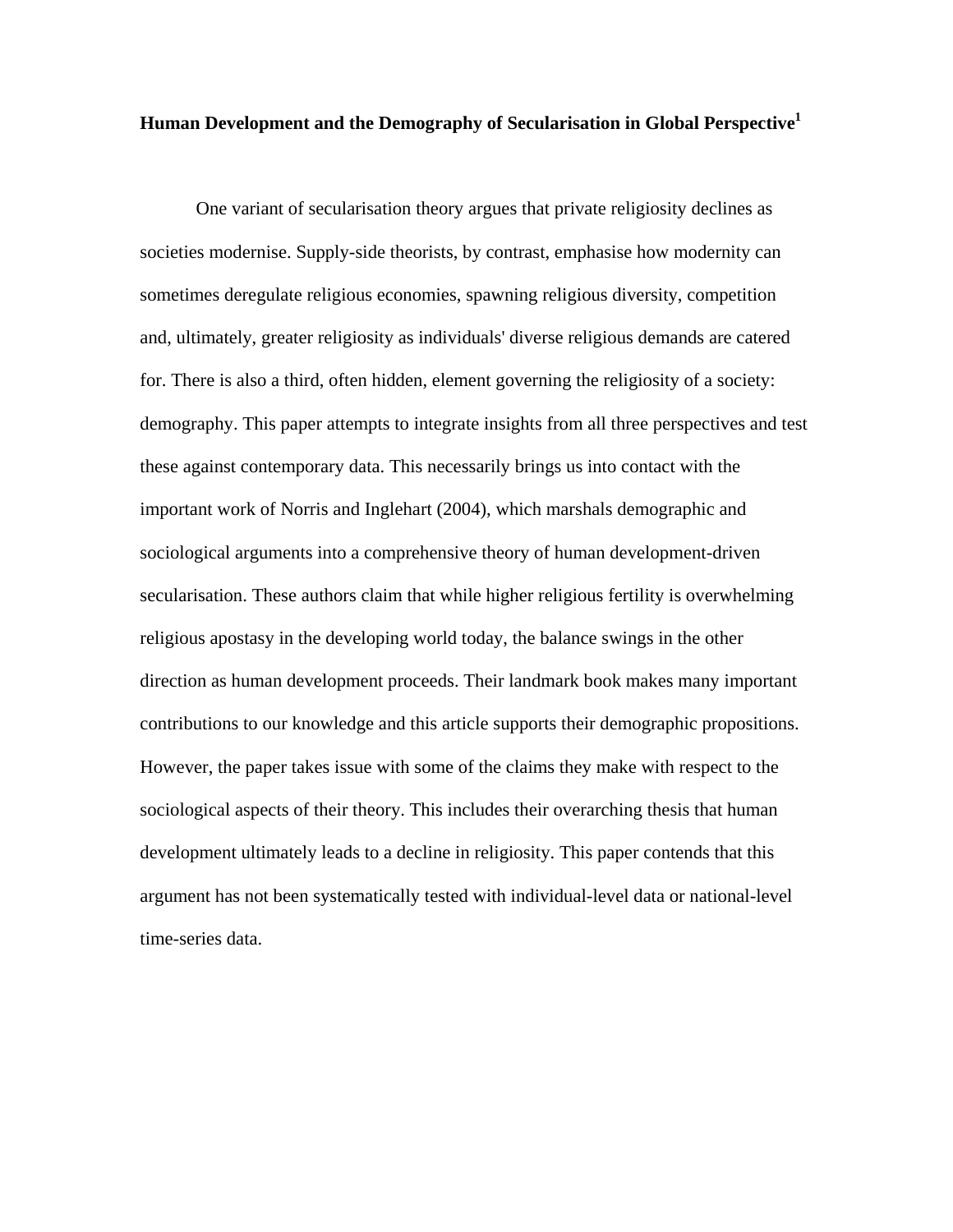## **The Secularisation Debate**

 All three 'founding fathers' of sociological theory - Marx, Weber and Durkheim cast a narrative of modernisation in which religion was an inevitable casualty of advancing rationality. For Marx, under the pressure of industrial capitalism and science, 'solid' religious certainties would 'melt into air', profaning the sacred public sphere. (Marx 1973: 70-71) Max Weber spoke of the advance of 'disenchantment' as the acids of scientific modernity and bureaucratisation shrink the scope for religious explanations and supernatural beliefs. (Gerth and Mills 1948: 155) Finally, Emile Durkheim, drawing on classical and Spencerian thought, proposed a theory of structural differentiation and moral evolution whereby the role of religious expertise is confined to an ever shrinking sphere. Increasingly, as in France after the Revolution, society worships itself rather than a supernatural deity. (Durkheim 1995, [1893] 1984, ch. VI)

 More recently, Steve Bruce has synthesised the work of previous modernisation theorists like Ernest Gellner and David Martin to argue for the irreversibility of secularisation in modern society. Whereas the previous generation of secularisation theorists largely confined their arguments to the declining influence of religious institutions in the running of society, Bruce introduced the radical argument that secularisation was also occurring at the level of *individual* beliefs. This comes about for two major reasons: first, the fragmenting effect of societal differentiation on religious identity, and second, the declining authority of religious truth claims. Societal differentiation begins because economic rationality demands producer and consumer specialisation to maximise comparative advantage, creating occupational differences and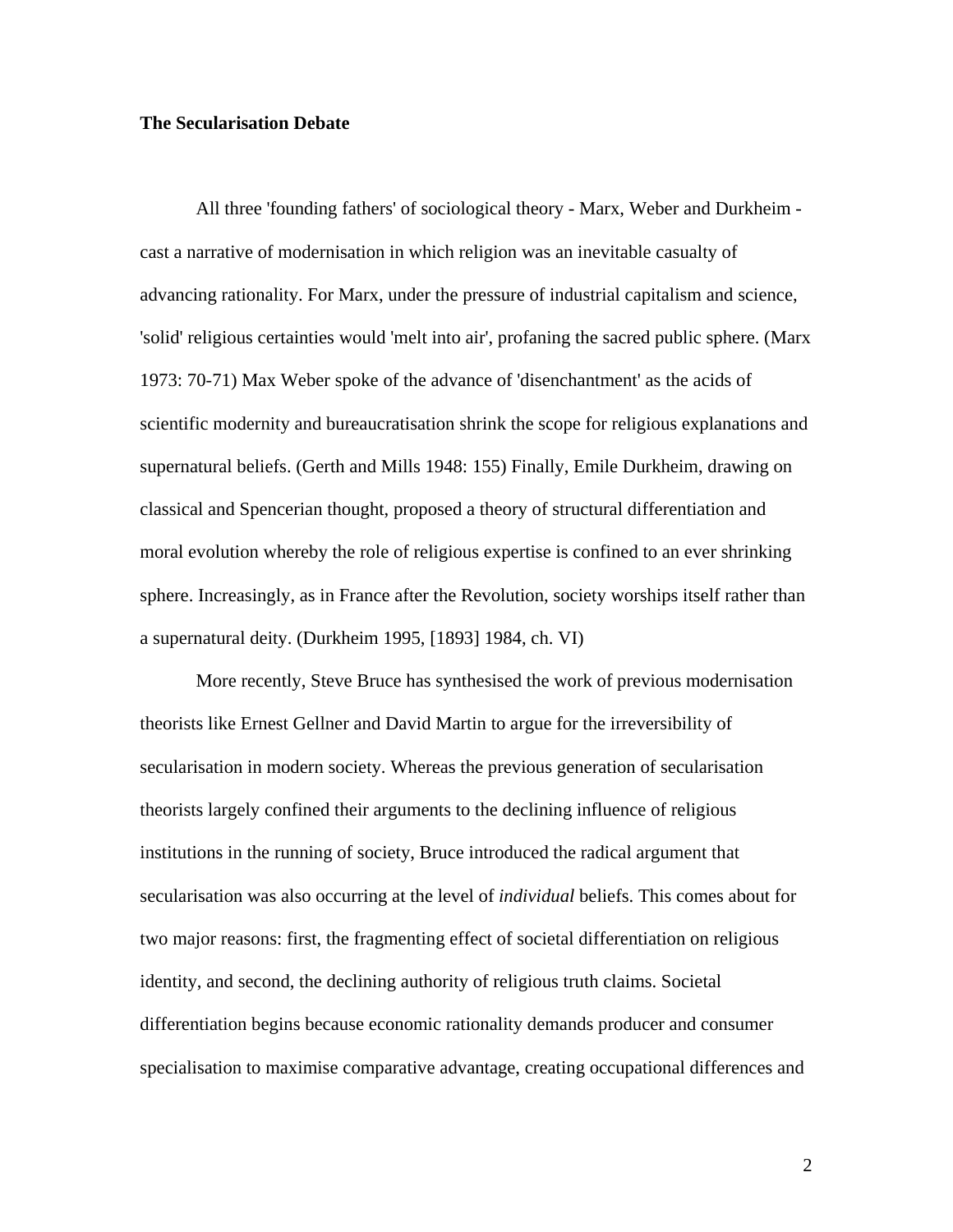burgeoning consumer choice. This spills over into lifestyle pluralism, constricting the religious sphere and relativising its influence. Meanwhile, the mundane specialist knowledge of the techno-economy crowds out religious expertise in solving secular problems and leads to a wider questioning of organised religion's totalizing claim to truth. (Bruce 2002: 2-43, 1998: 5-7, 15) Exceptions to this rule are found only in cases where religion acquires a this-worldly role, principally as a vector for ethnic or nationalist resistance - as in Poland under communism or in divided societies like Northern Ireland or as a site of social integration during periods of rapid social dislocation, as with ruralurban migration. (Bruce 1998: 19-21)

The work of Ronald Inglehart and Pippa Norris dovetails with Bruce's argument. Whereas Bruce focuses on social differentiation, Norris and Inglehart claim that rising material wealth and political stability reduce the existential insecurities that drive people to seek supernatural explanations of terrestrial events. They show that countries which score higher on indices of economic development, wealth and equality ('human development') tend to be less religious than those with poorer human development scores. The authors maintain that human security is not only related to religiosity and fertility at the international level, but also at the individual level within nations. In the United States, for example, the authors note that those with lower income and education tend to be more religious than other Americans.<sup>2</sup> (Norris & Inglehart 2004: 110) Others have charted a growth in the proportion of Americans identifying as nonreligious to 14 percent by 2000, and Norris and Inglehart suggest that this proportion will increase in the years to come.<sup>3</sup> Elsewhere, Norris and Inglehart claim that 'one can easily think of striking exceptions [to the rule that human development reduces religiosity] such as Osama bin Laden who is (or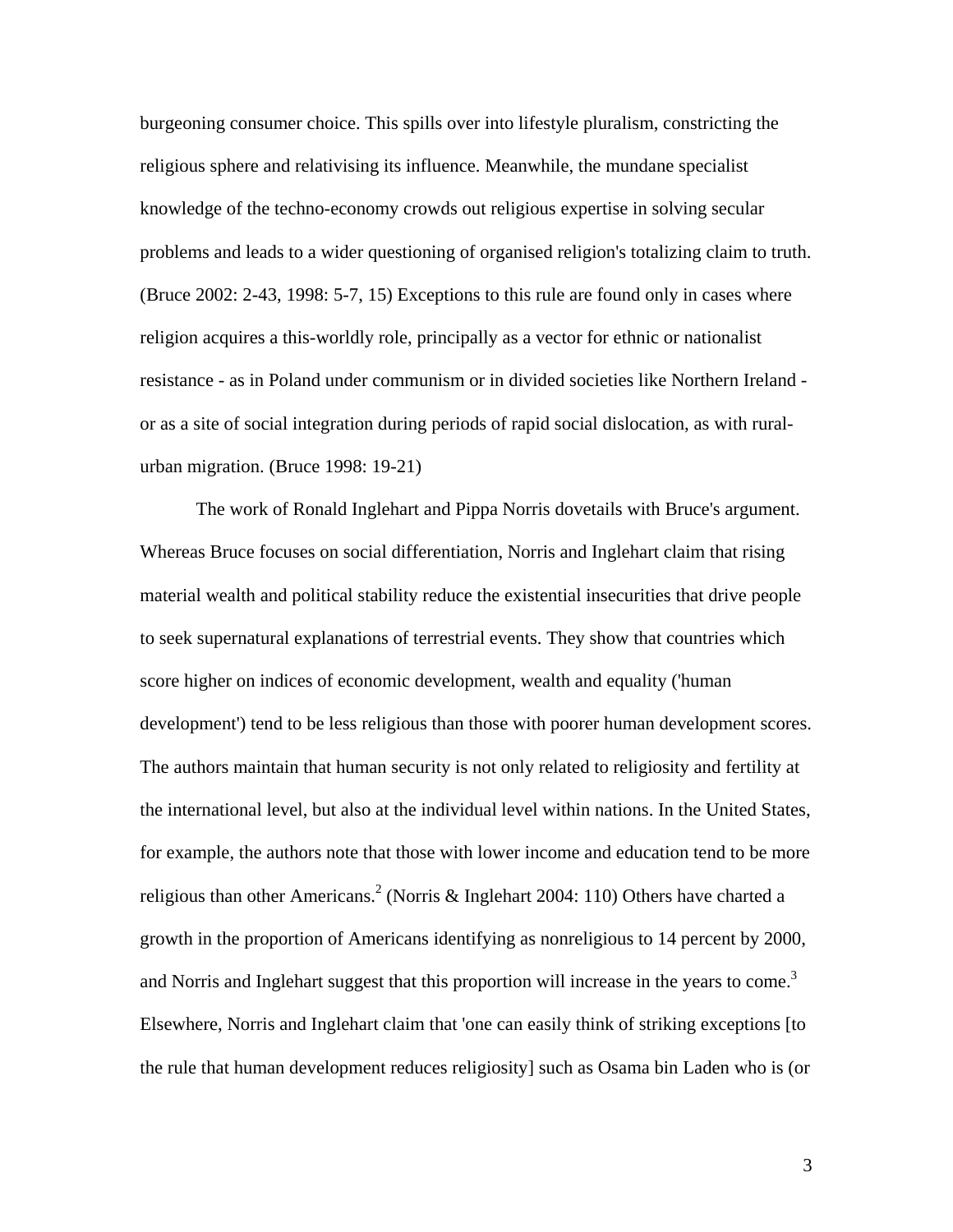was) extremely rich and fanatically religious. But when we go beyond anecdotal evidence such as this, we find that the overwhelming bulk of evidence points in the opposite direction...' (Norris and Inglehart 2004: 5)

This argument is also made - albeit in a different way - by Anthony Giddens, who suggests that detraditionalisation involves the replacement of religious forms of expertise by scientists and their technological 'expert systems'. The so-called 'big questions' of human existence are forced into the background of human experience by the pace of modern life. For Daniel Bell, the key elements of modernism: novelty, change and immediacy, repress the impulse toward reflection in art and culture, thereby enabling a masking of the major existential questions of life. (Bell 1996 [1976]: 47; Giddens 1991: 194-5) However, Giddens also suggests that major life events - especially death or other family traumas - permit existential questions to burst through the routines of modernity. These tragedies are less common in an age of modern medicine and enhanced human security, but they still inevitably occur. Here Giddens and Robert Bellah emphasise the role that psychotherapy plays as a surrogate for religion in late modernity. (Giddens 1991; Bellah 1996 [1985]) Psychotherapy attempts to re-orient people away from the disturbing questions thrown up by tragic events and toward a readjustment to modern routines, but it is unclear whether this technique always succeeds in relegating existential questions beneath the surface of everyday life. For Giddens, such shocks can lead to a 'return of the repressed', i.e. the return of spirituality in response to high modernity's inability to address the ultimate questions of human existence. (Giddens 1991: 207-8)

 Whereas much work on secularisation stems from the European context where declining religious attendance and/or belief seems more apparent, some American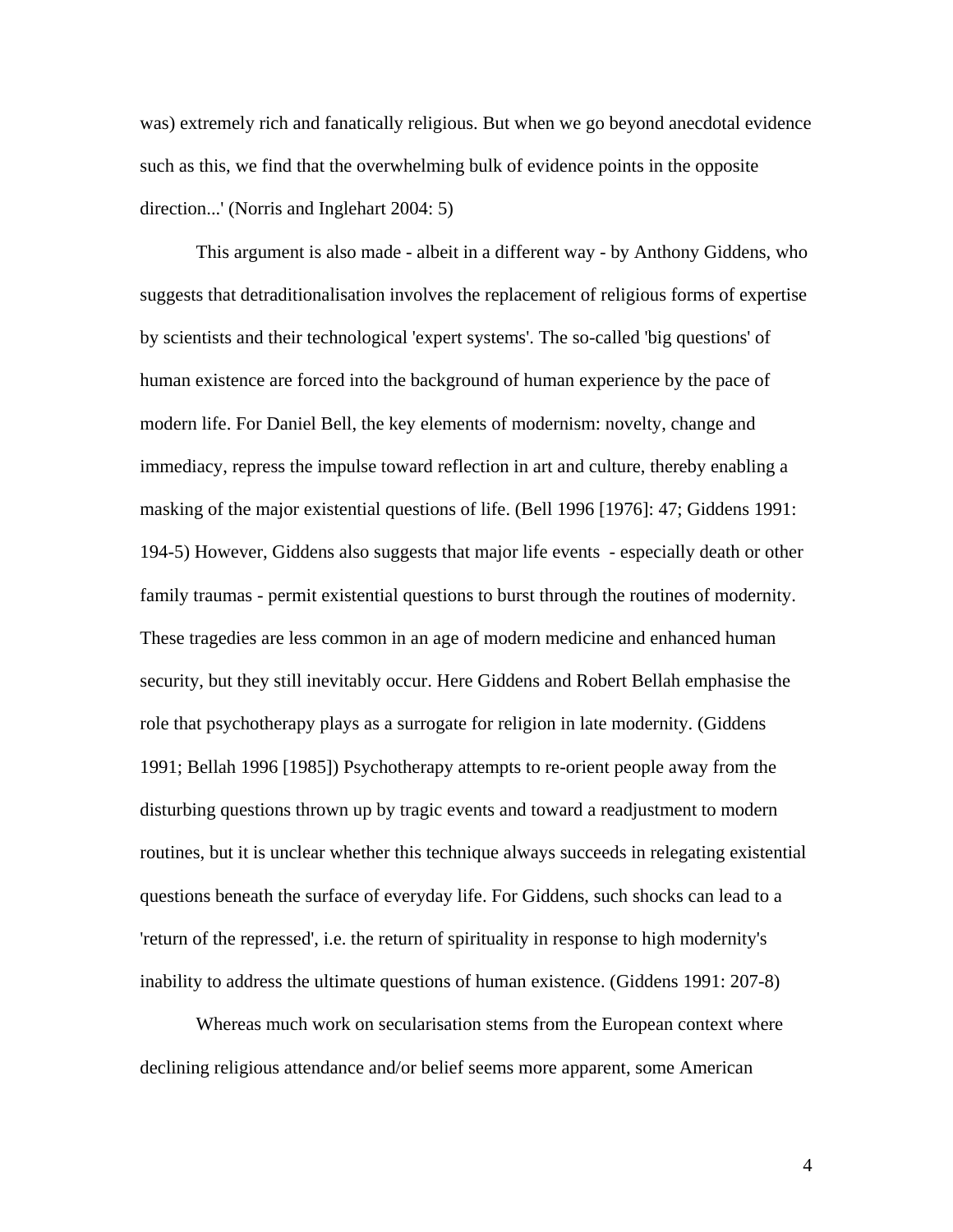researchers take a different view. The so-called 'supply-side' or religious markets model is methodologically individualist and focuses on the *supply* of religious services in contrast to the secularisation theorists' concentration on social structures and changes in individuals' *demand* for religion. Supply-side theories contend that a major reason for the lack of religious vitality in much of Europe stems from the dominance of state religions, which restrict competition in the religious marketplace and produce inefficient religious monopolists who fail to create religious demand. This is in marked contrast to the United States, where the early separation of church and state led to a freer market in religious provision which could cater to a wider variety of spiritual demands as well as providing the non-spiritual 'selective incentives' which often help to attract people to places of worship. While religious attendance remains low in Europe, religious beliefs show a high degree of vibrancy. Advocates of the supply-side perspective maintain that the disjuncture between beliefs and practice is a result of a lax religious establishment failing to serve consumer demand within an over-regulated religious market. (Stark and Iannaccone 1994; Stark & Finke 2000: 57-79)

 Some recent researchers take issue with supply-side theory. Halman and Draulans (2006: 278) for instance, find no support for the supply-side postulate that greater religious diversity is linked to higher levels of religious belief or practice. Instead, the reverse seems to be the case. Using national-level data for a global set of countries, McCleary and Barro (2006) found that attempts by the state to regulate religious markets (a practice often associated with communism) does lower religiosity, but the promotion of official religions by the state actually *increases* religious participation - possibly because of the additional resources flowing to organised religion. All told, pluralism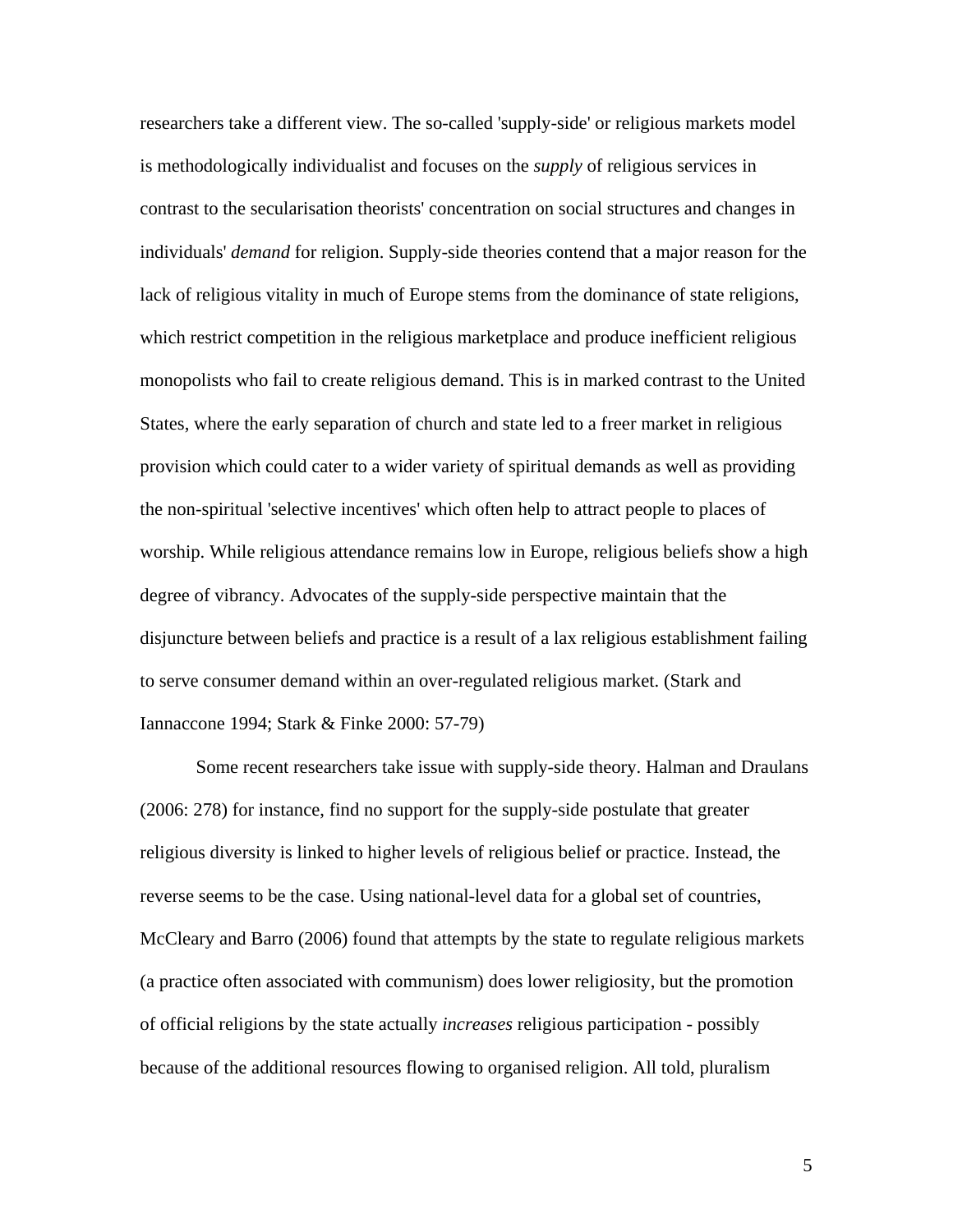seemed to have a mixed effect on religiosity. Meanwhile, recent analyses of European survey data find a consistent pattern of religious decline encompassing participation (attendance), belief and affiliation. (Voas and Crockett 2005; Norris and Inglehart 2004, ch. 3)

 Somewhat of a 'third way' is represented by other theorists, who propose that the story is more complex than a linear theory of either revival or secularisation would allow, with trends varying between countries and with different trajectories depending on whether the variable of interest is religious practice, religious belief, religious traditionalism or religious affiliation. Andrew Greeley, using data from the International Social Survey Programme (ISSP) religion modules contends that the religious situation in Europe defies any unitary process like secularisation. (Greeley 2002) Grace Davie, drawing on the recent European Values Survey (EVS), finds diverse religious pathways, but also a regularity of 'believing without belonging' in many European countries. She even avers that the data often show religious belief varying *inversely* with religious practice. (Davie 1994, 2002: 4-8) Finally, when we come to the developing world, we see a pattern of religious vitality, with no evidence of religious decline across the generations - in contrast to much of Europe. This is confirmed in the World Values Survey (WVS) data by Norris and Inglehart (2004).

# **Demographic Aspects of Religion**

 Much of the research on the sociology of religion has focused on religion as a social phenomenon whose rise or decline depends upon the choices of individuals or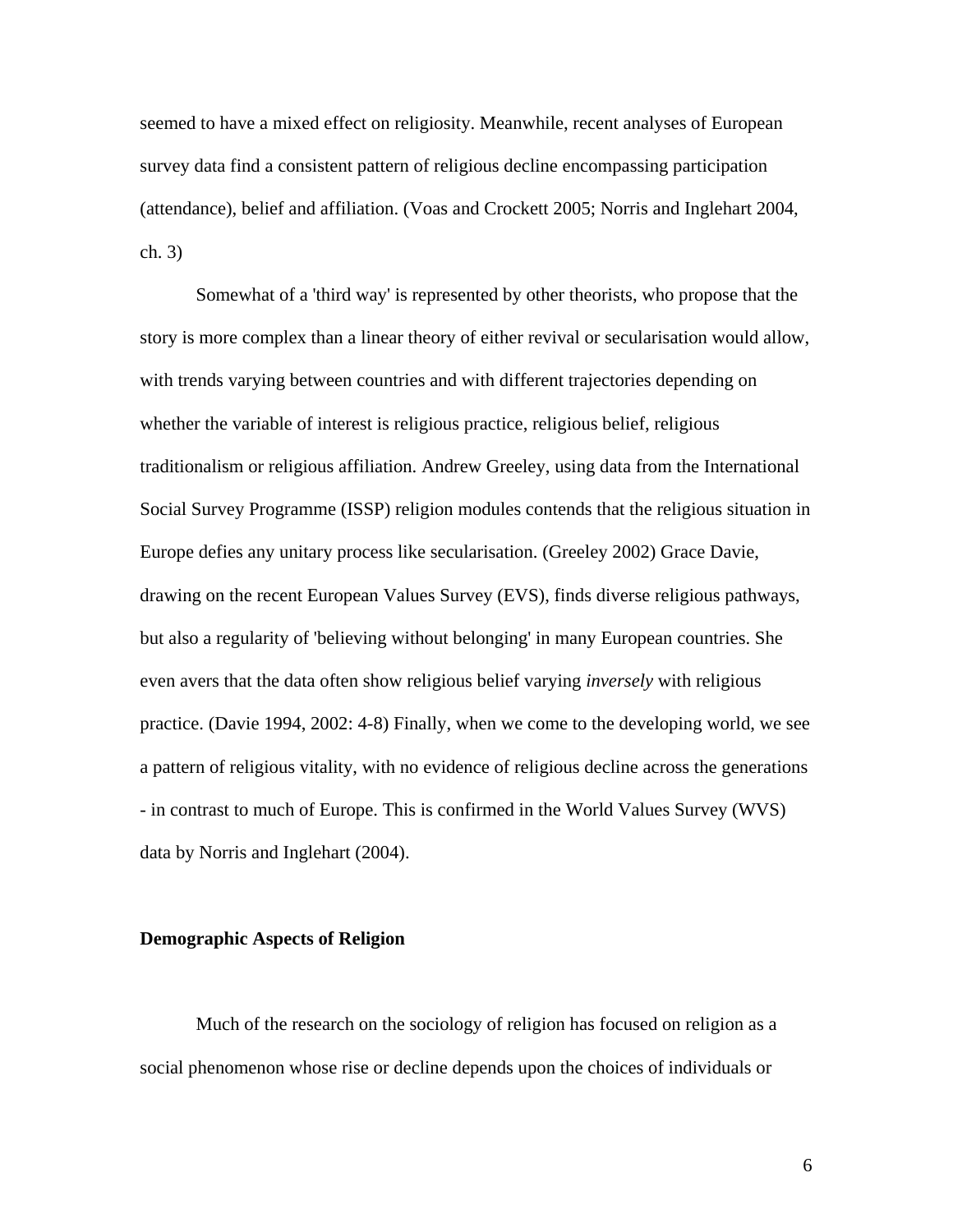changing structural contexts. However, it is apparent that even in the absence of sociallyinspired revivals or declines of religion, the degree of religiosity in a society can fluctuate. The chief non-social mechanism of change is demography. If we consider 'the religious' as a population affected not only by assimilation into, or dissimilation out of, the secular population but by migration, fertility and mortality, we arrive at a more multivalent picture. David Voas is one sociologist who has urged that greater attention be paid to the demography of religion. 'People enter, exit, and move within religion,' he remarks, 'just as they are born, will die, and migrate, in life'. (Voas 2003: 94)

# *Religiosity and fertility*

One postulate of second demographic transition theory is that religious commitment predicts higher fertility, hence secularisation is linked to falling fertility rates. (Surkyn and Lesthaeghe 2004; van de Kaa 1987) Others confirm a link between religiosity and fertility. Berman, Iannacone and Ragusa (2005), for example, employing a pooled model for four Catholic European countries in the period 1960-2000, found that church attendance is associated with fertility at the aggregate level, but only in interaction with an indicator for the number of nuns per head. This is attributed to the salutary effect of nuns (not priests) in providing ancillary social services at church which help raise the total fertility rate in Catholic countries. Norris and Inglehart also find a strong correlation between religiosity and fertility based on an analysis of aggregate, country-level data. Their multivariate analysis of national-level indicators (aggregated from individual responses) for some 65 countries sampled in the four waves of the WVS during 1981-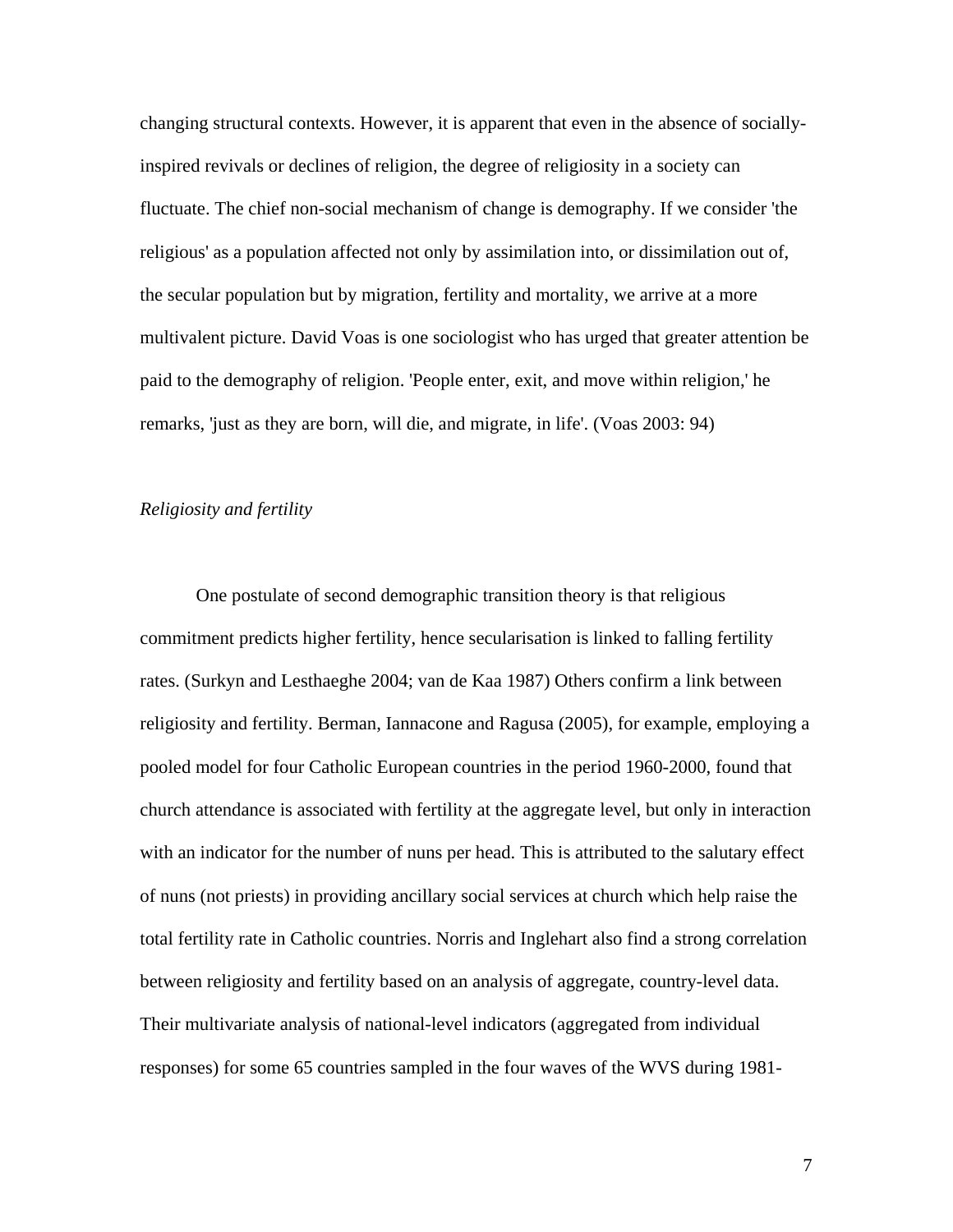2001 show a significant correlation between religious participation/prayer and proxies for fertility. Though they did not directly test for the impact of religiosity on fertility, the strong coefficients (on religiosity) for population growth and population age structure intimate that religiosity is linked with higher fertility at the global level. (Norris  $\&$ Inglehart 2004: 62-3)

Other studies of the religiosity-fertility link at the individual level reinforce the contention that a woman's level of religiosity is an important predictor of the number of children she will bear in her lifetime. Westoff and Jones (1979) first reported that among American Catholics, religiosity (as measured by communion) was associated with higher fertility in the 1950s and 1960s, though not in the 1970s. A similar result was found for the late 1980s in the US. (Lehrer 1996) The work of Alicia Adsera on Spain, based on Spanish Fertility Surveys, argues the reverse, pointing to the *growing* importance of religiosity in predicting fertility. Whereas there was no statistical effect of religious attendance on fertility in 1985, this had changed by the 1999 survey, with practising Catholics having significantly higher fertility.<sup>4</sup> Adsera attributes this difference to secularisation in the post-Franco era, which, in depleting the ranks of the Catholic church, left behind an increasingly devout remnant of practising, pronatalist Catholics. (Adsera 2004: 23)

Westoff and Frejka (2006) have recently tried to test this link by examining the 2000 European/World Values Survey (EVS/WVS) data and 2002 National Survey of Family Growth. They found a major gap in fertility between those who attended weekly or felt religion to be important in their lives, and those who attended less frequently or felt religion to be unimportant to them. Yet multivariate tests of the odds of having a third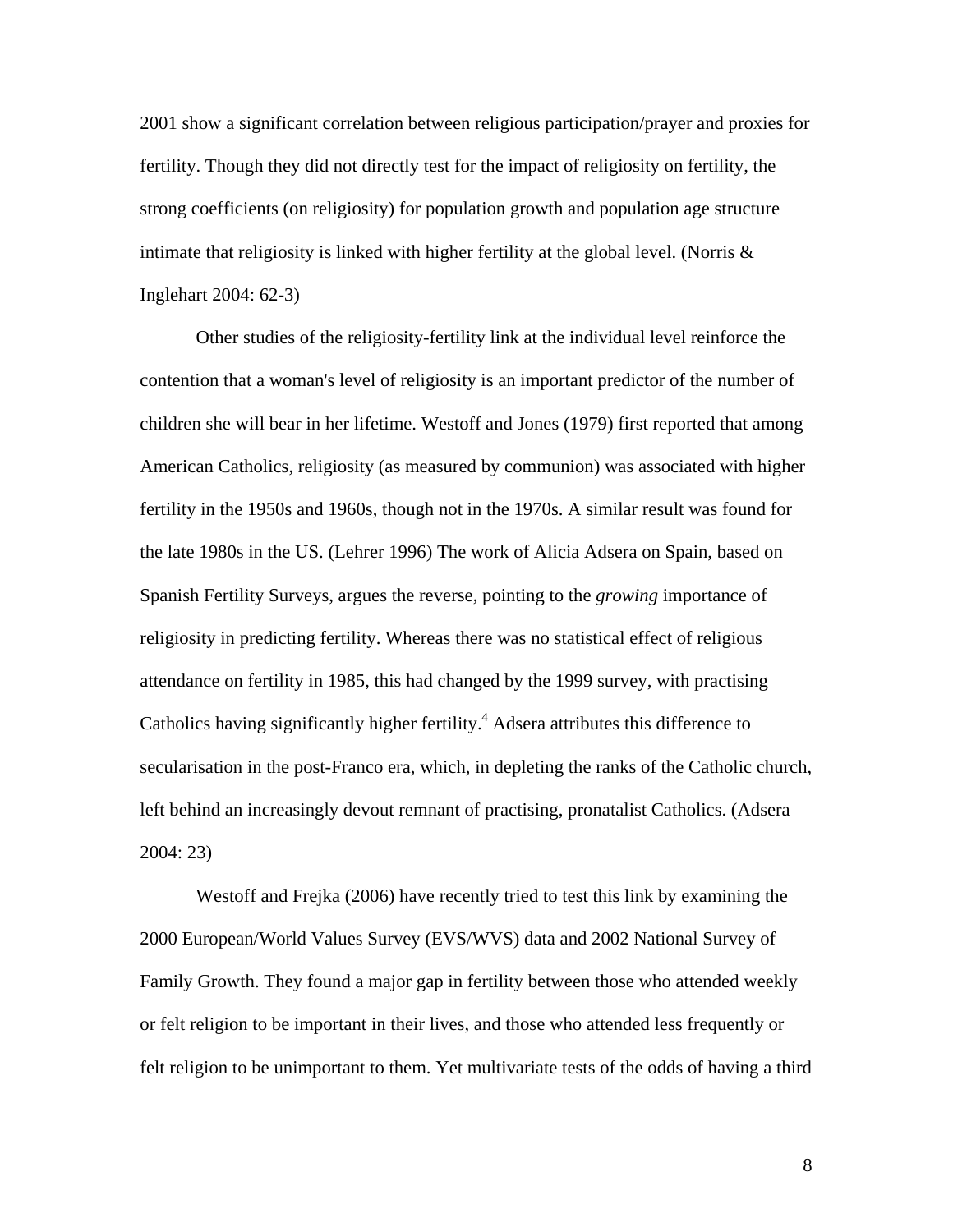child showed mixed results: religiousness measures seemed to be significant in about half the equations after a battery of controls were applied. Nonetheless, a similar study based on the Family Fertility Surveys (FFS) of the 1990s found a much stronger relationship between religiosity (as both attendance and self-assessed belief) and fertility across eighteen European countries. Here the significance of the relationship was nearly universal. (Berghammer, Philipov and Sobotka 2006)

In addition to attendance and religiosity, measures of theological conservatism have also been linked to high fertility. Berman (2000) and Fargues (2000), for instance, find that Ultra Orthodox Jews in Israel have fertility rates several times that of secular Israeli Jews. Berman and Stepanyan (2003), in a study of fertility behaviour among radical Islamic sects in Indonesia, Bangladesh, India, and Cote D'Ivoire confirm that in most cases, fertility is significantly higher among families with members attending Islamic religious schools. Similar findings have been recorded for radical Anabaptist Protestant sects like the Hutterites in North America. (Kraybill and Bowman 2001)

### *Long Term Religio-Demographic Shifts*

These 'silent' demographic effects can be profound in the long-term and outweigh the shorter-term flows of apostates and converts. For example, Rodney Stark shows how early Christians' favourable fertility and mortality rates as compared to Hellenistic pagans helped to fuel a 40 percent growth rate in the Christian population of the Roman Empire over several centuries. This gave rise to a population increase from 40 converts in 30 A.D. to 6 million by the year 300 leading to a 'tipping point' which helped Christianity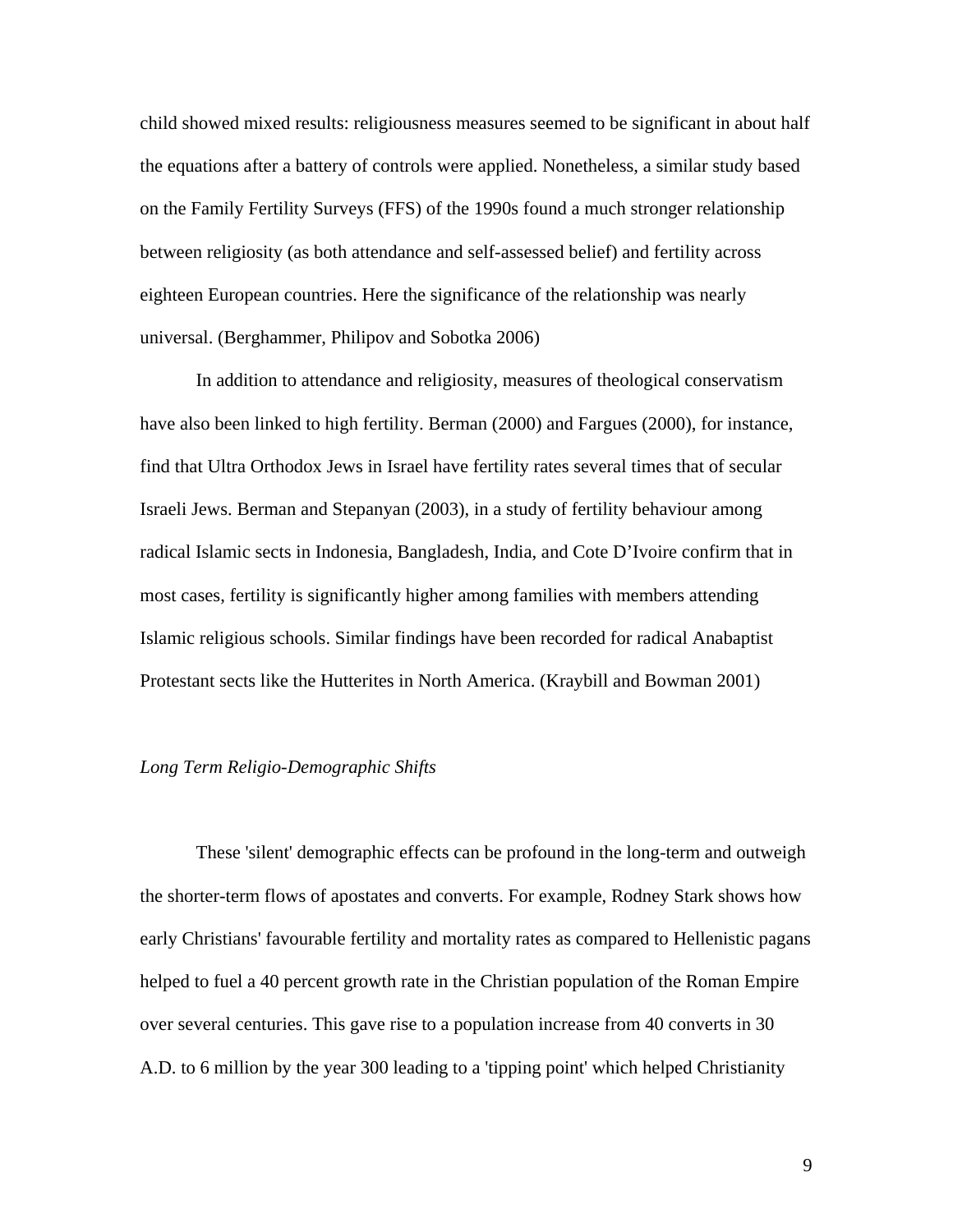become institutionalised within the Empire. (Stark 1996) Currently, many Islamic parts of what was once the Roman Empire have seen major declines in their Christian and Jewish populations due to emigration, lower fertility and mixed marriages. (Fargues 2001)

 Those who study the religious marketplace in the United States have been impressed by the extent to which denominations have grown through migration and fertility advantage. Sherkat (2001), for example, finds that American Catholics have been able to offset large net losses to other denominations through gains arising from (largely) Hispanic-Catholic immigrants and their higher fertility. Fertility differentials can also play a key role - especially long term. Mormons, once a very small sect, now equal or surpass Jews among post-1945 birth cohorts due to their considerable fertility advantage over Jews and other denominations. (Sherkat 2001: 1472-4) Conservative Protestants, a much larger group than the Mormons, also benefit from relatively high fertility. Using the General Social Survey, Roof and McKinney noted in the 1980s that Southern Baptists had roughly twice the fertility of Jews and secular (unaffiliated) Americans. (Roof and McKinney 1987)

A recent article extends this finding by showing that three-quarters of the growth of conservative Protestant denominations is due to fertility rather than conversion. (Hout, Greeley and Wilde 2001) This has powered the growth of the religious right and increased the base of the Republican party. Indeed, a recent article demonstrates the extremely significant and robust correlation between non-Hispanic white fertility patterns and the Republican vote - especially in 2004. States whose white population tends to be liberal and postmaterialist have lower fertility - as per 'second demographic transition'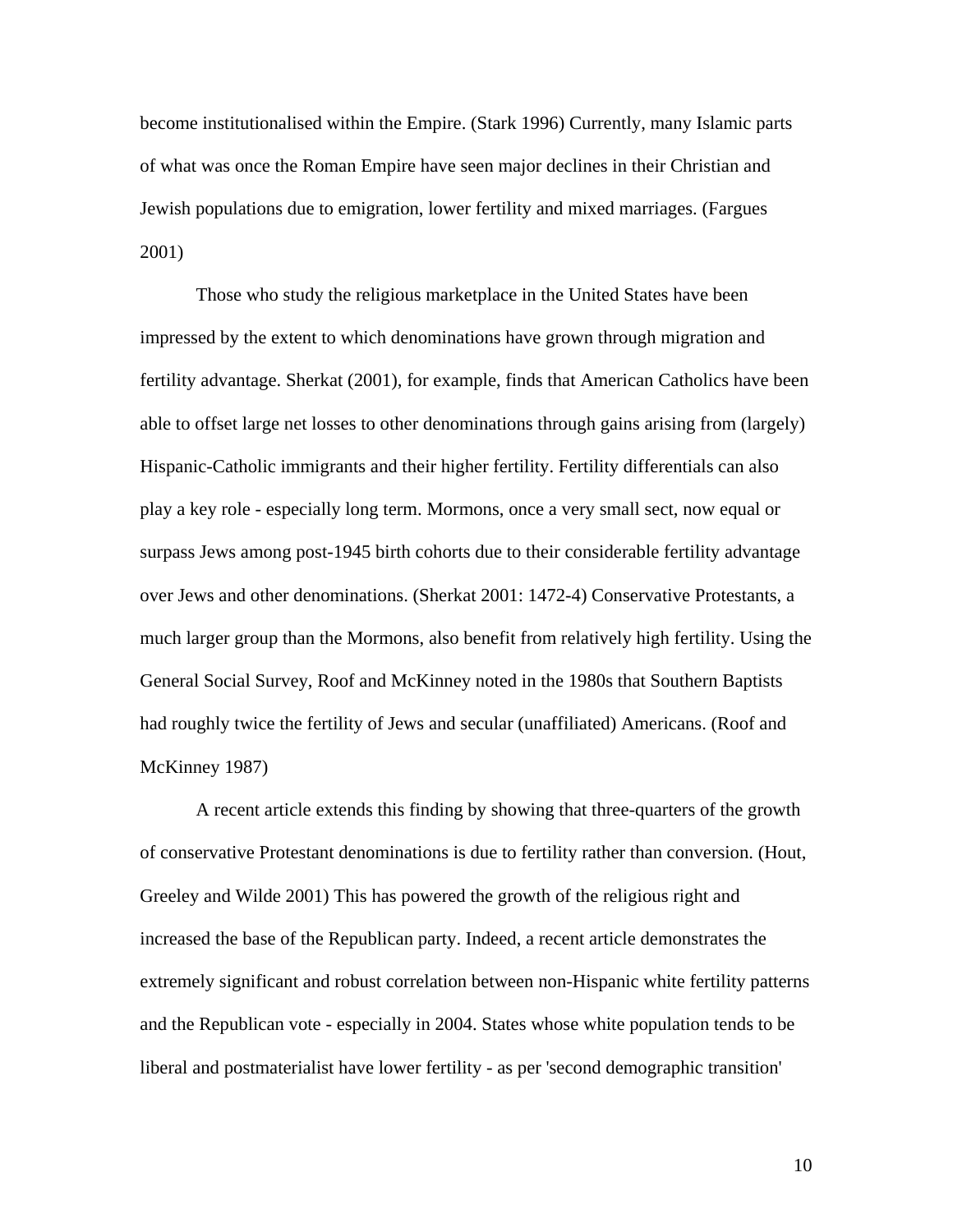theory (SDT) - and a lower pro-Bush vote share. (Lesthaeghe and Neidert 2005)

 In Europe, there has been less attention paid to fertility differences between denominations. However, the growth of the European Muslim population through immigration is a trend that is widely acknowledged. Austria is one of the few European countries to collect religious data on their census. A recent attempt to project Austria's population to 2051 found that a combination of higher fertility and immigration will increase the proportion of Muslims in the country from 4.6 percent of the population in 2001 to between 14 and 26 percent by 2051. Of course, the secular/unaffiliated population has also grown, from 4 percent in 1981 to 10 percent in 2001, and is projected to grow in the near future. However, the religiously unaffiliated in Austria have a total fertility rate (TFR) of just .86 children per couple, rendering them extremely reliant on religious apostates to maintain growth. This means that in the event that secularisation ceases - to say nothing of religious revival - the secular population will peak and begin to decline as early as 2021. (Goujon et al. 2006: 24)

### **Who Shall be the Victor?: Religious Apostasy vs. Religious Fertility**

In their masterful and wide-ranging account of religion and politics worldwide, Norris and Inglehart remark:

One of the most central injunctions of virtually all traditional religions is to strengthen the family, to encourage people to have children, to encourage women to stay home and raise children, and to forbid abortion, divorce, or anything that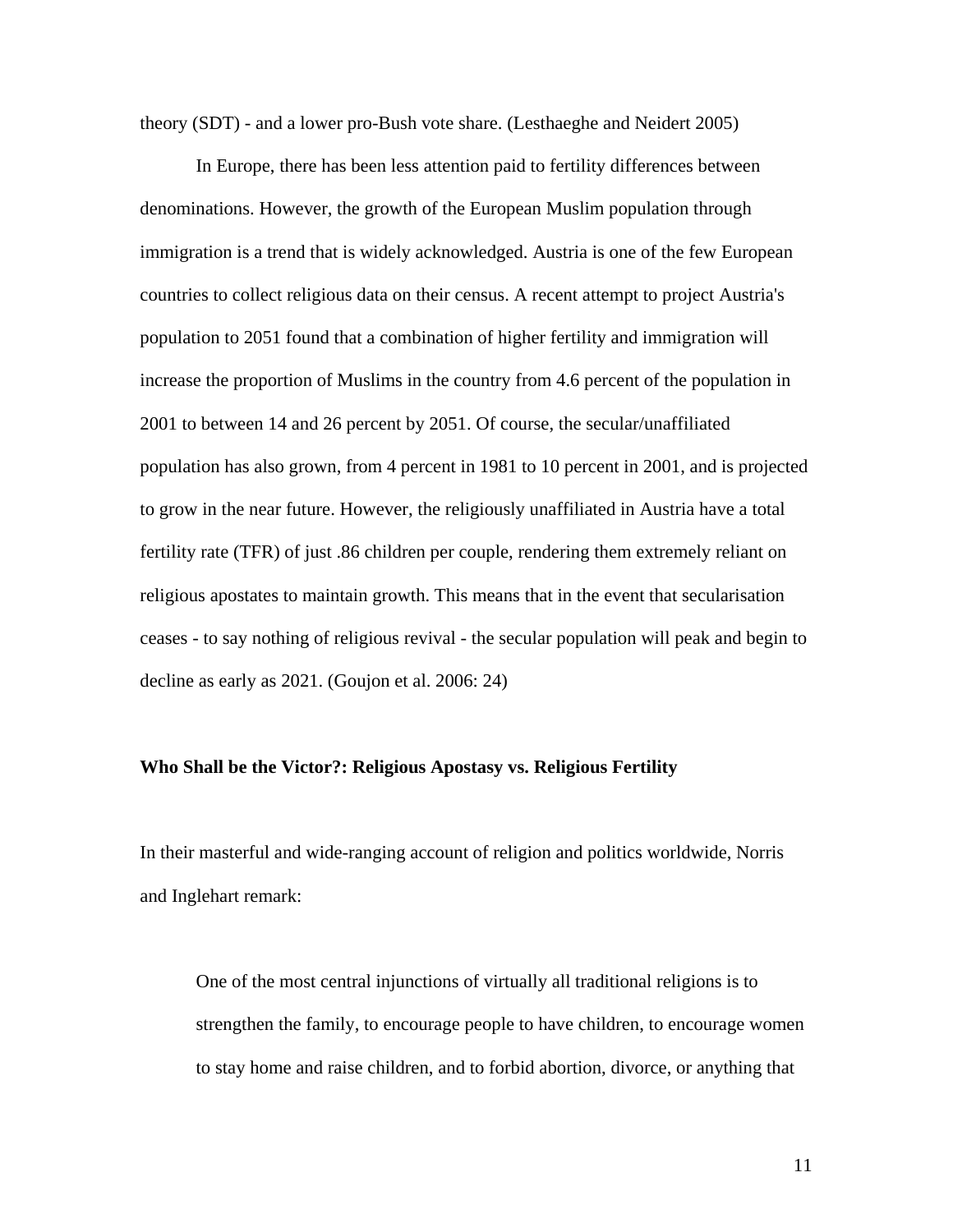interferes with high rates of reproduction. As a result of these two interlocking trends, rich nations are becoming more secular, *but the world as a whole is becoming more religious*. (Norris and Inglehart 2004: 22-23, emphasis added)

Norris and Inglehart view human development as the variable which governs the religiosity-fertility relationship. In other words, political and economic security lowers religiosity (with its pronatalist injunctions), which in turn lowers fertility. (see figure 1) There is also a direct effect linking improved human security to lower fertility and thus a slower rate of growth in the religious population.

## **Fig. 1 The Norris-Inglehart Secularisation Thesis**

[Figure 1 here]

Long term, the authors are bullish about the prospects for development-led secularisation:

In the long term and in global perspective...our theory predicts that the importance of religion in people's lives will gradually diminish with the process of human development. Moreover it does so most dramatically during the first stage of human development, as nations emerge from low-income agrarian economies into moderate-income industrial societies with basic welfare safety nets safeguarding against the worst life-threatening risks...this process does not reverse itself.... (Norris and Inglehart 2004: 54)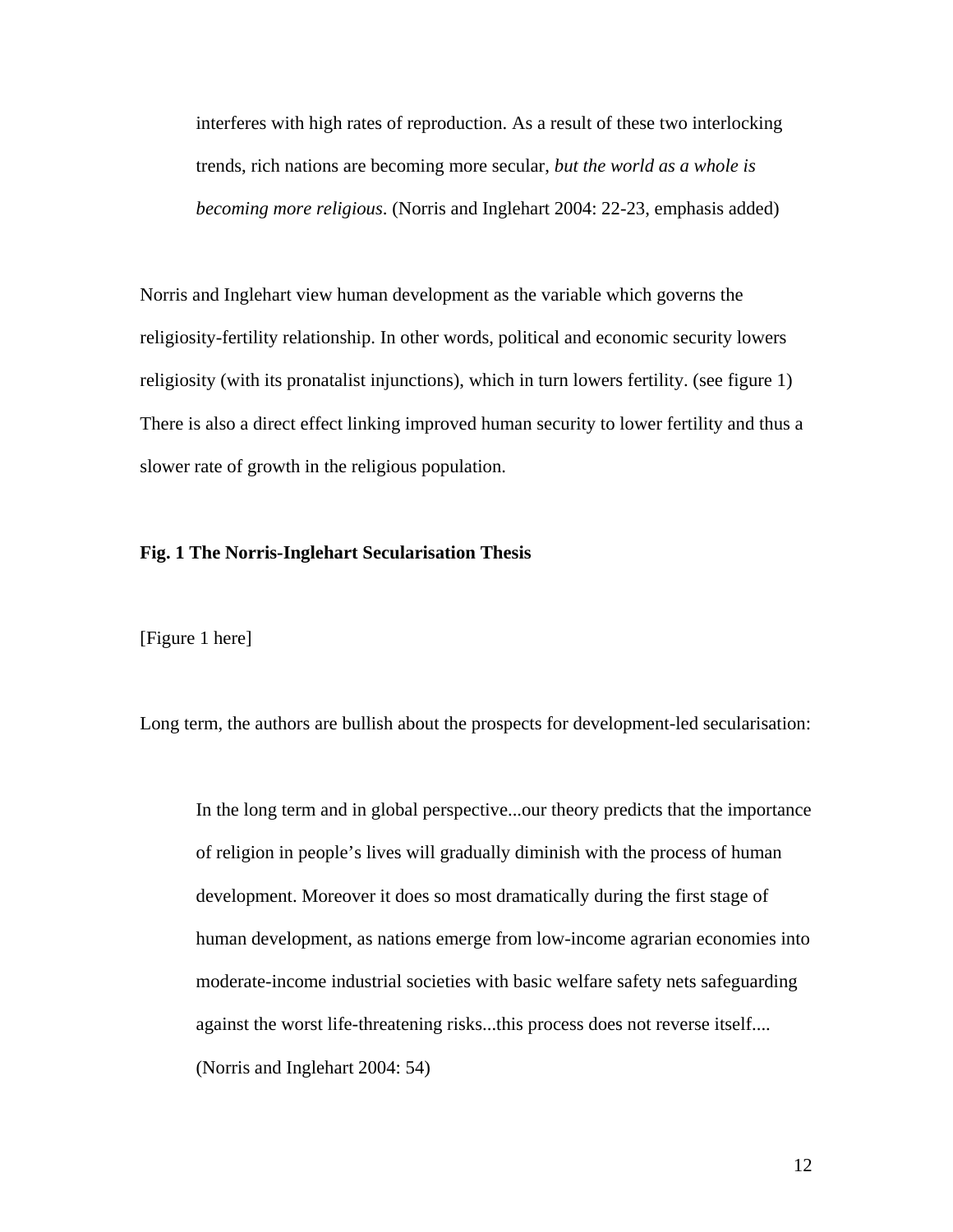At a glance, the shift from the pessimism of the authors' introduction to the optimism of their conclusion is puzzling. For if religious fertility is currently able to overwhelm development-driven secularisation, what will enable secularisation to pull ahead? The theoretical answer provided by Norris and Inglehart is that human development, i.e. an economic minimum, political stability and education, will gradually take root and lower fertility and religiosity in the long run. Thus they write, 'human development leads to cultural changes that drastically reduce (1) religiosity and (2) fertility rates'. (Norris and Inglehart 2004: 26)

Unfortunately, the macro trends on this point are not encouraging. For example, the demographic transition in the developing world is already well-established, with a number of developing countries like Brazil, Tunisia and Iran now reporting belowreplacement fertility. (Lutz, Sanderson and Scherbov 2004) Overall, demographers predict that the developing world as a whole will reach below-replacement fertility before the end of the twenty-first century, largely because of urbanisation rather than any significant increase in human development. In fact some see a danger whereby vulnerable nations undergo demographic transition without developing, thereby exposing their fragile economies to high dependency ratios. (Wattenberg 2004) Here it is interesting to note that the demographic transition in Europe typically occurred well before masssecularisation.<sup>5</sup> If secularisation is the main source of declining fertility in the developing world then we should have already seen strong declines in religiosity by cohort there. Yet, according to the WVS evidence reviewed by Norris and Inglehart (2004, chapter 3), religiosity does not decline with age in developing countries. Moreover, in parts of the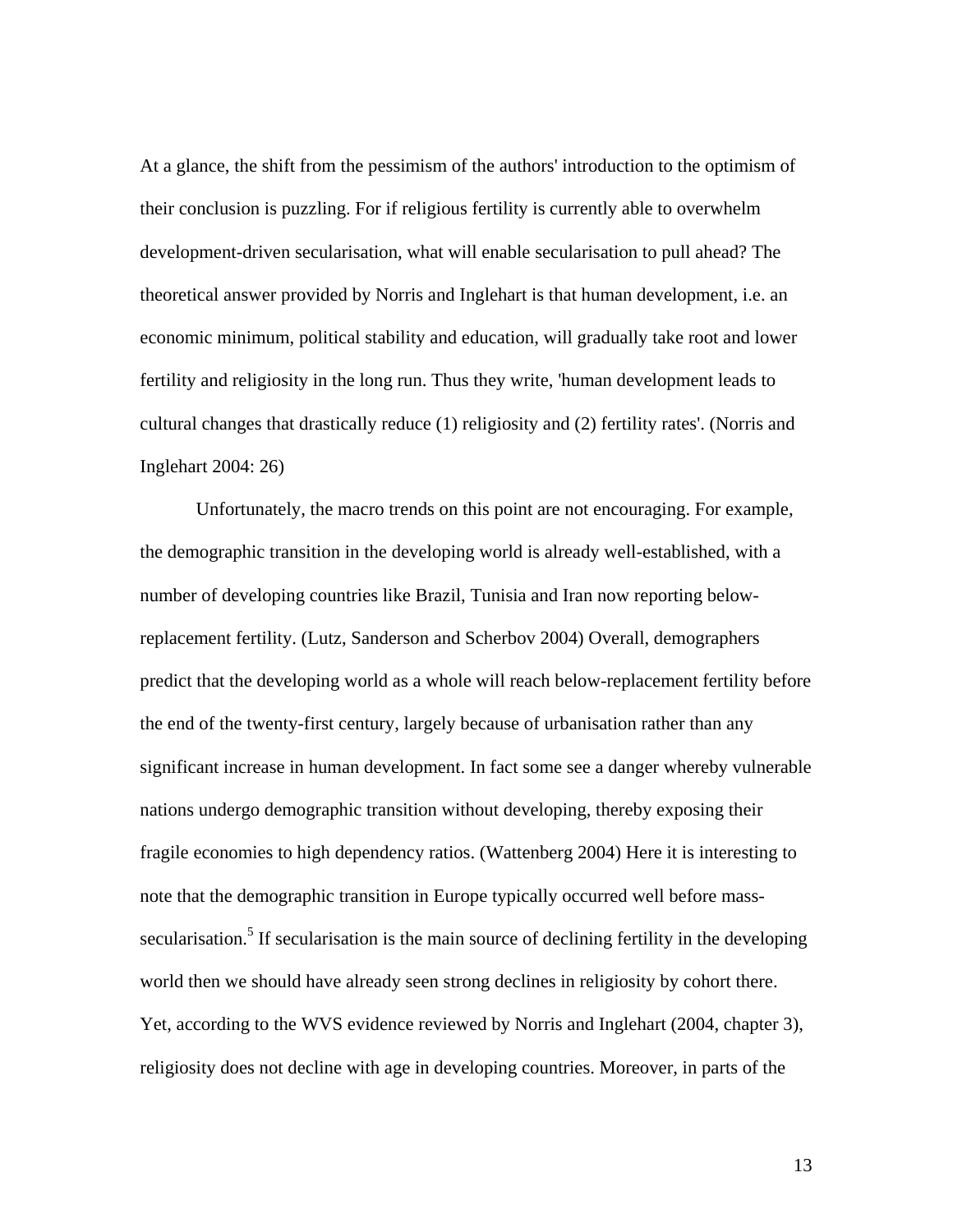Islamic world, such as Egypt or Saudi Arabia, younger people are more religious than their elders. (Wickham 2002)

The main problem with Norris and Inglehart's technique is an attempt to test a developmentalist (i.e. time-series) theory with cross-sectional data, often on the basis of bivariate trends. Yet we know that differences on a variable between countries are often created by historical specificities and tend to be much larger than differences within the same country over time. Prior to 1964, for example, southern U.S. states were generally weak on welfare spending but strongly supported the Democrats. The erroneous conclusion from a cross-sectional model - even with controls - would be that low welfare spending predicts support for the Democratic Party. (Smith 1995) The same goes for the surprising finding that districts of the Punjab during 1961-1971 with higher literacy rates had higher fertility rates. On the other hand, within each district, as literacy increased each year over 1961-71, fertility (as expected) declined. The reason for the erroneous cross-sectional results is that districts with high literacy had high fertility for historical reasons - such as being traditional centres of wealth, power or religious learning.<sup>6</sup> This unit effect persisted throughout the course of 1961-71. (Ali 1978)

Overall, the Norris-Inglehart modernisation thesis lacks a systematic multivariate test of the proposition that development indicators predict *both* religiosity and fertility. It has no time-series dimension. It fails to differentiate between aggregate and individual levels of analysis or to specify the mechanisms linking human development to religiosity/fertility at the two levels. Short of these tests, there is no basis for the authors' claim that despite current setbacks, religious apostasy will one day win the battle over religious fertility. In order to address some of these shortcomings, this paper will employ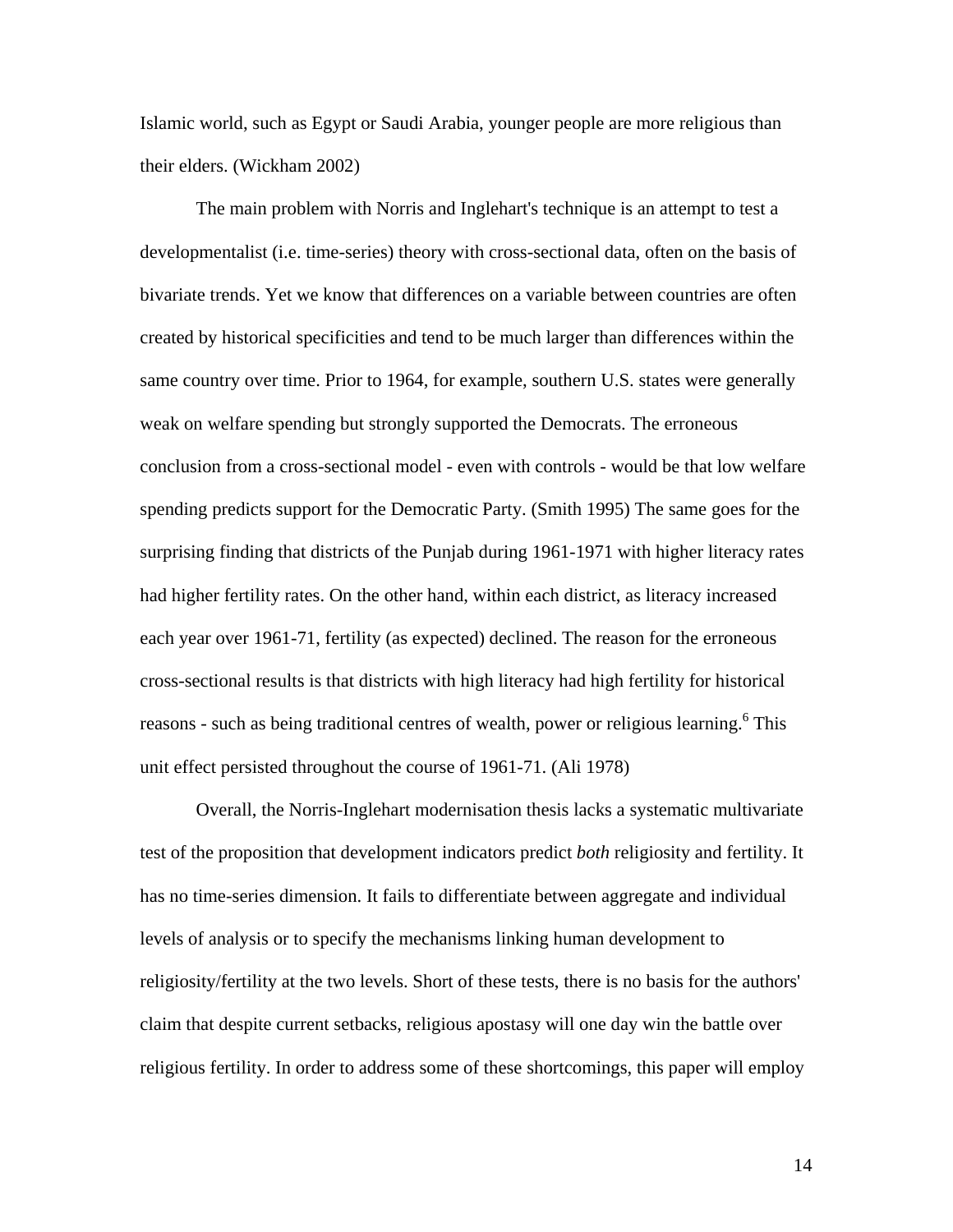multivariate analysis to consider the relationship between religiosity and fertility in developed and developing societies. Moreover, we use time series techniques to interrogate some of Norris-Inglehart's macro-level conclusions and move on to employ multilevel analysis to parse out individual and national level effects.

We expect to confirm many of Norris and Inglehart's findings. For example, we predict that individuals who are more religious will have higher fertility when controls are applied. We expect that the more religious their country of residence, the more religious an individual will be, controlling for other individual characteristics. On the other hand, in contrast to Norris and Inglehart, we expect the relationship between country-level and individual-level variables to change as countries develop. In developing countries, we postulate that 'tradition' mediates the relationship between individual religiosity and fertility. Religiosity and high fertility are part of an unreflexive village outlook linked to the rhythms of rural underdevelopment.<sup>7</sup> Society remains less culturally differentiated. In more developed societies, by contrast, new subcultures spring up, often rooted in 'lifestyle enclaves' coalescing around shared age or income. (Bellah 1996 [1985]) Religious identity is more self-conscious: individuals and subcultures, often rooted amongst older people or married couples with children, consciously identify against the secular mainstream, and these sub-national dynamics become more important than collective tradition. (Bruce 1998: 147) Atheists are also increasingly likely to raise their heads above the parapet given the less conformist social climate.

There is an analogy here with the crystallisation of ethnic identity among the third-generation descendants of immigrants to modern host societies like the United States. Those who connect with their ethnicity must do so self-consciously rather than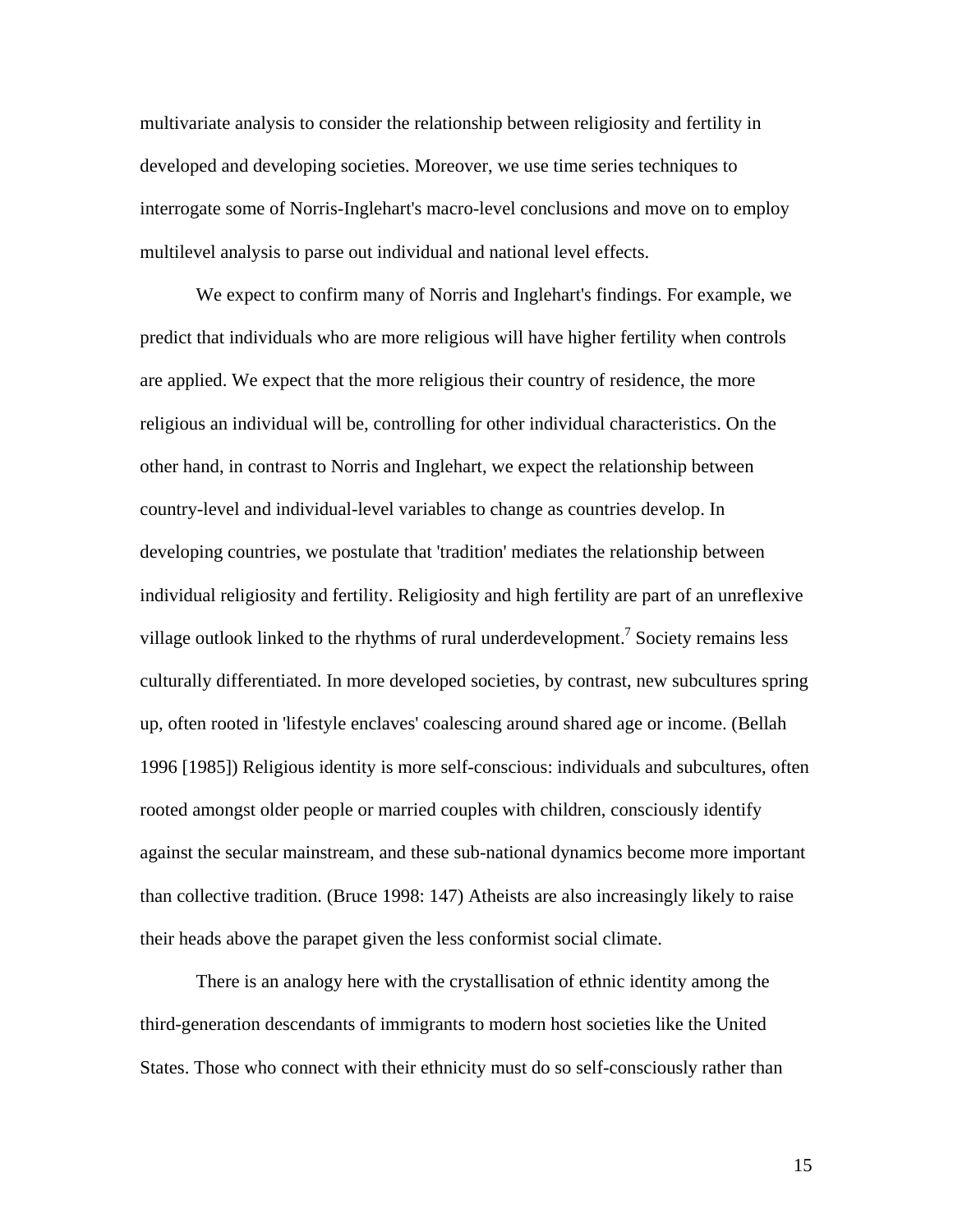unreflectively. In other words, the third generation had to consciously *choose* to identify as Italian, whereas their grandparents simply *were* Italian without thinking about it. (Novak 1972) Likewise, many nationalist movements took shape when distinctive features of the vernacular culture had atrophied. Irish or Welsh nationalism, for instance, emerged precisely as these respective groups' language was being replaced by English in the early nineteenth century. Identity, based on romantic historicism and a political project, substituted for traditional culture. (Connor 2004; Hutchinson 1987) The awareness of a secular mainstream, and the active rejection of it by the religious, distinguishes modern religiosity from its traditionalist ancestor. The modernisation process thus loosens the relationship between national traditions and individual-level religiosity. This relationship is in turn mediated by stronger subcultures anchored in age, income or marital status.

As a result, we predict that:

 $H<sub>1</sub>$ : Religiosity among individuals in a society varies more around the mean within developed countries than in developing ones H2: There is little or no association in multivariate, time-series models between a nation's degree of religiosity and either: a) its GDP per capita or b) its

school enrolment level

H3: There are different relationships between religiosity and human development at the aggregate and individual levels of analysis

Two other hypotheses, related to second demographic transition theory, flow from our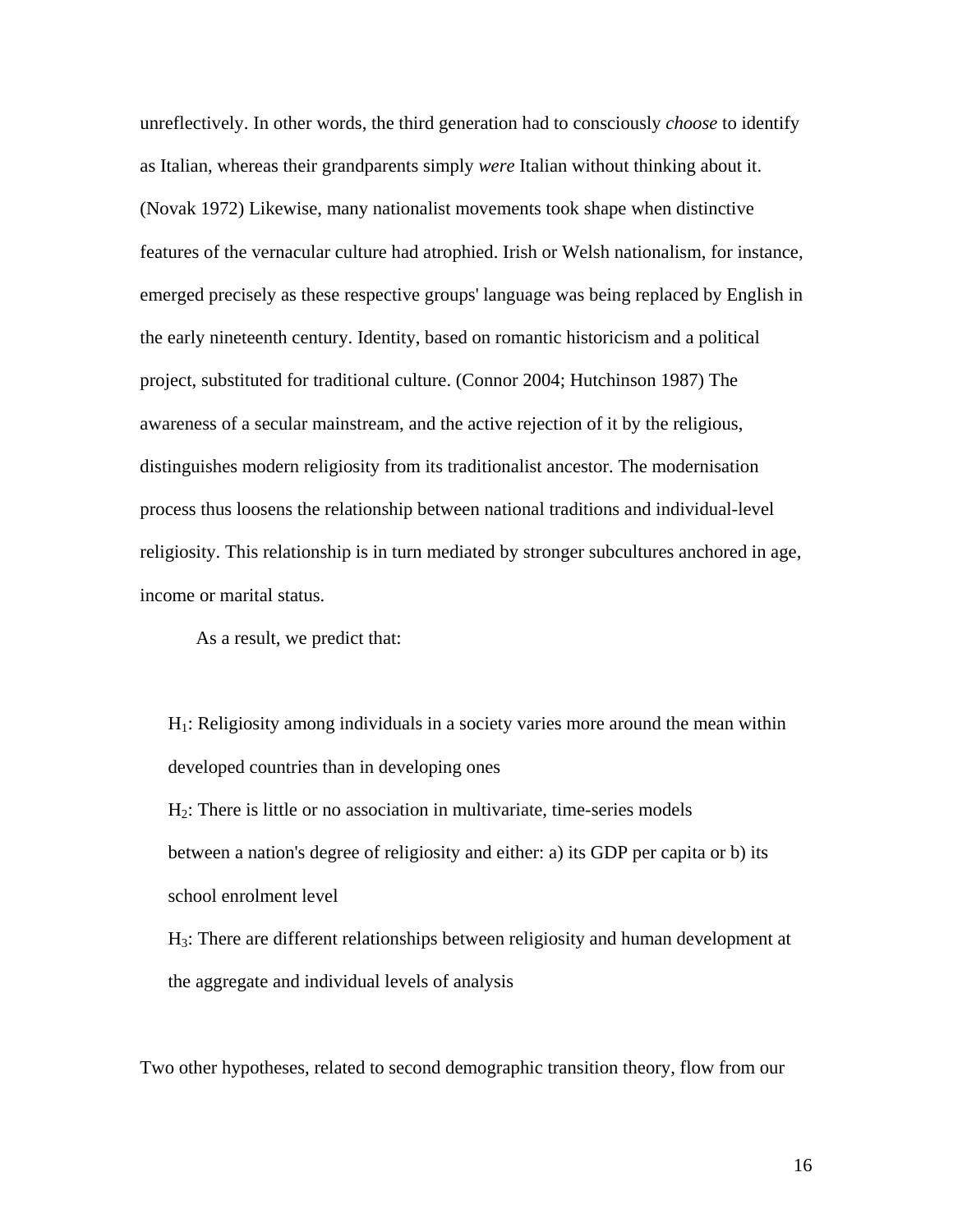de-traditionalisation argument. These concern the notion that, as societies develop, human development indicators become progressively less important than the value choices of individuals and their subcultures in determining religiosity and fertility levels. One's position on the traditional-modern spectrum becomes less important for fertility and religiosity choices in developed societies, where most people have had the opportunity to acquire education and financial security and to move to urban areas. If they remain religious or more fertile, these are more likely to be the result of selfconscious choice or membership in a self-conscious religious subculture than the result of ascribed tradition. In other words, aggregate (national)-level predictors should weaken at the expense of individual ones when it comes to predicting individuals' religious and fertility behaviour. Hence we would predict that:

H4: The aggregate level of religiosity in a country will have a greater impact on individual-level religiosity in developing countries than in developed ones H5: Aggregate-level indicators of human development will have a greater impact on individual-level religiosity and fertility in developing countries than in developed ones

H6: National-level religiosity is less important in predicting fertility in developed than in developing countries

### **Data and Methods**

Data are drawn from the 1981, 1990, 1995-7 and 1999-2000 waves of the European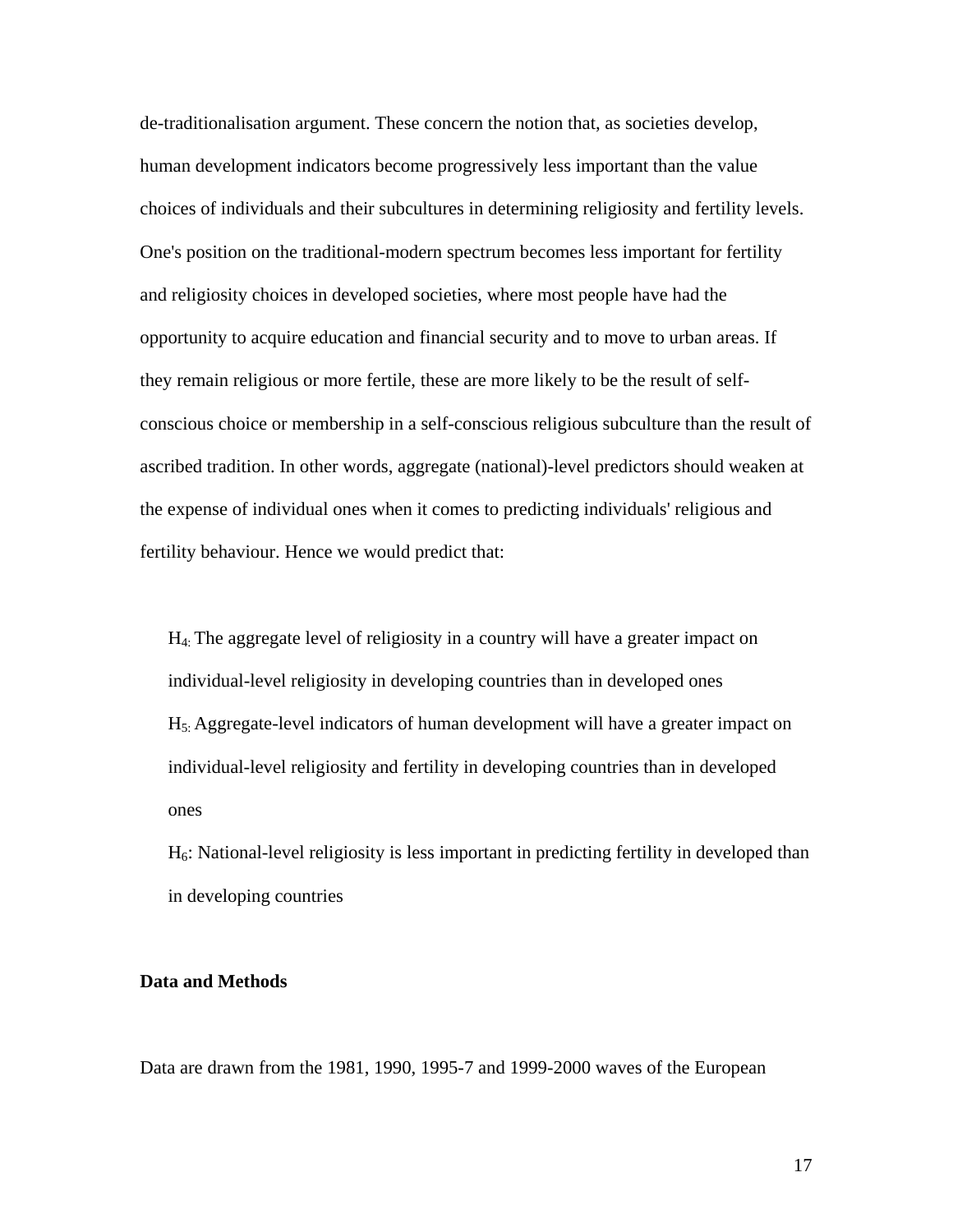Values Survey (EVS) and World Values Survey (WVS). Aggregate data comes from World Bank Development Indicators for the relevant year, except for country religiosity which has been computed by taking the arithmetic mean of the individual responses to the WVS question 'are you a religious person' and apportioning 'not religious' and 'atheist' responses into a nonreligious total. Unfortunately, World Bank GINI coefficient data is too incomplete to be of use, so we are unable to test for inequality, one of the three elements of Norris and Inglehart's human development measure. Note that almost all of the developing countries have only been sampled in the 1999-2000 wave of the WVS hence we limit our analysis of the WVS (tables 4-6) to that wave. The time series analysis employs Prais-Winsten regression with panel-corrected standard errors and uses aggregate data for the ten European countries sampled in all three waves of the EVS (1981, 1990, 1999-2000). These countries were chosen because they are the only ones consistently sampled across all three waves of the EVS. (See note 10 for a list of countries) The multi-level logistic regressions use national-level data as level 2 regressors and EVS/WVS data as level 1 estimators. All analysis uses Stata 7.0. Data

#### Individual Variables, from the WVS:

*Dependent:* Individual Religiosity: 'a religious person' (1), 'not religious person' or 'atheist' (0)

*Independent:* Children: number of children ever born (resident or otherwise); Marital Status: unmarried (1), married (0); Age: years; Sex: male (1), female (2); Income: constant Year 2000 US\$; Education: age completing education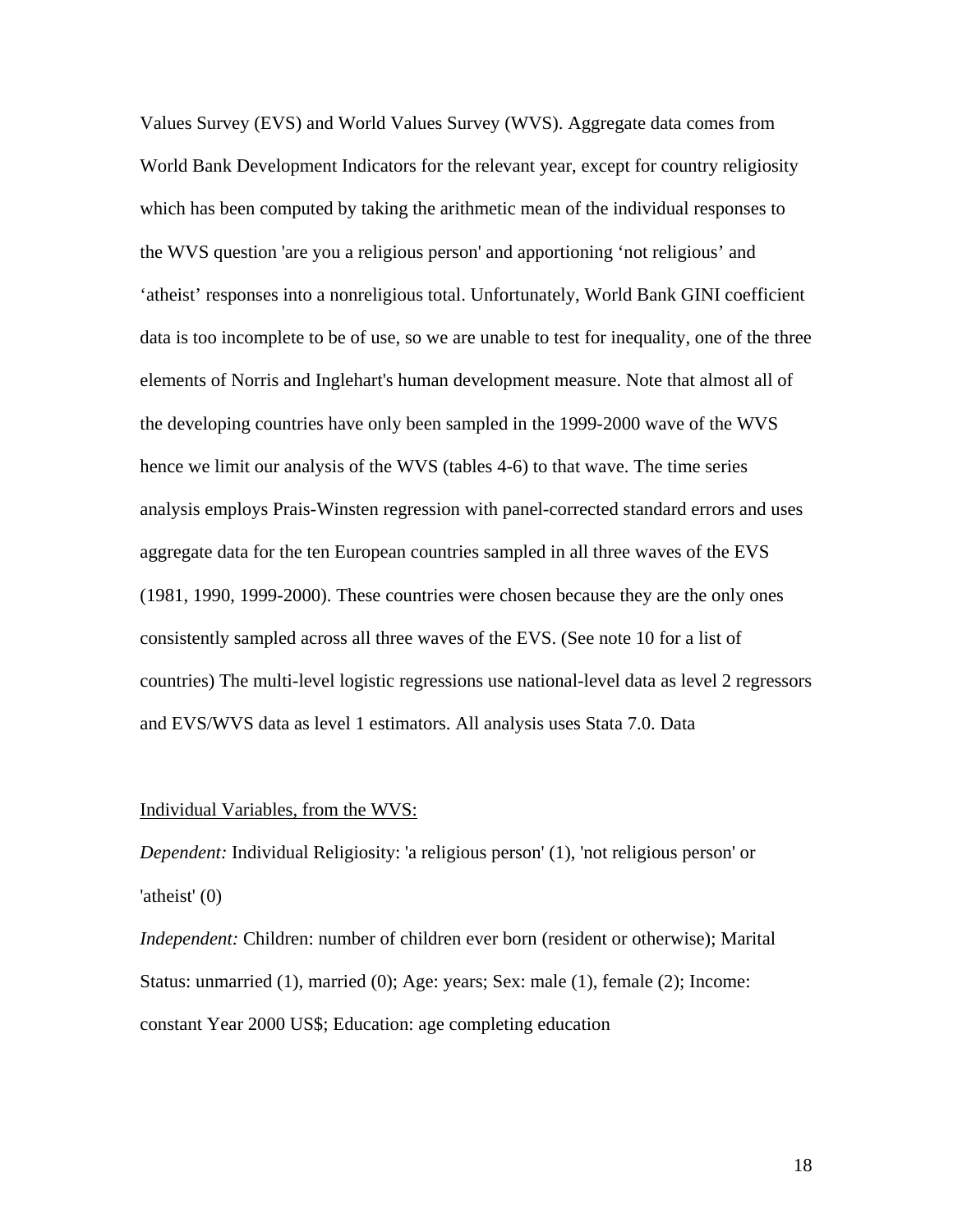# **Results**

*H1 : Individual Variations in Religiosity around their Country Mean* 

We begin our investigation by noting that there is indeed an aggregate bivariate correlation between GDP per capita, a major determinant of human security, and national religiosity. The picture is, however, far more complex than a straight line developmentalist approach would allow. The relationship between GDP per capita and religiosity, for instance, is actually curvilinear (see figure 2), with increased national income associated with lower religiosity in developing countries and higher or flat religiosity in developed ones<sup>8</sup>.

### **Fig. 2 GDP per Capita and National Religiosity, WVS, 1981-2000**

# [Figure 2 here]

One way to evaluate our  $H^1$  - that religiosity among individuals in a society varies more in developed countries than in developing ones - is to examine the relationship between religiosity levels and their standard deviation in different regions of the world. Two datasets are used, the WVS for 1999-2000 and a combined dataset which includes the 1999-2000 WVS as well as the mainly European 1981 and 1990 survey waves. The pattern is strikingly similar in both datasets. Figure 3 graphs the mean religiosity (as measured by the WVS religiosity question outlined above<sup>9</sup>) of different regions of the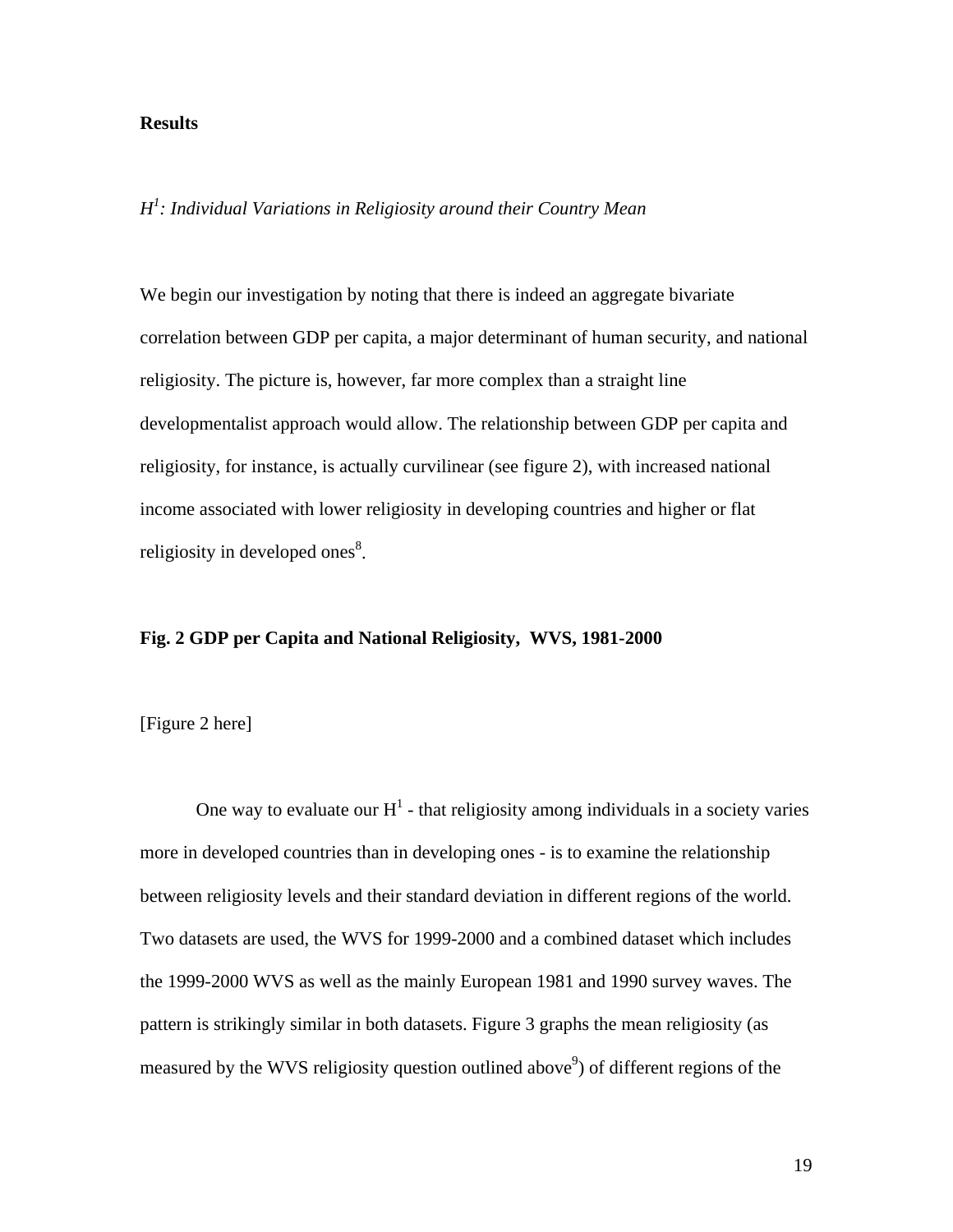globe against the standard deviation of individuals from their region's mean religiosity. This arrays regions from the least religious, East Asia, where the mean approaches 2 (i.e. all responding 'nonreligious'), to the most religious, sub-Saharan Africa, where the mean is close to 1 (i.e. all respondents answering 'religious'). Note the common topography of the two sets of lines: regions which display lower religiosity exhibit higher variation around that mean while the most religious regions show the opposite tendency. This suggests that religious norms constrain individual beliefs more than nonreligious norms. More developed societies seem to be less religious, as per secularisation theory, but they also manifest a greater spread of religious practice within their populations, as we would predict from our theory of growing religious voluntarism with modernisation.

# [figure 3 here]

# *H2 : Human Development and Country Religiosity*

We will revisit the question of religious deviation later, but for now, we shall proceed to test hypothesis  $H^2$ . We start with a replication of Norris and Inglehart's aggregate, bivariate analysis based on World Bank development indicators, presented in table 1. (Norris & Inglehart 2004, ch. 3) Like Norris and Inglehart, we find the expected negative bivariate correlations between per capita GDP and country religiosity, and between levels of secondary schooling and country religiosity. However, these correlations are modest, and disappear when both education and GDP per capita (which are in fact strongly correlated) are input together in a simple multivariate model.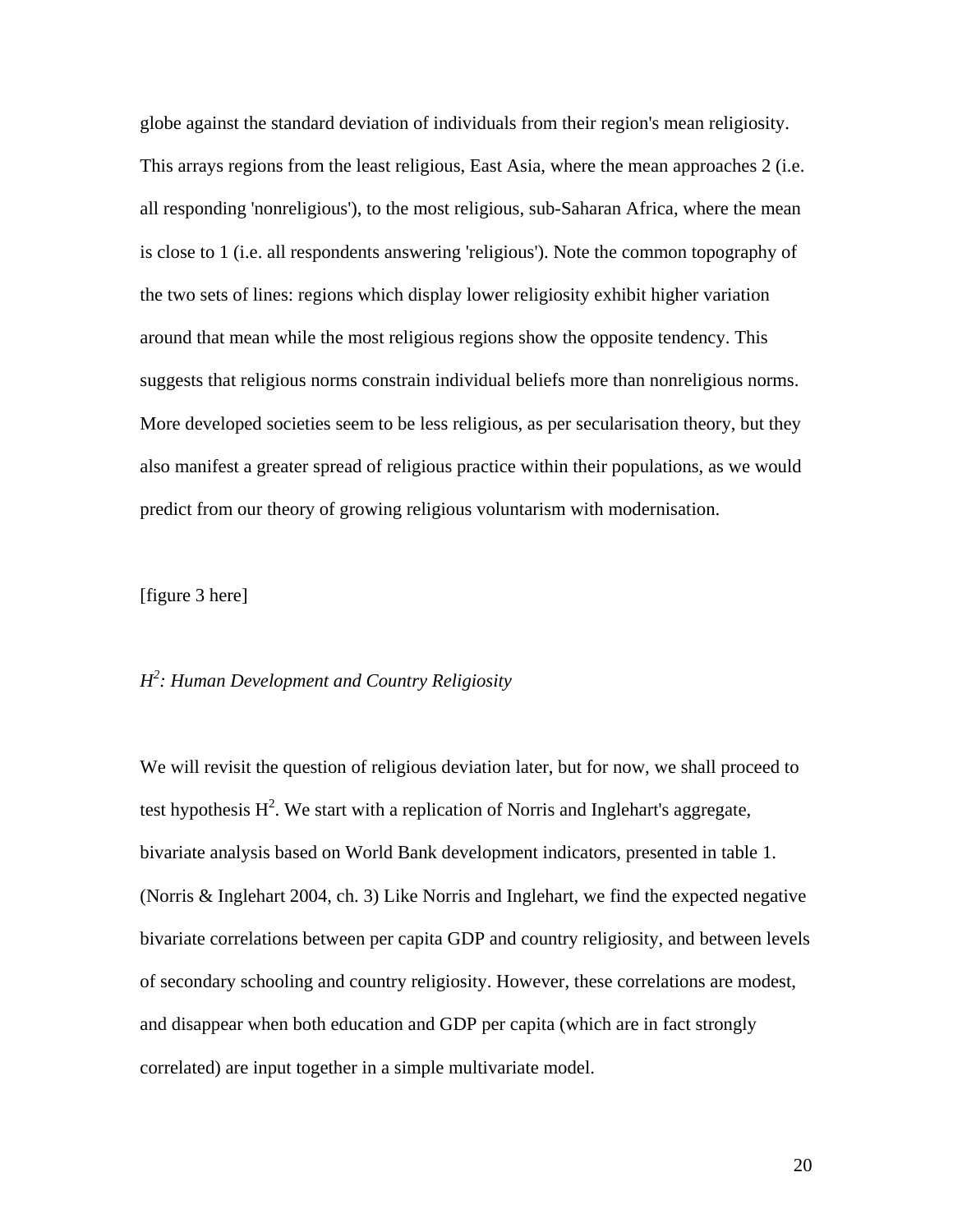# [Table 1 here]

Multivariate analysis seems to remove the developmental effects which Norris and Inglehart cite as crucial for secularisation. But perhaps these effects will reappear in a more robust model. Our next methodological step, therefore, is to aim for time-series depth by restricting our analysis to the ten West European countries covered in all three waves of the EVS.<sup>10</sup> The availability of repeated measures for each country (for 1981, 1990 and 2000) allows us to use proper time-series techniques to control for serial autocorrelation. At this point, we must add the caveat that sample size is small due to the lack of a long time series for many countries, thus the importance of limiting the number of predictors and placing these results in proper perspective. In particular, the r-squared in a model this size is not very meaningful, hence the need to focus on the coefficients. The resulting model (shown in table 2) reinforces our contention in table 1 that national income per capita has no impact on the degree of religiosity in a country for these ten cases over the 1981-2000 period. Depending on the methodology used, national education levels either have no effect, or have a small *positive* effect on national religiosity. Only the proportion of people aged over 65 - a demographic indicator - is strongly significant over time and place in lowering the degree of religiosity in a country. As we shall see, there are powerful reasons to suspect that this finding is related less to development than to the unique secularisation and fertility histories of Catholic and Protestant European countries. Thus a country's level of 'human development' does not seem to affect its degree of religiosity in these developed societies, as predicted by  $H^2$ .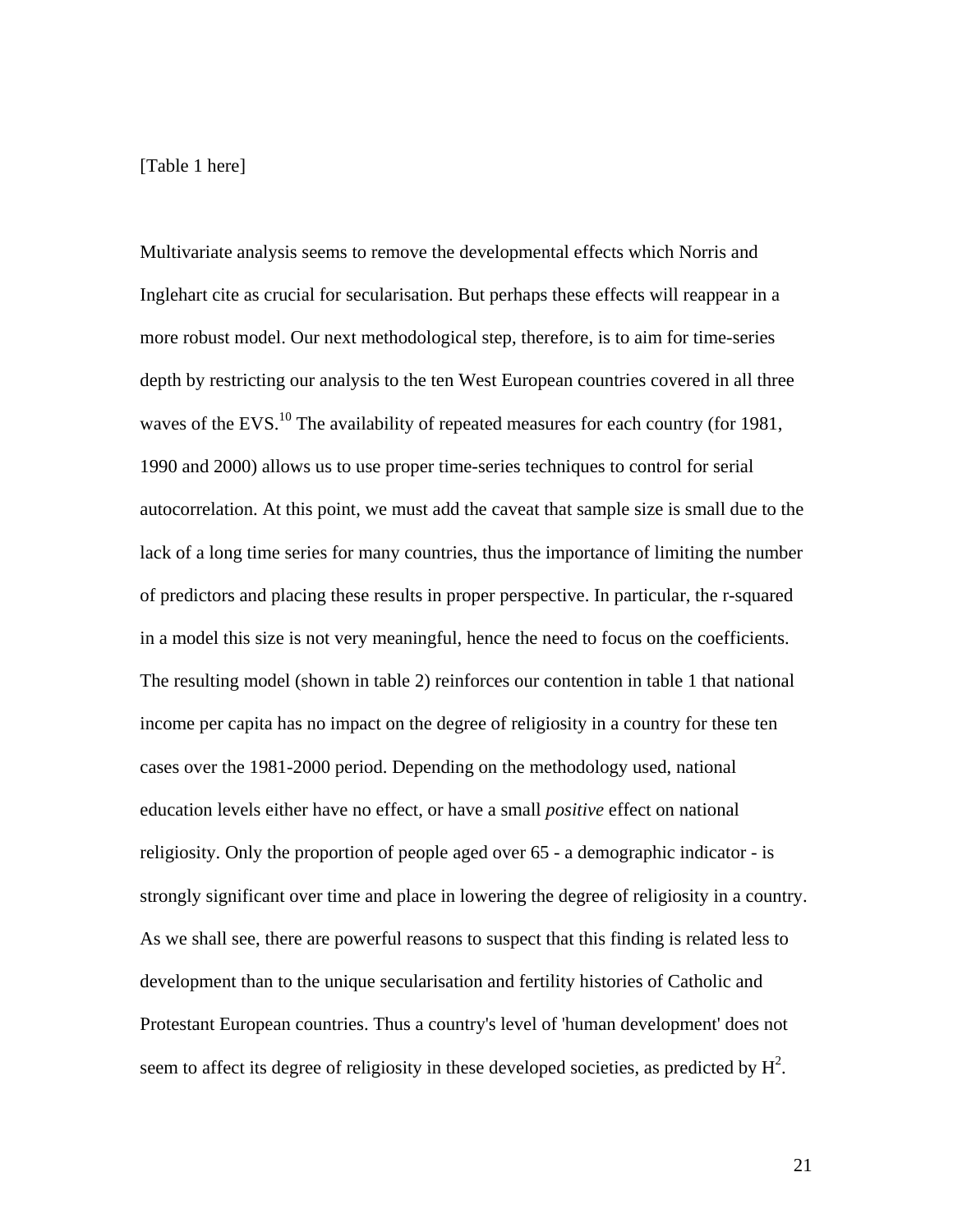# [Table 2 here]

As stated, the most clear association seems to be between a higher proportion of older people (over 65) and *lower* levels of religiosity. At first glance, this may seem puzzling since older people would be expected to be more rather than less religious and hence an older society should be more religious than a younger one. As Europe's population ages, surely - all else being equal - it should grow increasingly religious?

However, the mystery disappears when we see that countries with a higher proportion of older people like Norway or Sweden have very low religiosity as compared with more youthful and religious societies like Ireland or Iceland. This is essentially a cross-sectional effect and *not* a developmental one. We can show this with enhanced precision by comparing the results of fixed-effects and between-effects regressions in these ten countries. The former model controls for differences between countries ('fixed effects') to focus purely on changes over time, while the latter screens out differences between survey waves (between effects) to zero in on variation between countries. The results $11$  show that the cross-sectional (between effects) model has ten times the predictive power of the historical (fixed effects) model, and the proportion of older people only attains significance in the cross-sectional model. This technique thereby illustrates that the statistical significance of the proportion of older people for religiosity is actually a purely cross-country effect (likely caused by the historical specificities of each country's trajectory of secularisation) and has no predictive power over time. All told, as predicted by  $H^2$ , the relatively high religiosity of developed countries like Ireland,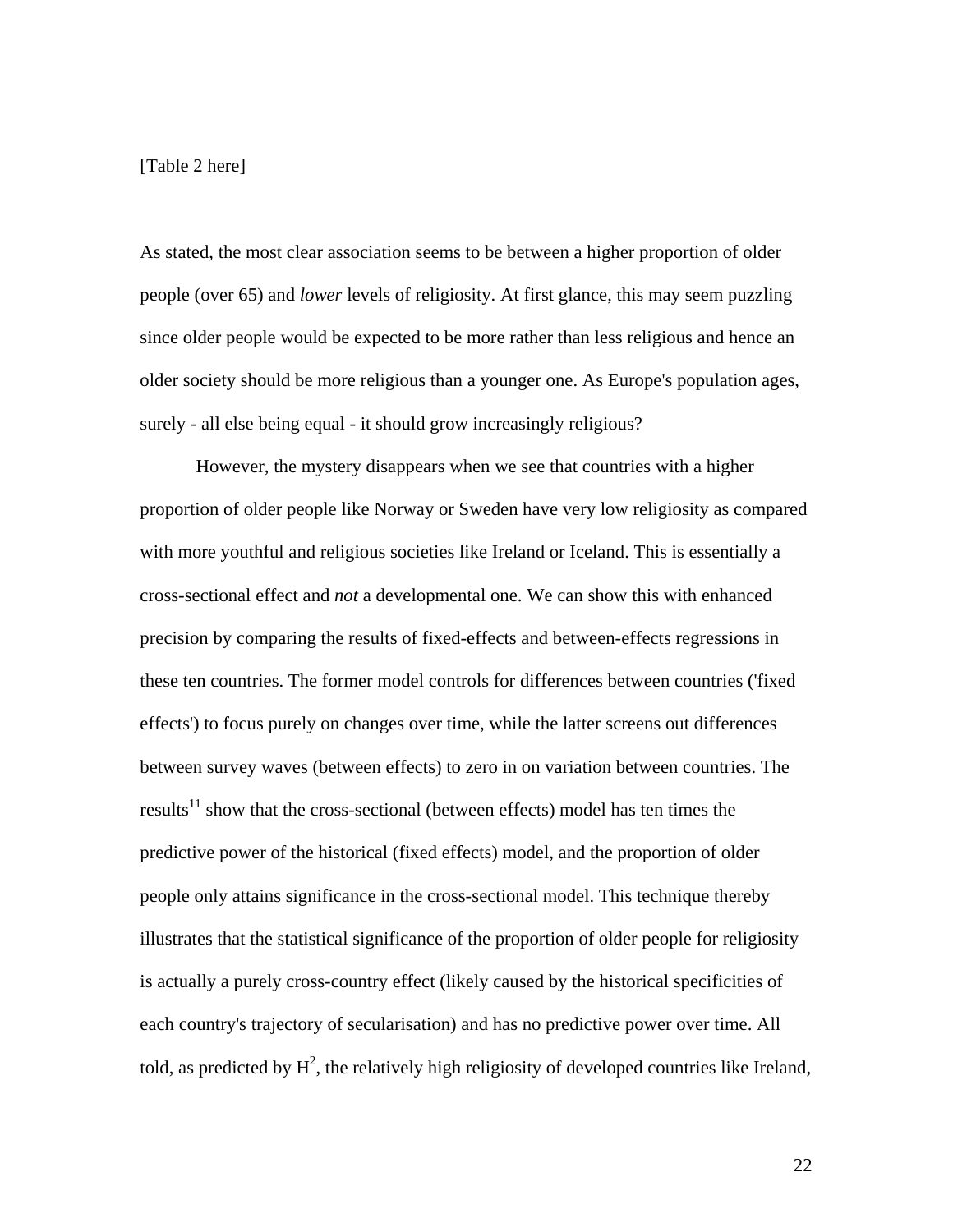Iceland or the United States cannot be explained by variations in education or income levels. This casts doubt on the notion that variations in 'human development' explain patterns of religiosity.<sup>12</sup>

# *H3 : Human Development and Religiosity: Comparing National and Individual Levels*

Having addressed the multivariate and time-series issues at the aggregate level of the nation, we now are ready to move on to a multilevel approach which considers individuals in their national contexts. Consider table 3. It compares two models of religiosity in our sample of ten developed European countries: one at level 2 (country), taken from the last column of table 2, and the second at level 1 (individual). Notice that the signs of the standardised coefficients are *reversed* for one of three predictors (age) between the two levels of analysis while in the other cases, education and income, the signs match but only the individual-level coefficients are significant. This tallies with hypothesis  $H<sup>3</sup>$  which predicted dissonance between country and individual-level patterns. Even allowing for differences in the World Bank indicators used for the country analysis and WVS survey questions used for individuals, this result is striking. A higher level of personal education leads - on balance - to lower religiosity for an individual, but if the proportion of secondary-educated population in a country increases, this produces no significant drop in a country's level of religiosity. Finally, older people are significantly more religious than young people across Europe. We would therefore expect that as countries age they become more religious, but the reverse seems to be true: 'older' countries (in terms of age structure) like Sweden and Belgium are less religious than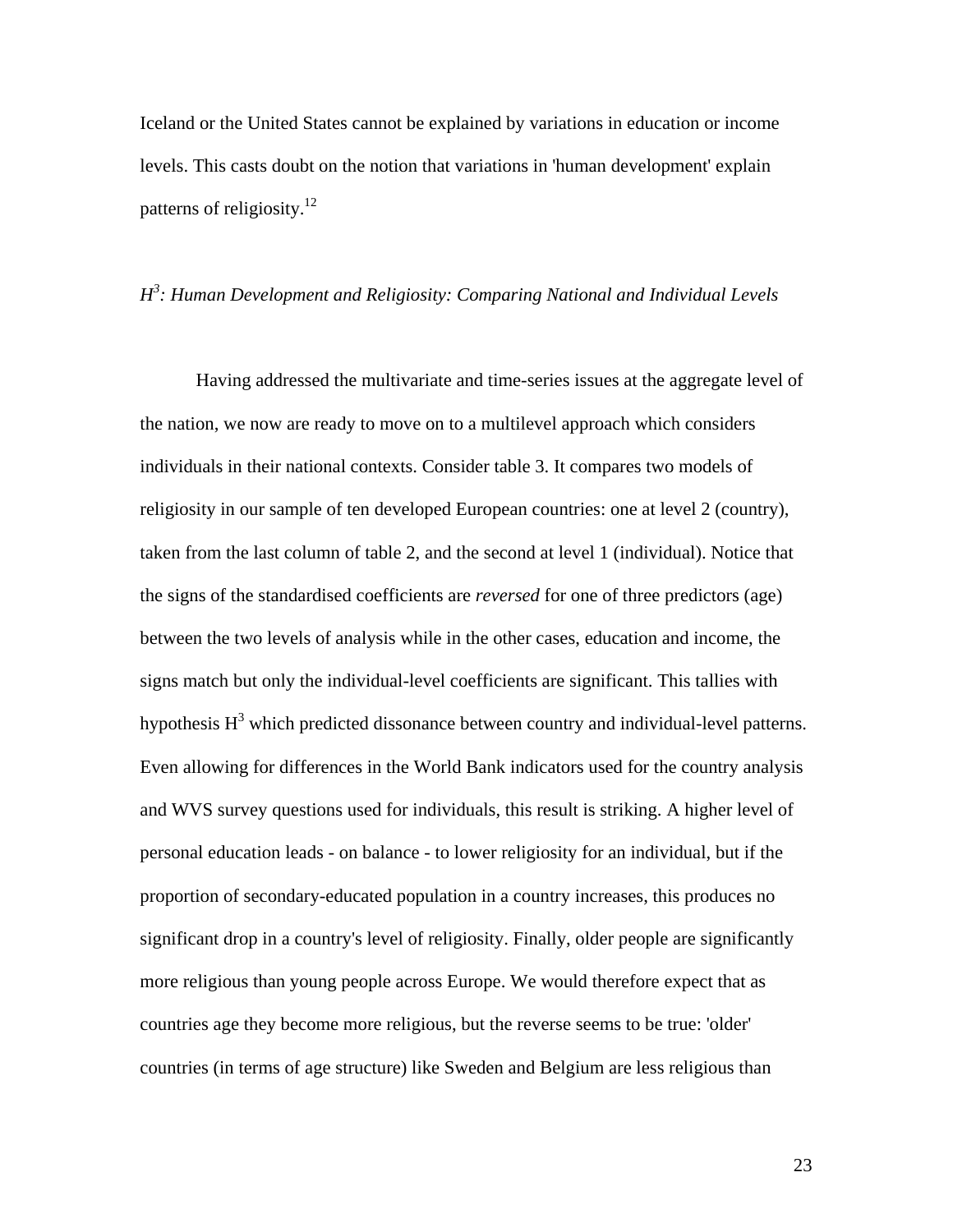'younger' ones like Ireland or Iceland. This should alert us to the pitfalls of analyses like Norris and Inglehart's which imply that individual-level relationships can be read off aggregate-level ones, and vice-versa.

[Table 3 here]

*H4 : The Declining Effect of Country Norms on Individual Religiosity as we move from Developing to Developed Countries* 

In order to explore these findings further, we employ a multilevel logistic regression of the impact of various individual (level 1) and country (level 2) variables from the WVS and World Bank on individual religiosity. Table 4 presents the standardised coefficients and odds ratios for all countries in the period 1999-2000 and breaks these down into developing (GDP per capita <\$5,000) and developed (GDP per capita  $>$  \$20,000) countries. One of the most glaring results is the minimal predictive power of individual-level variables in the analysis. For instance, for all countries, a model which only uses country dummies achieves a pseudo- $R^2$  of .161: a *better* result than the .157 recorded for a model which adds individual-level variables to the country terms! For developing countries, both models attain the same fit of .225. These results are partly an artefact of listwise deletions caused by sample sizes decreasing substantially when individual-level variables are added. Yet models which drop the country dummy terms leaving just individual-level parameters show pseudo R-squareds no higher than the .02- .06 range. It seems that country characteristics count for a good deal more than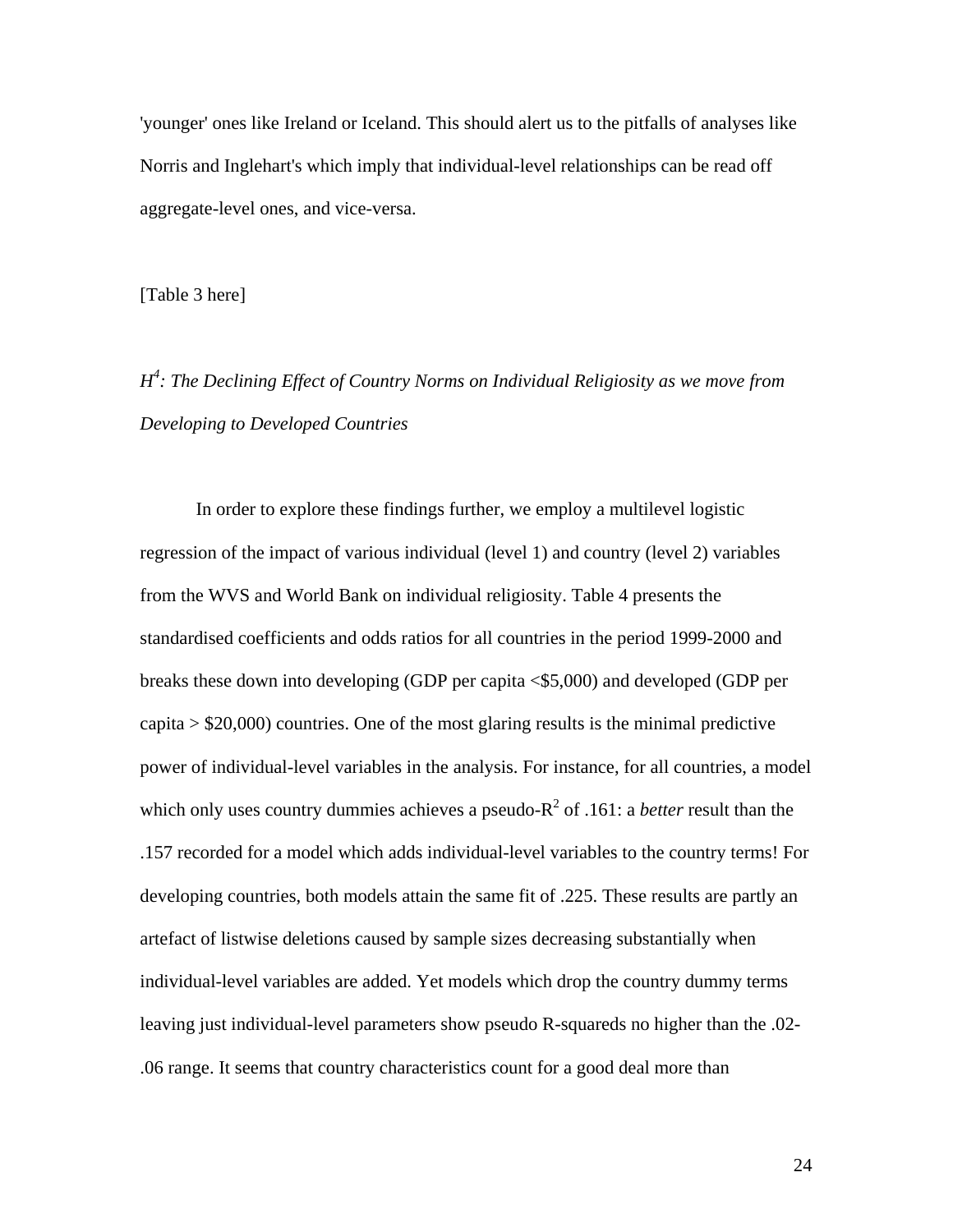individual-level variation in explaining individual religiosity.

[Table 4 here]

The one brighter spot to note is the performance of the developed country model. Among individuals residing in countries with a GDP in excess of \$20,000, we find that individual characteristics become far more important: they improve the model fit from .157 to .177, and individual-level coefficients are much stronger - especially as compared to the model for countries with a GDP under \$5000 (i.e. developing countries). The direction of the coefficients defies any easy interpretation. Older people and low earners are more religious than youth and those on high incomes, and these 'developmentalist' effects are stronger and more significant in rich countries. Conversely, better-educated people are less religious in developing countries, but not in developed ones. Women are consistently more religious than men, a finding echoed in a good deal of the literature on European religion. (Hayes 1996)

These results make for a difficult fit with developmentalist theory, with age, income and education often pulling in different directions. To further complicate an already messy picture, the coefficients at individual-level may be reflecting relative, rather than absolute effects. Richer individuals may, for example, manifest lower religiosity than the poor within a country, but it does not follow that as countries grow wealthier, their populations become more secular. This is the gist of our hypothesis  $H^3$  (of disconnect between levels of analysis) which dovetails with the results of table 3.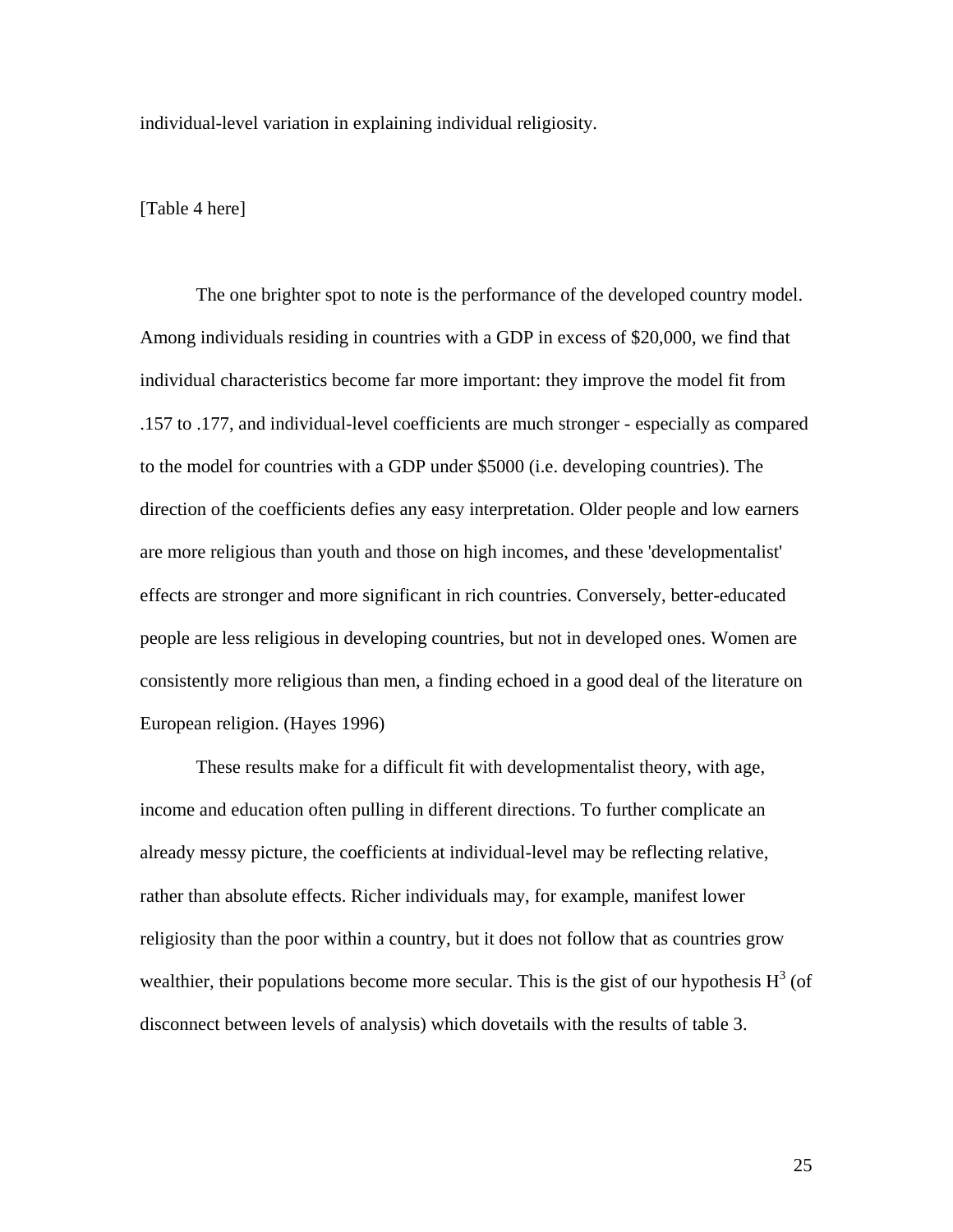*H5 : Aggregate-level indicators of human development will have a greater impact on individual-level religiosity and fertility in developing countries than in developed ones* 

Human Development and Individual Religiosity

Table 5 plumbs the data still further by replacing the country dummies with level 2 parameters based on World Bank data for income, education, proportion female and total fertility rate. We also add country religiosity to the model, as calculated from the mean of individual-level data. The individual-level results, as expected, are consonant with those from the previous analysis in table 4, based on country dummies. The coefficients for country religiosity show strength across all regions, and this appears to refute  $H^4$ , which predicted that country religiosity would have a weaker association with individual religiosity in developed countries.

[Table 5 here]

Country Religiosity and Individual Religiosity

On the other hand, this seems at odds with figure 2 which showed a link between lower country religiosity and higher religious deviation among individuals. Part of the explanation lies with the nature of the dependent variable since figure 2 is based on the three-item WVS question ('religious/'nonreligious'/'atheist') rather than the dichotomous 'religious'/'nonreligious' dependent variable used in the models in table 5. When we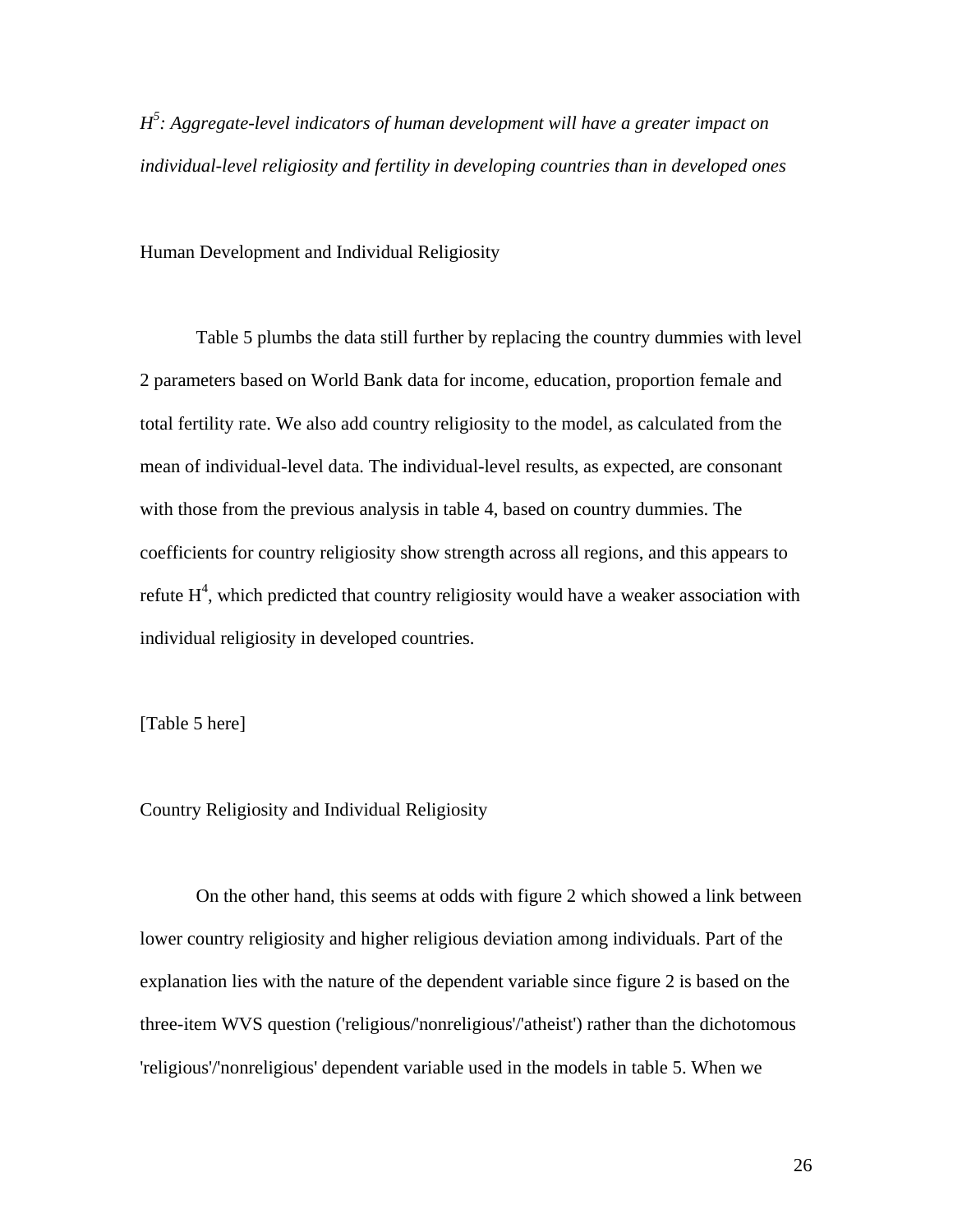replace our logistic regression on 'religious'/'nonreligious' with a linear regression on 'religious'/'nonreligious'/'atheist', we find that the coefficient for country religiosity is stronger in developing than in developed societies. The same is true when we remove country indicators for GDP per capita, education, proportion female and fertility from the model, some of which are strongly correlated with country religiosity. These level-2 predictors are strongly significant in developing countries - and thereby weaken the coefficient for country religiosity somewhat - but play no role in developed societies.

Finally, we need to pay attention to the residuals in these models. We saw that country intercepts predicted .225 of the variation in private religiosity in developing countries but only .157 in developed ones. Evidently there is more individual-level variation among respondents from developed countries that cannot be explained through reference to characteristics of countries such as mean country religiosity.

#### Country Human Development Indicators and Individual Religiosity

Looking in detail at the country-level human development indicators in table 5, we see that a country's average level of income and education only seems to be important for individual religiosity in developing societies. Comparing developed (>\$20000) and developing (<\$5000) countries, we find that developmentalist effects fall away for developed countries as predicted by our  $H^5$ . Recall that these suggested that human development will have a greater impact on individual-level religiosity and fertility in developing countries than in wealthy ones. Education, meanwhile, behaves in a manner utterly at odds with the Norris-Inglehart paradigm since higher levels of secondary school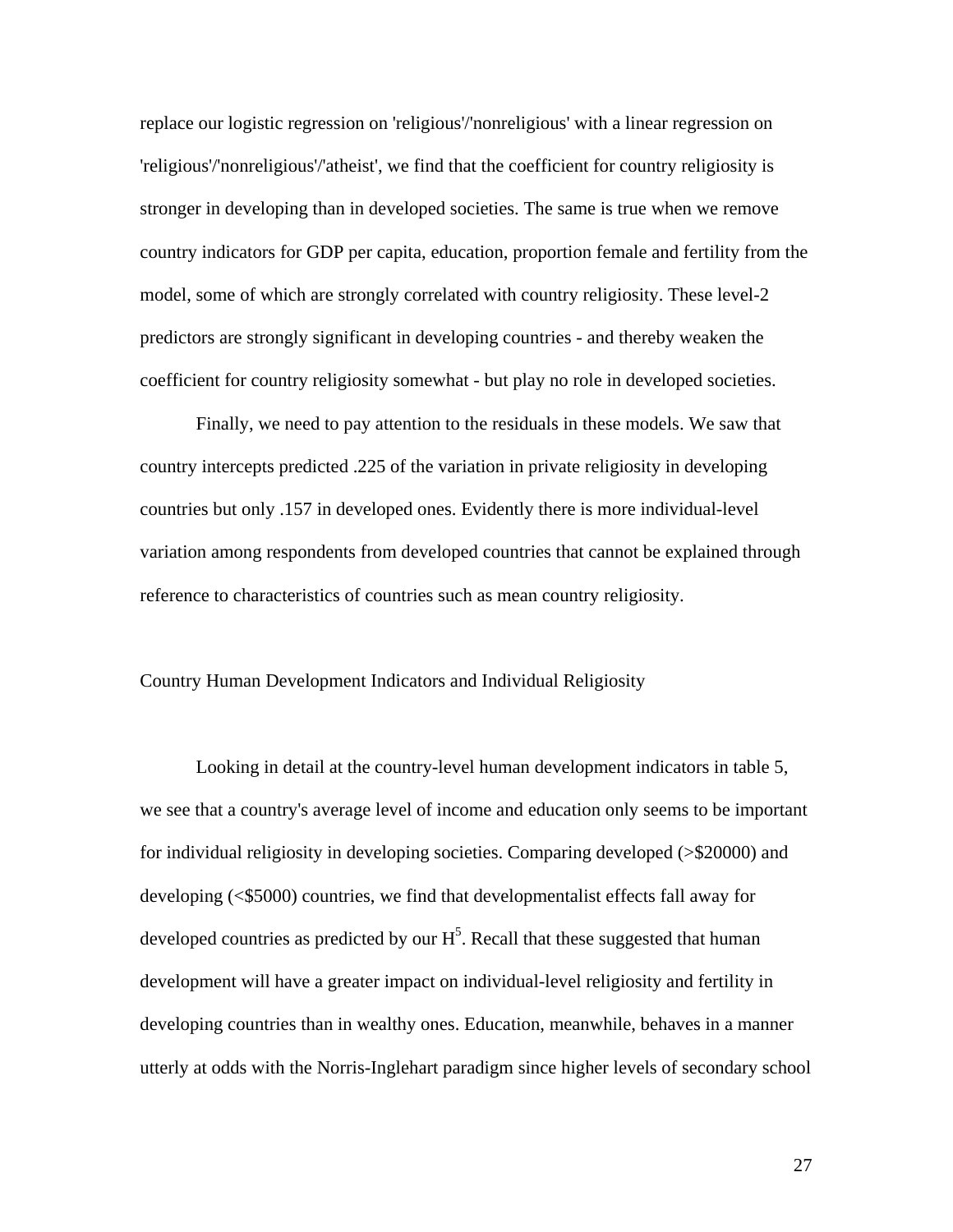enrolment seem to predict greater, not lesser, individual religiosity. A nearly identical result was obtained when substituting tertiary for secondary education levels. Apparently a rising tide of income and education does not float all individual boats toward a secular endpoint. Lower total fertility rates - as with a high proportion of those aged over 65 predicts lower individual religiosity, but only in developing countries. As with our country-intercepts model, we find that various development indicators pull in opposing directions while individual and contextual variables fail to tell the same story.

# Human Development and Individual Fertility

In table 6, we continue our examination of  $H<sup>5</sup>$  by regressing the individual fertility of female respondents on a series of variables from the 1999-2000 WVS. The first aspect to note about this model is how more of the 'human development' indicators seem to be speaking with one voice. In developing countries, national GDP per capita, individual income and individual educational attainment all carry significant coefficients in the expected, developmentalist direction (i.e. fertility-reducing). Secondary school enrolments, however, confound even this finding, since higher levels of secondary school enrolments are associated with higher individual-level fertility after other controls are applied. Critically, the country-level variables lose much of their predictive power in the developed country model. Hence, despite stronger individual-level coefficients, the developed country model is less than half as powerful as the developing country model.

#### [Table 6 here]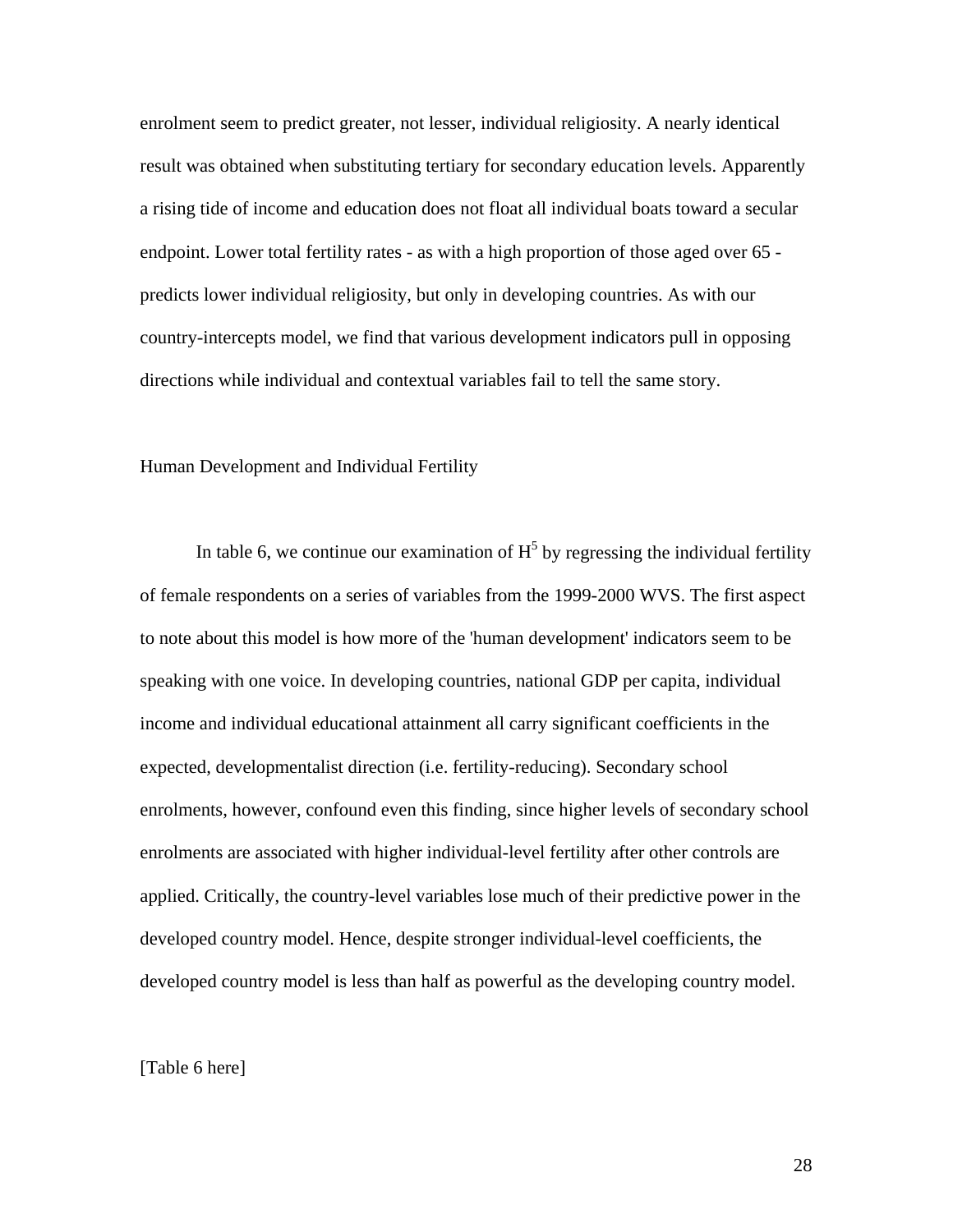# *H6 : National Religiosity and Individual Fertility in Developed and Developing Countries*

This reinforces many of the findings of our religiosity models, which found that countrylevel variables are far more potent in developing countries while individual-level estimators are more powerful in developed societies. It likewise reinforces our  $H<sup>5</sup>$ (regarding the fading explanatory force of human development variables as we move from developing to developed countries) since GDP per capita and national education levels lose significance in the developed country model. Our sixth hypothesis, which predicted that national religiosity would be more important for fertility in developing countries, is dramatically confirmed since country religiosity is highly significant in predicting individual fertility in countries with an average GDP under \$5000 and insignificant in countries with a GDP per capita in excess of \$20000.

At the individual level, the role of private religiosity shows no slackening tendency as a predictor of a woman's fertility as countries develop. Indeed, one of the striking findings in this model is that individual religiosity is a significant predictor of higher fertility, and the magnitude of the coefficient remains the same across developed and developing regions. We also find that personal education and income remain significant predictors of lower fertility among women in both developed and developing countries. This stands in clear contrast to religiosity, where these human development variables worked at cross purposes and were often insignificant.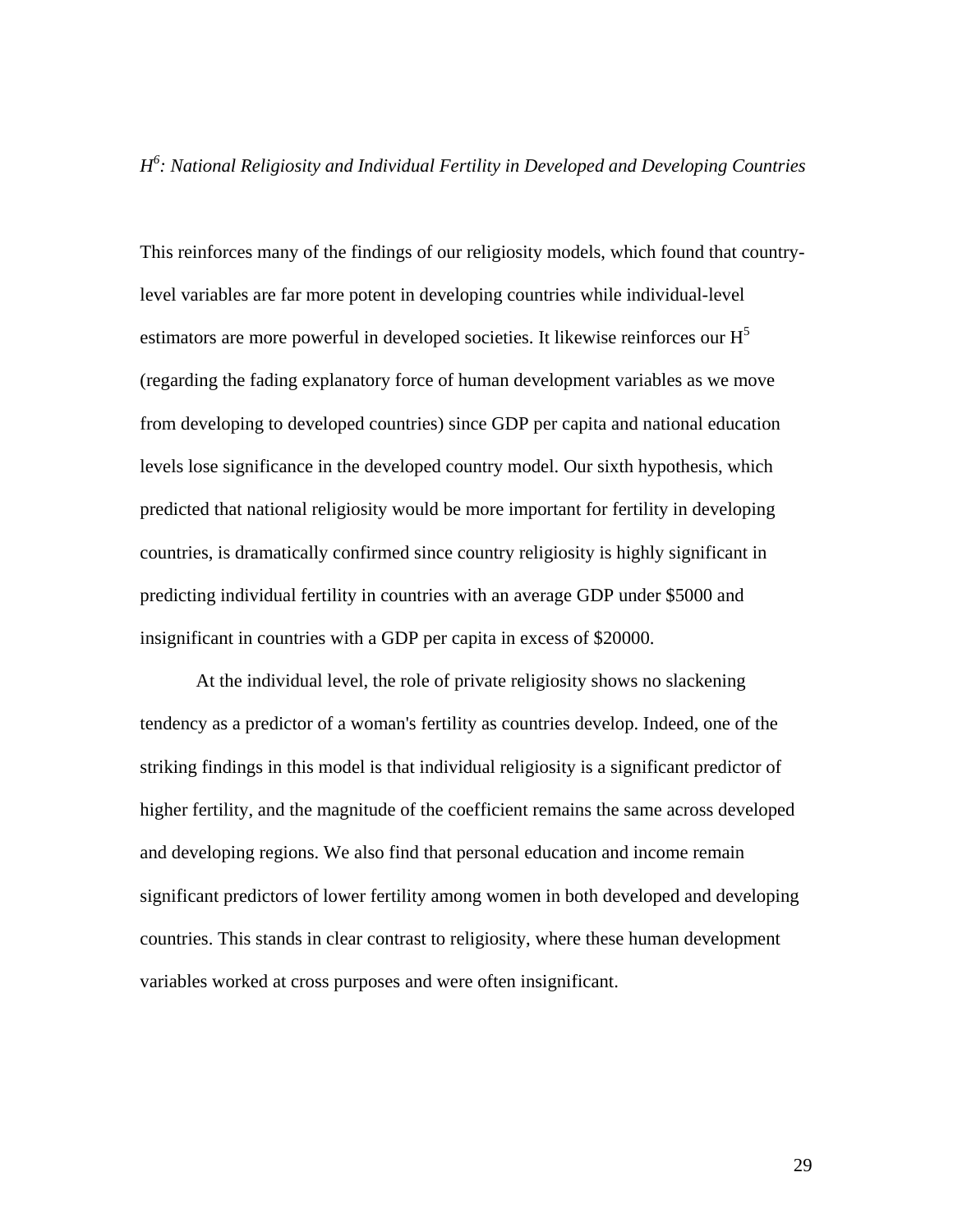# Theoretical Implications

What are some of the wider theoretical implications of this research? The most important finding is that while some national-level human development indicators do, on balance, reduce religiosity and fertility in developing countries, this effect fades in developed countries. In developed countries, a greater proportion of individuals' religious beliefs and fertility behaviour is explained by individual-level characteristics or remains otherwise unexplained by country characteristics. Hence rising levels of national education and income in societies which have progressed beyond a basic stage of development are unlikely to reduce religiosity, whether directly, or indirectly through lowering fertility.

This paper accepts that the secularisation thesis provides a valid explanation for certain changes in modernising societies. Social differentiation does constrict the influence of religion in people's lives and relativise particular faiths; the rise of new sources of scientific authority and improvements in human security help secular institutions usurp many of the functions which religion once provided. However, the demographic advantage accruing to religious people (through higher fertility, a more female-dominated sex ratio, and, for Europe, religious immigration) continues as societies develop. This means that secularism literally has to keep 'running to stand still'. (Kaufmann 2007a)

Our research suggests that higher levels of education are associated with lower fertility, much as Norris and Inglehart would predict. But the same cannot be said for religion, where personal educational attainment shows no signs of predicting lower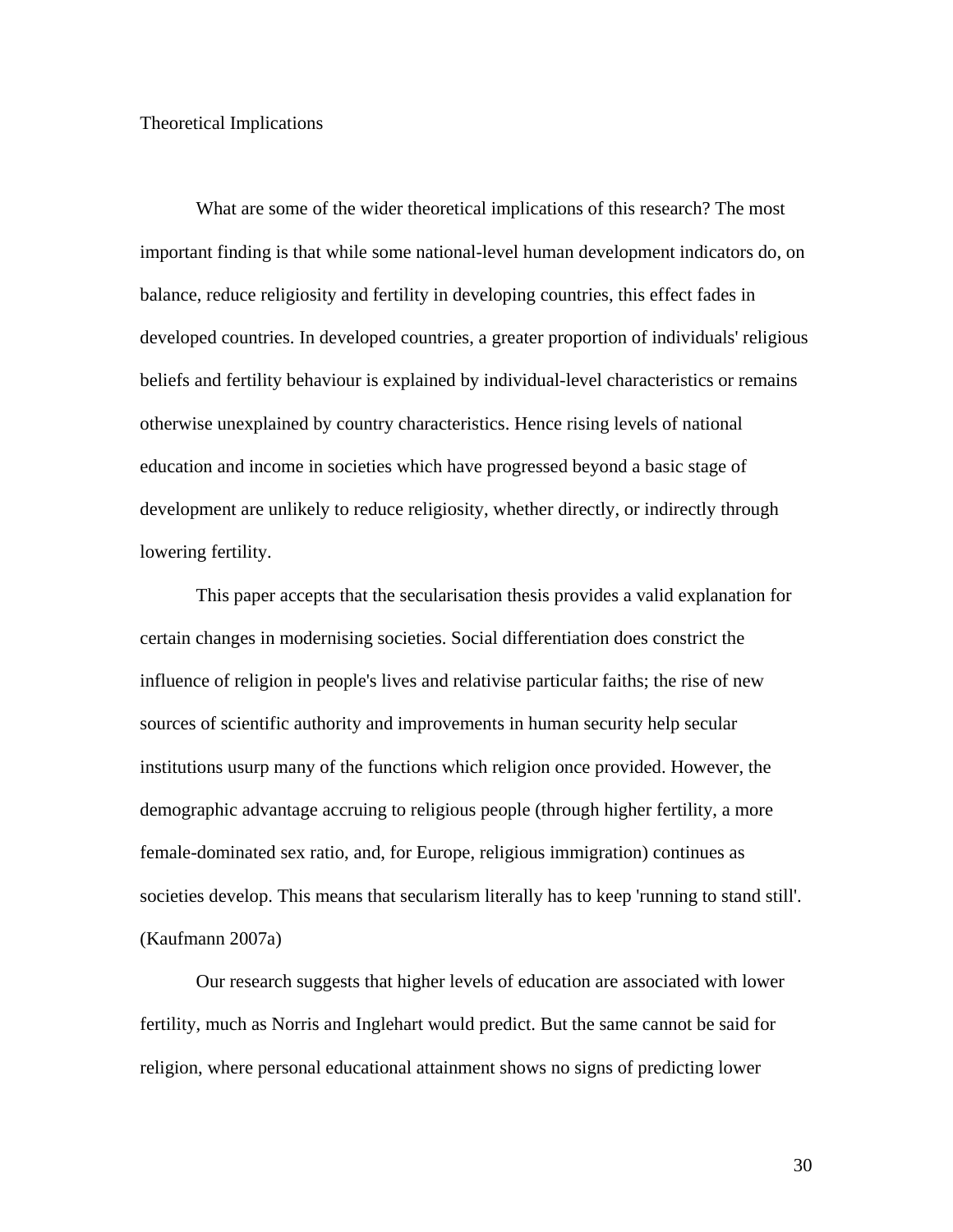religiosity. Indeed, a recent study reports no relationship at all between education and religiosity in Europe. (Halman and Draulans 2006: 279) The picture is somewhat more mixed for rising levels of income. We find that higher income has a pronounced impact in lowering fertility across both developing and developed countries, but seems to predict low religiosity only in developed countries.

The results of our analysis show that somewhat different relationships hold between dependent variables and parameters at the individual and national levels. This pattern can be interpreted two ways. One possibility is that individuals' relative income and education become more or less important as determinants of their private religiosity/ fertility as societies develop. A rising tide of aggregate income or education could exacerbate or reduce inequalities of income and education within society, altering their power as predictors of individuals' religiosity and fertility. This would result in the direction or size of income and education coefficients being out of phase with their aggregates at national level. Thus a rising tide of human development may spur secularisation among some while reversing it among others.

Another explanation is that rising absolute income and education simply become less effective in reducing individuals' religiosity and fertility as development proceeds. This seems to be the pattern which emerges from our models in tables 4 through 6 where national-level indicators often lost their predictive power to (specified or unspecified) individual characteristics. The link between human development and religiosity/fertility at the aggregate level proceeds from this individual-level relationship, and tends to weaken as societies develop. Indeed, even if we examine the results obtained by Norris and Inglehart, the human development index becomes an insignificant estimator of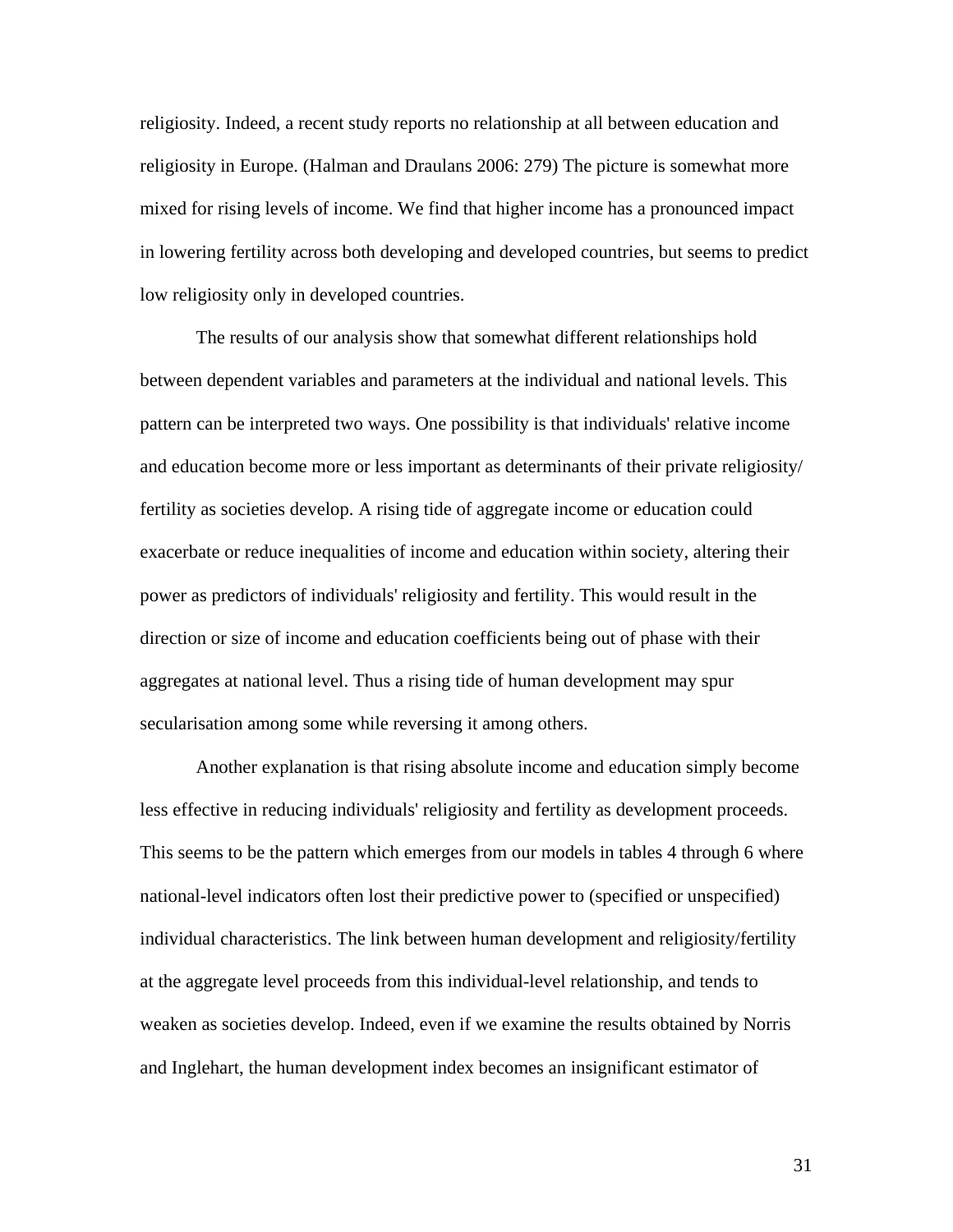aggregate religiosity within postindustrial societies despite being significant at the p<.001 level within the wider global sample. Let us be clear: there is no evidence that human development continues to have an impact on religiosity in developed societies. (Norris & Inglehart 2004: 66, 99) The authors admit as much when they write that the human development process lowers religiosity/fertility 'most dramatically during the first stage of human development'. Nonetheless, the authors' subsequent comment that 'this process does not reverse itself' seems weakly supported by their WVS evidence. (Norris  $\&$ Inglehart 2004: 54)

This paper would make a far more circumscribed claim about human development and secularisation. On the one hand, human development is important for fertility, and has a dramatic effect on fertility decline in developing countries. This effect weakens, but remains present in developed countries. Lower fertility in the developing world (which is more religious than the developed world) will lead to slower growth in the world's total religious population, in line with developmentalist secularisation theories. On the other hand, human development is less clearly related to religiosity. Higher GDP per capita will modestly reduce religiosity in the developing world, but rising education and generational turnover will make little difference, and country-level dynamics (possibly related to politics, culture and ideology) will be a more important determinant of religious trends. The transition to higher levels of human development will eliminate the secularising impact of rising GDP per capita, and will lead to a greater variety of religious belief. Meanwhile, religious people will continue to have higher fertility in both the developing and developed worlds, leading to general growth in the religious population unless checked by a renewed spirit of secularism (which seems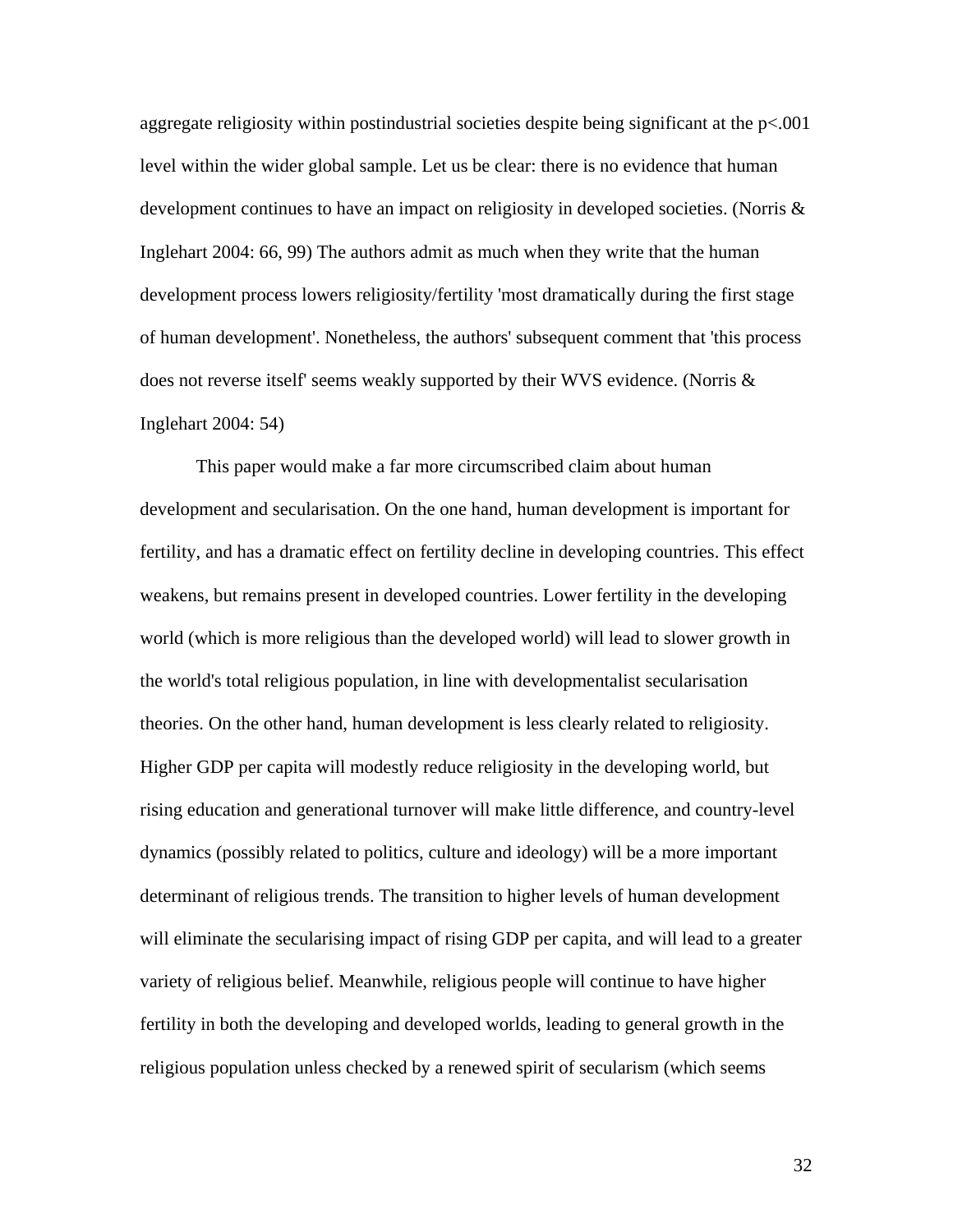associated with particular places in certain historical periods).

Figure 4 shows how human development leads to fertility decline within nations, and may - in some cases - prompt religious decline. This is particularly true in cases where religious conformity accompanies political conformity. In Spain, for example, the end of Franco's dictatorship in 1975 led to both political and religious freedom, and many Spaniards opted to leave Catholicism while others became attracted to Protestant sects. This created a greater degree of religious pluralism, but also a net decline in Spanish religiosity.

# **Fig. 4 Human Development and Religiosity**



Increasing religious pluralism does, however, enhance the significance of secularreligious fertility differentials. To return to the case of Spain, adherence to religion became a stronger predictor of a woman's fertility because the remnant of religious Spaniards were 'true believers' rather than social conformists and hence more pronatalist. (Adsera 2004) Growing secularism is also associated with lower national fertility, which tends to prompt a demand for immigrants (in Spain these are mainly Latin American and North African) who tend to be more religious than the host population. In the long run, the combined effect of these demographic forces is to stabilise or revive the religious proportion of the population. This model thereby combines insights from both the secularization and religious markets approaches in that deregulation of the religious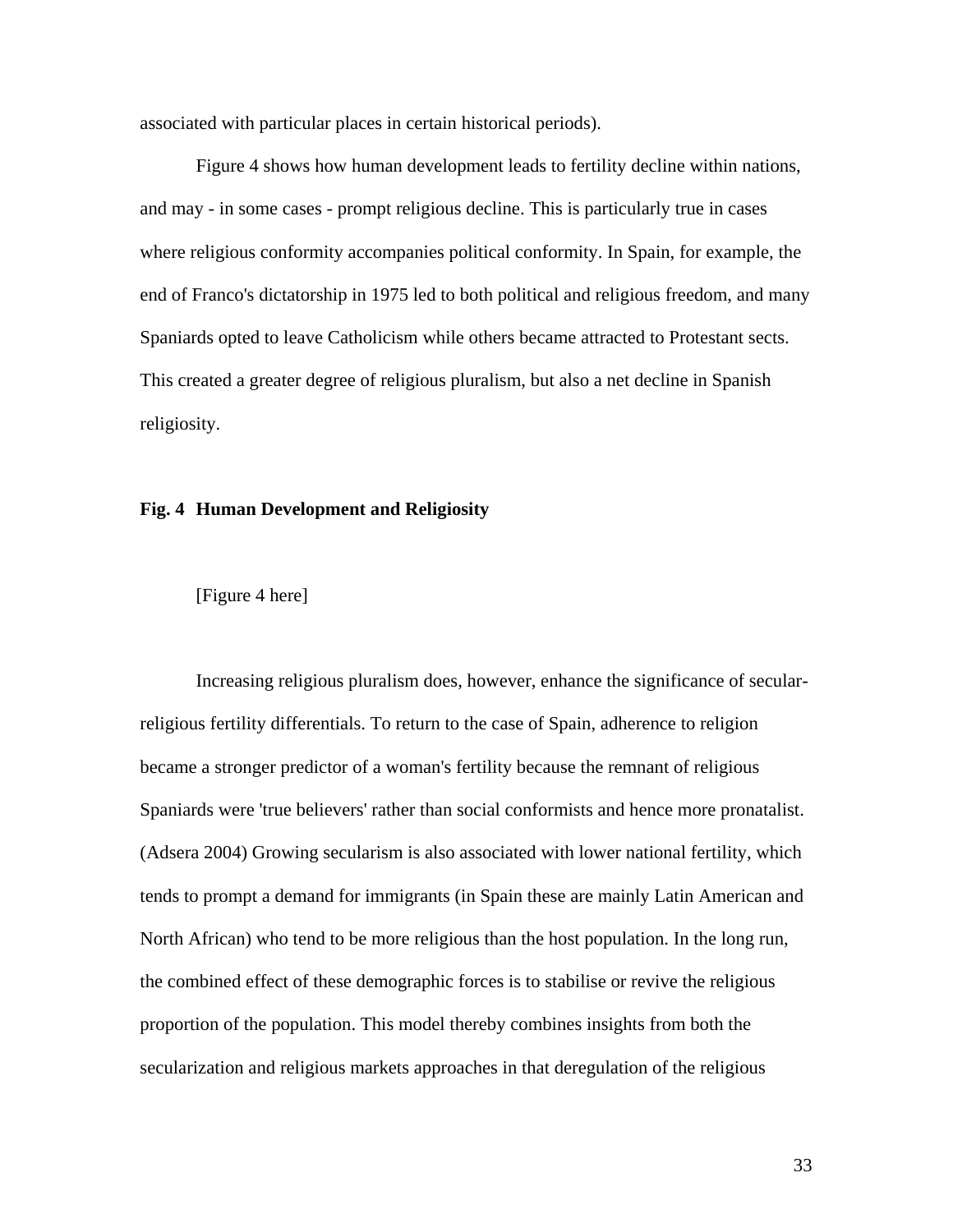economy may lead to initial secularisation as some choose to be nonreligious, but can ultimately feed religious revival through secular-religious differential population growth. $13$ 

The global, macro model reflects what is happening at the national level. Global fertility decline affects poorer, more religious countries more dramatically. Fertility rates drop, lowering the growth rate in the proportion of the world's population residing in strongly religious countries - which Norris and Inglehart correctly observe. (Norris and Inglehart 2004: 5, 22-24) Note, however, that global religious decline depends on secularisation, and there is as yet no evidence for this outside the West. Nonetheless, in previous eras, secularisation clearly did occur. The English Church census and English Methodist Church records, for example, suggest that weekly attendance may have peaked in the 1850-70 period, falling steadily ever since. Declines in both religious belief and attendance in the twentieth century in Europe are also clear from survey data. (Bruce 2002) This said, we should not commit the fallacy of over-generalising such results into a 'myth of past piety' applicable to all eras and places. (Stark and Finke 2000: 63-66) Secularisation seems to wax at certain times and places, and wane in others. Currently, for instance, there is no evidence (from cohort trends) that secularisation is occurring outside the West, though it is proceeding swiftly in much of Catholic Western Europe.

The combination of these forces points in an indeterminate direction. The world may become less religious, more religious or remain as it is. In the near-term, global religiosity will continue to grow (albeit at a decreasing rate due to the demographic transition in the third world), but we cannot predict where and when a new secular social movement like Soviet socialism or Italian nationalism will arise. Unit effects related to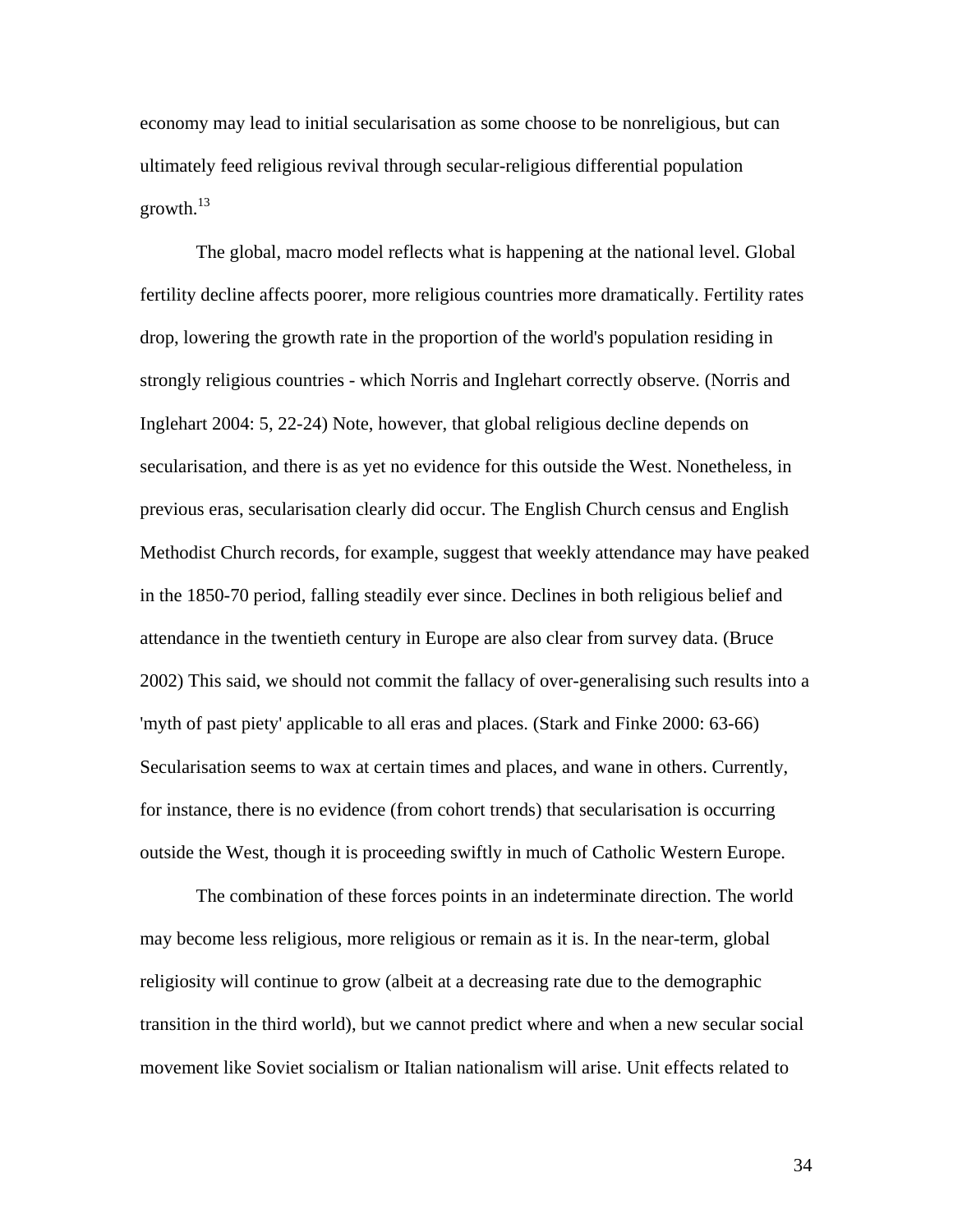the particular history and politics of each country will almost certainly be an important determinant of cross-national variation in religious behaviour. In effect, human development in the developing world could lead in a West European or East Asian direction (low religiosity) or take an American route to modernity (high religiosity). To read a multilevel, multivariate, time-series relationship into unilevel, bivariate, crossnational patterns, as Norris and Inglehart do, is to engage in a statistically dubious exercise, as illustrated by our earlier analyses in tables 1 through 3.

This is not to say that we should throw the baby out with the bathwater. At the macro level, the demographic strand of Norris and Inglehart's theory holds up well under both multilevel and multivariate analysis. Human development *does* lower individual fertility, especially during the early stage of a country's development, and this reduces the growth of the global religious population. On the other hand, the macro-level links between human development and religious decline remain unsupported. As the authors admit, 'we have very little time-series data from low-income societies, and thus no direct measure of whether secularization or a resurgence of religiosity is occurring in them'. In the Muslim world, for example, they remark that 'younger generations in Islamic societies remain as traditional as their parents and grandparents'. (Norris & Inglehart 2004: 149, 240) This paper would thus propose to revise the Norris-Inglehart paradigm along the lines shown in figure 5.

#### [Figure 5 here]

Earlier we remarked that different developing countries could modernise along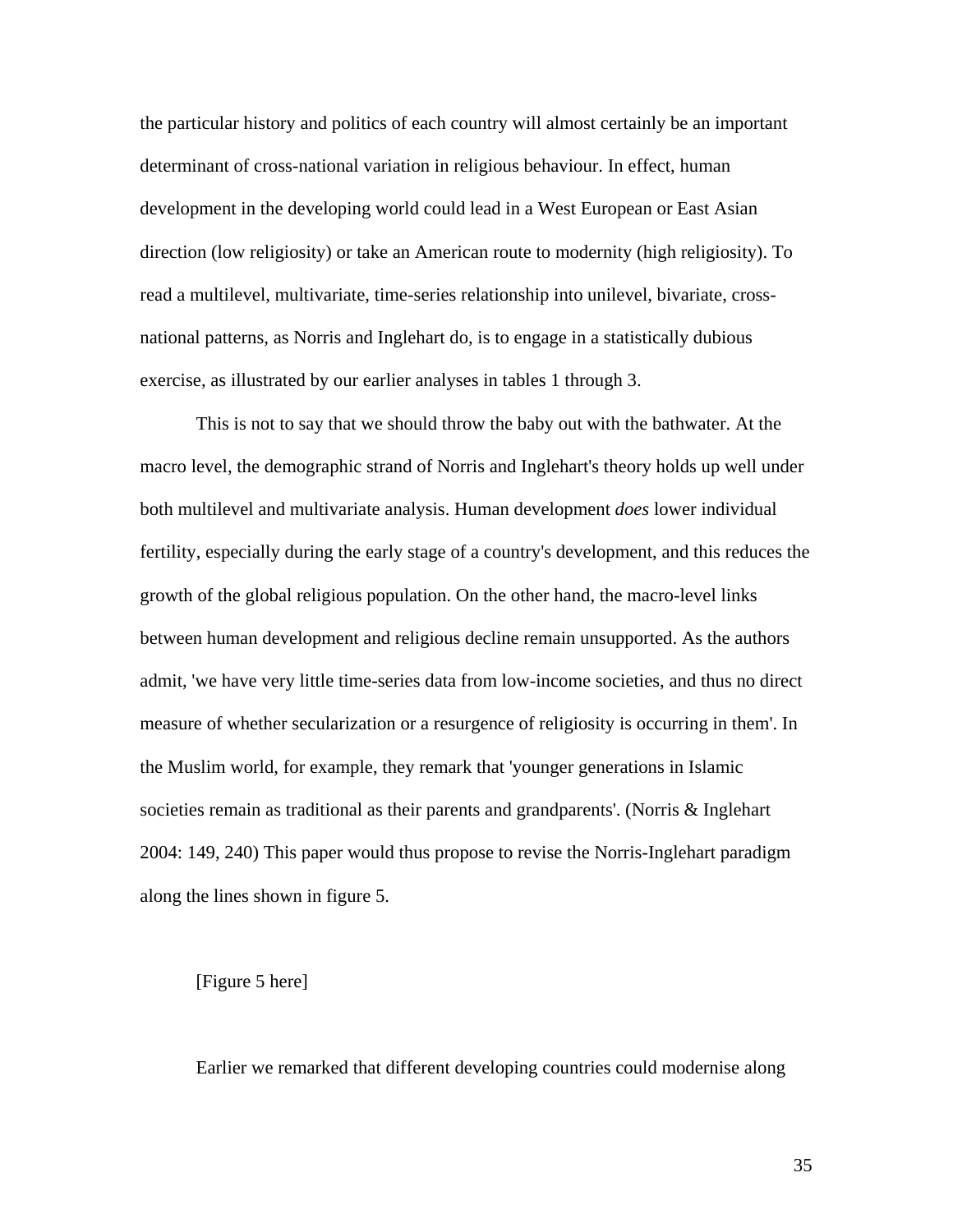either a religious (American) or secular (European) pathway. Nevertheless, neither American nor European religious trajectories can be taken for granted. We know that there has been a growth in the proportion of Americans without religious affiliation in the 1990s. (Hout 2002) Likewise, it is worth outlining that an alternative scenario of religious growth is possible for western Europe. Specifically, when we examine EVS and European Social Survey (ESS) data from 1981-2004 on those nations which underwent secularisation earliest (France and five Protestant European nations), the evidence suggests that secularisation has effectively ceased among those born after  $1945$ .<sup>14</sup> Figure 6 shows that weekly attendance has flattened out in these 'cutting edge' secular countries, albeit at the very low level of 5 percent. Meanwhile, figure 7 indicates that while religious belief drops across generations in these cases, it rises with age, and the two effects cancel each other out, or point to a slight increase in religious sentiment. Notice that if this represents a new 'post-secular' equilibrium, close to half the population 'believe', though few belong.

[Figure 6 here] Source: Kaufmann 2007a \* Data for 2000 uses Norway responses from 1997 \*\* Data for 2004 from ESS which uses same question but different methodology

[Figure 7 here] Source: Kaufmann 2007a \* No data for Norway in 2000; \*\* Data for 2004 from ESS, which asks a slightly different question and is calibrated to EVS 2000

Finally, it is worth returning to our earlier point that more favourable demography means that secularism literally must 'run to stand still'. In these six countries, the religious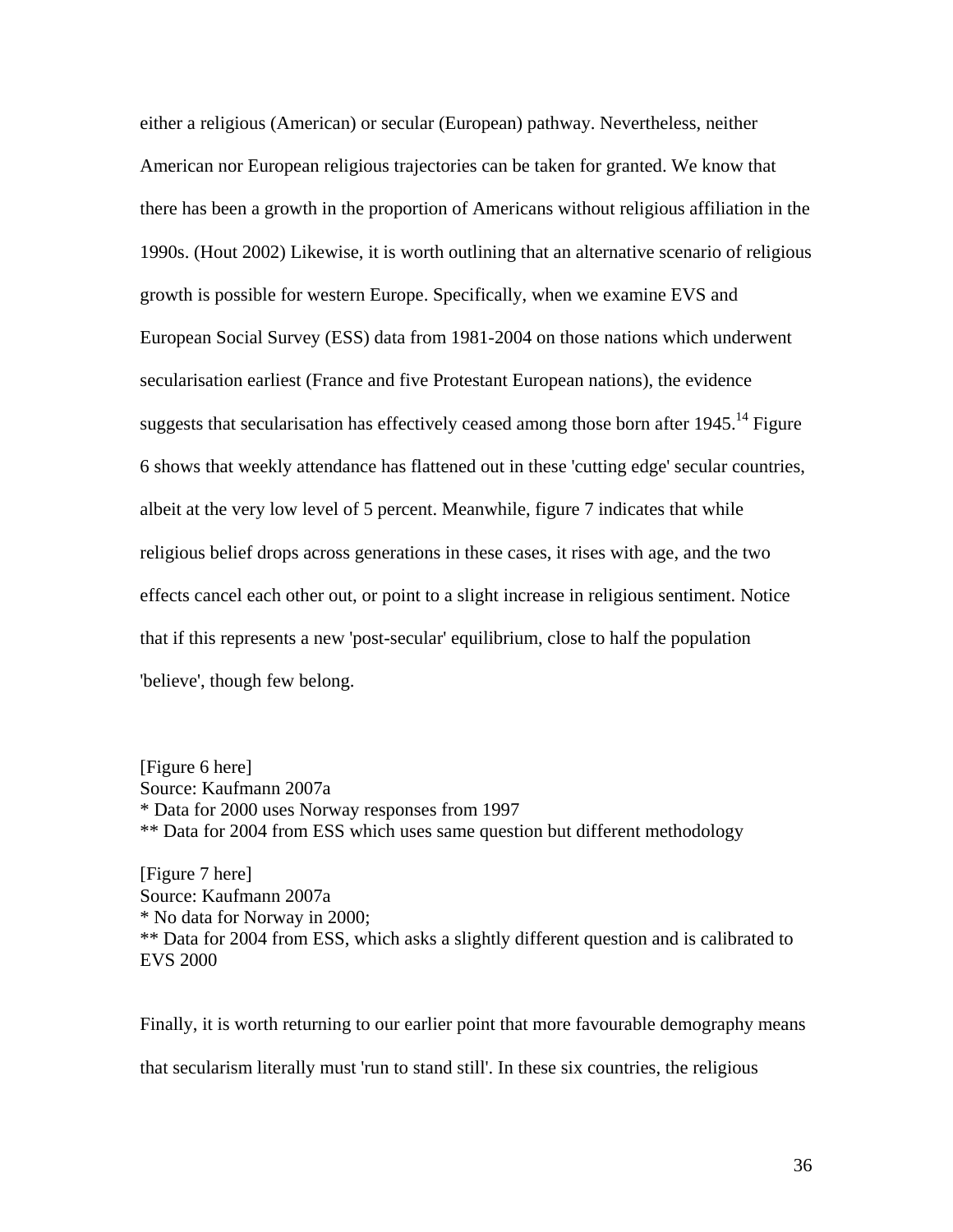population maintains a 10-15 percent fertility advantage, and a more favourable (i.e. female) sex ratio among those in the 15-44 childbearing age range. A recent attempt to project the religious proportion of the population of these countries is reproduced below in figure 8, and suggests that if religious apostasy continues to remain flat in the face of favourable religious demography, the secular proportion of the population of the most secular western European societies will begin to decline by the mid-twenty-first century. The delay in reaching the desecularisation point is strictly related to the demographic momentum of previous generations of secularisation. Furthermore, this projection excludes the highly significant impact of religious immigration! Overall, it seriously questions the notion that the secularisation process 'does not reverse itself'. (Norris and Inglehart 2004: 54) This does not mean that religious revival is inevitable either, but merely casts doubt upon the teleological picture sketched by some exponents of the secularisation thesis.

[Figure 8 here]

Source: Kaufmann 2007b

### **Conclusions**

This paper assesses the claims of developmentalist secularisation theory using data from the WVS, EVS, ESS and World Bank. Though higher income and education, two key human development indicators specified by Norris and Inglehart (2004), appear to be linked to lower religiosity in national-level bivariate correlations, these relationships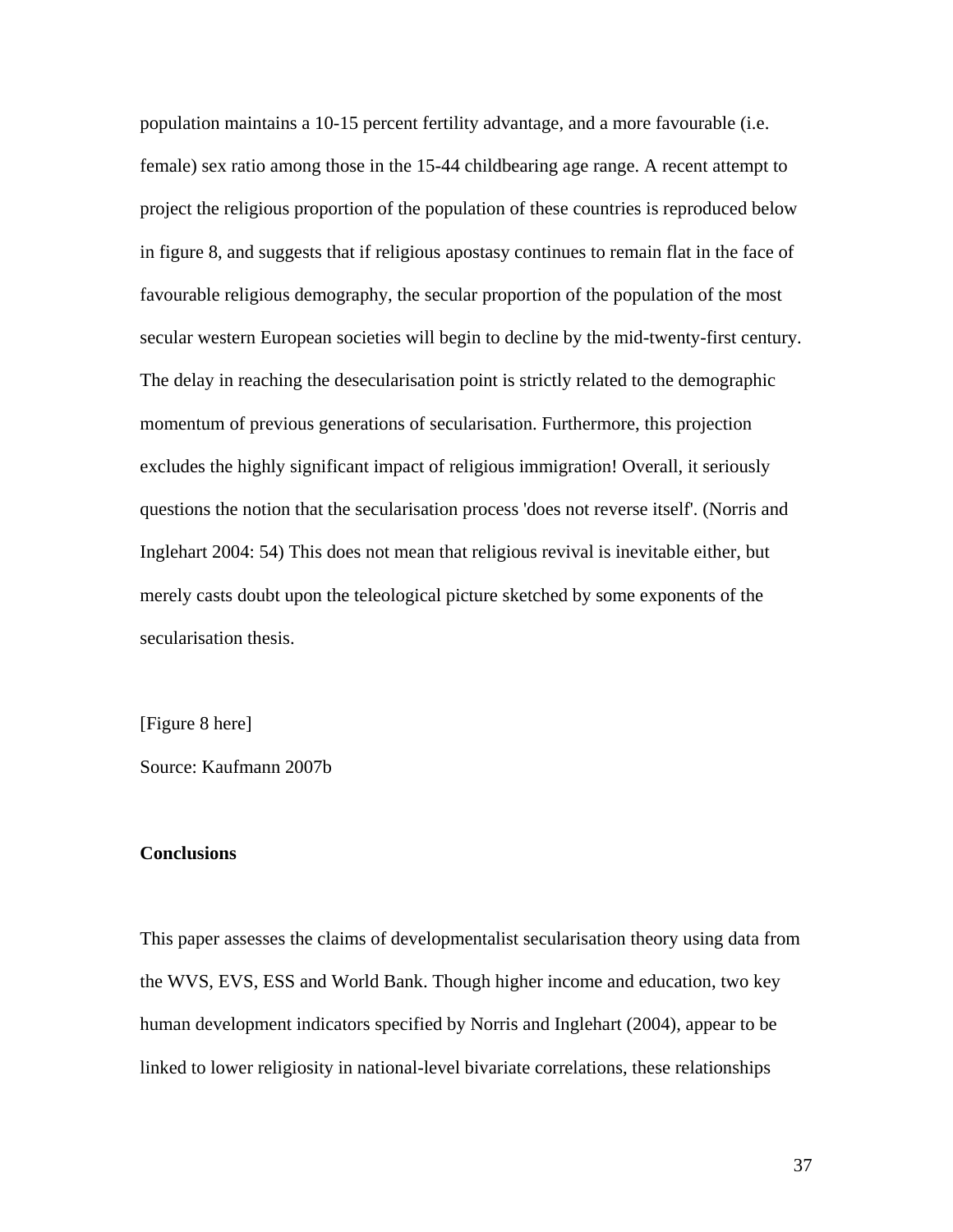break down under even the most basic multivariate analyses. Moreover, a multilevel model of the relationship between human development and religiosity suggests that raising per capita income levels will have no effect on religiosity beyond an early stage of development. Indeed, rising national education levels seem to be associated with *higher* religiosity. Within developed countries, high earners are less religious than low earners, but in view of the insignificant national-level effects, this probably reflects relative rather than absolute income dynamics. Meanwhile, higher education levels play no role in lowering religiosity in rich countries.

For Norris-Inglehart, high fertility in developing countries is a key driver of global religiosity. This paper endorses this part of their analysis. Human development is clearly linked to lower individual fertility, but, as with religiosity, this effect falls away dramatically in developed societies. Overall, we find that human development generally exerts a weaker effect on religiosity and fertility in developed countries than in developing ones. Moreover, individuals in rich countries tend to deviate more widely from national religious norms than their counterparts in developing countries. In developed societies, the specified and unspecified characteristics of *individuals* come to play a greater role than national features in explaining variations in private religious belief. One explanation is that as societies develop, individuals and their subcultures become more detached from national patterns and traditions of religious behaviour. Traditional religiosity comes to be replaced by self-conscious religious identity in the same way that unreflexive traditional ethnic cultures were superseded by self-conscious ethnic or nationalist movements. One can conceptualise this as a form of deregulation of the religious marketplace, which can lead to secularisation as religious conformity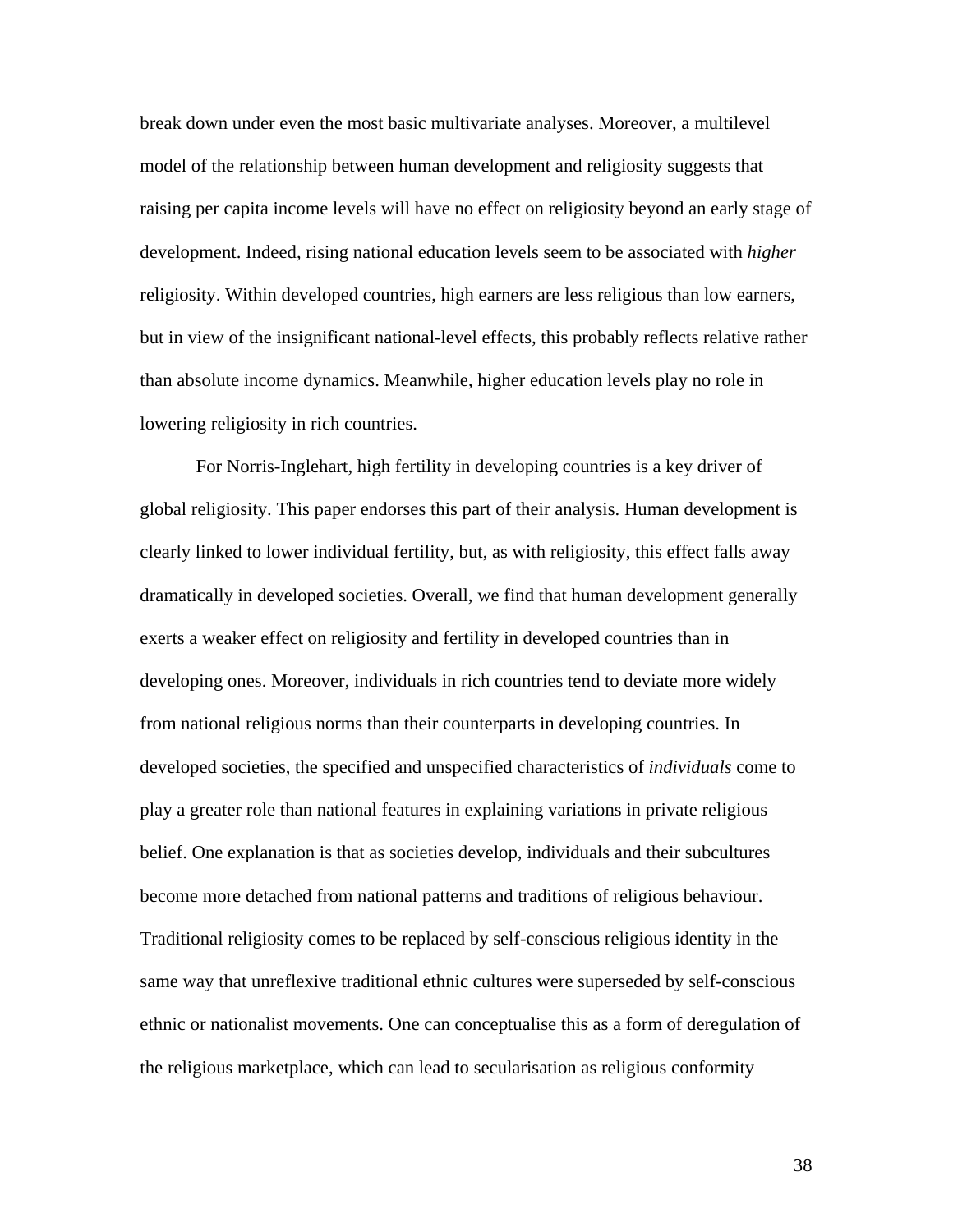declines and some choose not to classify themselves as religious. However, the ensuing secular-religious fertility differentials and, possibly, religious immigration can reverse these trends. In this sense, this paper combines elements of the religious markets, secularisation and religious demography paradigms.

 These findings cast doubt on the role of higher education and income levels in promoting secularisation - especially after the earliest stages of development. However, this research is compatible with Steve Bruce's theory of secularisation. It accepts that differentiation can lead to mainstream secularisation while religious subcultures survive by self-consciously orienting themselves against the mainstream. The only issue remains the relative size of these religious subcultures. While theorists of secularisation imply that such subcultures will be relegated to the fringes of society, our research posits that religious individuals and subcultures may well expand because of a reduced *rate* of secularisation, religious fertility advantage over the nonreligious, and religious immigration. Eventually, it is conceivable that the religious may re-emerge as the mainstream. An examination of those northwestern European societies which have secularised earliest shows that, based on current demographic and religious indicators, we are likely to see a reversal of secularising trends in the twenty-first century. This is the case even in the highly unlikely event that immigration to these countries - which tends to be disproportionately religious - ceases.

We might think of the problem as analogous to the relationship between immigration ('religious demography') and assimilation ('apostasy') into a secular population. Assimilation may conquer demography, but the outcome is never predetermined. If we examine the history of human migration and ethnicity, even in a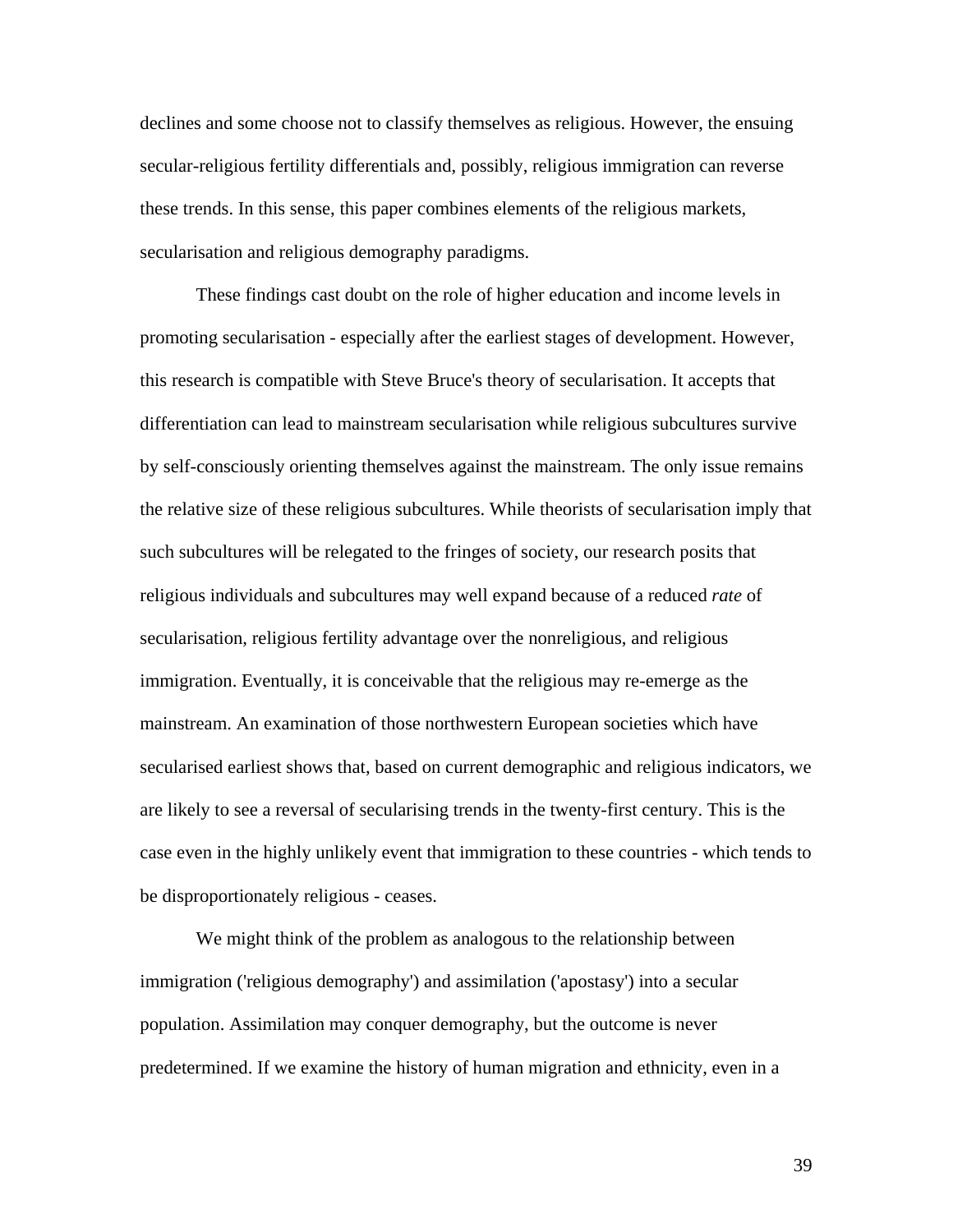restricted setting like the British Isles, there are cases where demography has culturally triumphed (i.e. Anglo-Saxons displacing Britons as the dominant ethnic group from the sixth century) and cases where assimilation has emerged the cultural victor (i.e. Normans in England and Ireland becoming assimilated to their host cultures after 1066). The religious future of mankind will be determined by the balance between these competing processes rather than purely by assimilation to secularism.

This paper maintains that secularism currently has an inbuilt demographic disadvantage which transcends developing and developed countries and can only be overcome through mass assimilation to a dynamic secular message. The evidence presented here shows evidence of 'post-secular' exhaustion in northwestern Europe. It indicates that the worldwide fate of secularism has little to do with material advancement. Instead, secularism's future may be determined by its ability to return to an earlier dynamism, with origins in Renaissance Italy's resistance to papal control and an early efflorescence during the Enlightenment in the eighteenth century. Secularism subsequently gained popular traction in alliance with liberal, socialist and nationalist movements in the nineteenth and twentieth centuries which attempted to wrest state power from conservative religious opponents. (Baycroft and Hewitson 2006) In the absence of such inspiration, secularism could well lose momentum, in which case today's developing countries may become even more likely to avail themselves of a more religious, 'American' route to modernity.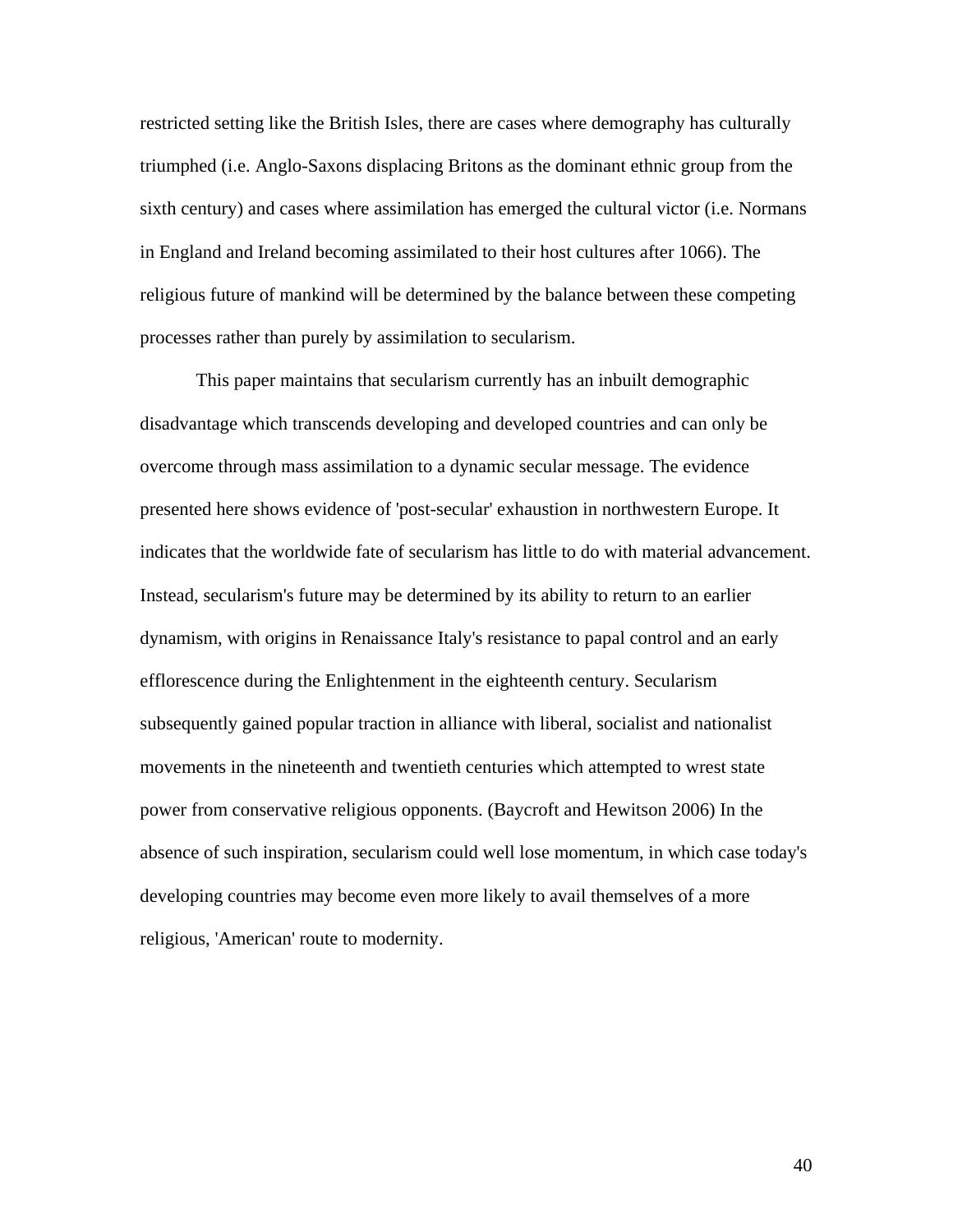# **References**

Adsera, A. 2004. 'Marital Fertility and Religion: Recent Changes in Spain', Bonn: Institute for the Study of Labor (IZA) Discussion Paper 1399

Ali, K. 1978. *Agricultural Modernization and Human Fertility in Developing* 

*Countries* (Nashville, TN; Vanderbilt University, Unpublished PhD Dissertation)

Baycroft, T. and M. Hewitson. 2006. *What is a Nation?: Europe: 1789-1914* (Oxford: Oxford University Press)

Bell, Daniel. 1996 [1976]. *The Cultural Contradictions of Capitalism* (New York, NY: Harper Collins)

Bellah, Robert N. 1996 (1985) *Habits of the Heart*, 2nd ed. (London: University of California Press)

Berghammer, C., D. Philipov and T. Sobotka, 'Religiosity and demographic events: a comparative study of European countries', paper delivered at European Population Conference (EPC), Liverpool, 2006

Berman, E., 2000. 'Sect, subsidy, and sacrifice: an economist's view of ultra-orthodox Jews', *Quarterly Journal of Economics*, 115 (3), 905-953.

Berman, E., L. Iannaccone and G. Ragusa. 2005. 'From Empty Pews to Empty

Cradles: Fertility Decline Among European Catholics,' *National Bureau of Economic* 

*Research* working paper <http://papers.nber.org/papers.html>

Bruce, Steve. 1998. *Comparative Protestant Politics* (Oxford: Oxford University Bruce, Steve (ed.). 2002. *God is Dead* (Oxford: Blackwell)

Connor, Walker, *Ethnonationalism: the quest for understandin*g (Princeton, N.J.:

Princeton University Press 1994)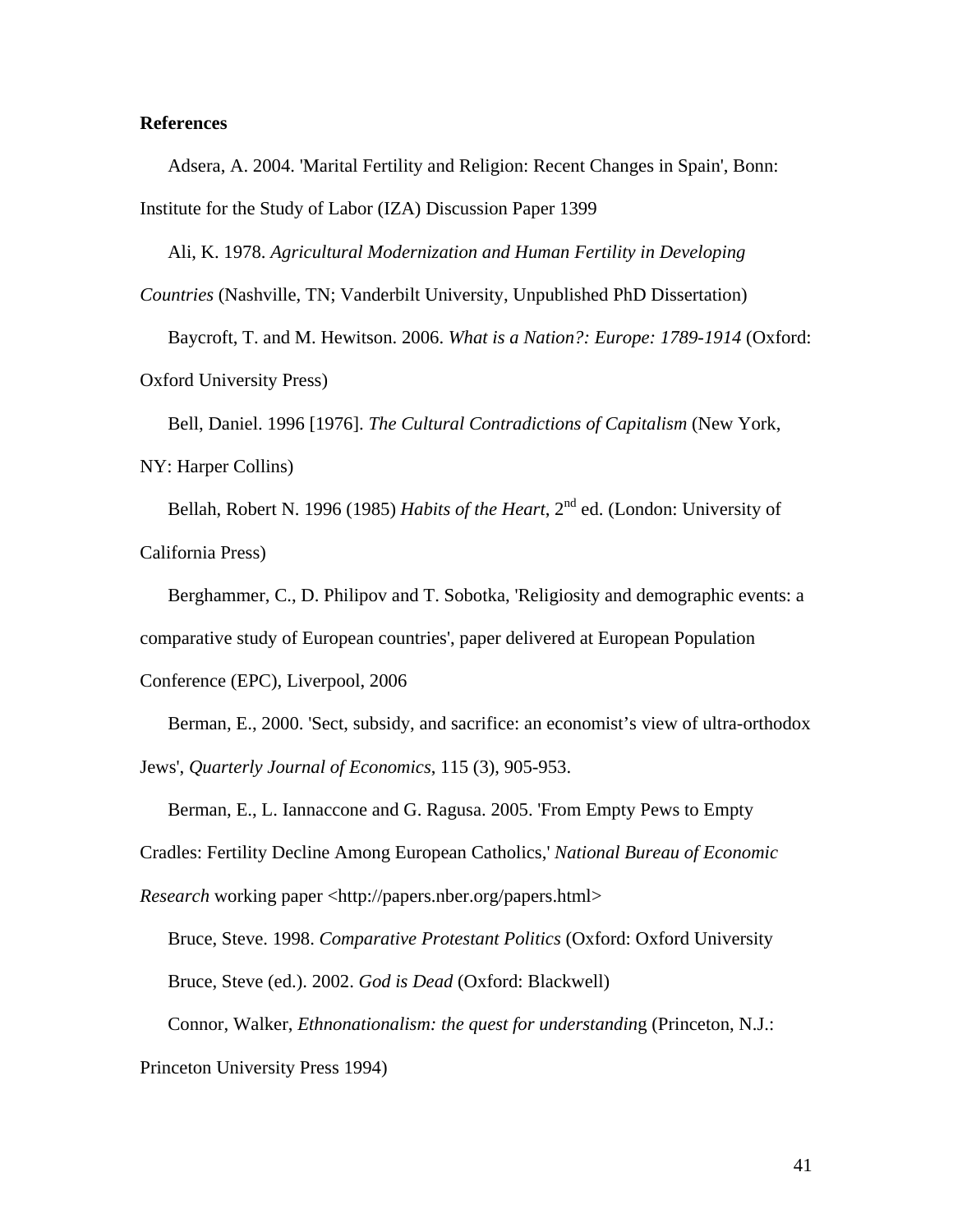Davie, Grace. 1994. *Religion in Britain Since 1945: Believing Without Belonging*  (Oxford: Blackwell)

Davie, Grace. 2002. *Europe: the exceptional case : parameters of faith in the modern world* (London : Darton Longman & Todd)

Durkheim, Emile. [1893] 1984. *The Division of Labour in Society* (Houndsmills & London: Macmillan)

Durkheim, Emile. 1995. *The Elementary Forms of Religious Life* (New York, London: Free Press)

Fargues, P. 2000. 'Protracted National Conflict and Fertility Change: Palestinians and Israelis in the twentieth century,' *Population and Development Review*, Vol.26, No.3, pp.441-482

Fargues, P. 2001. 'Demographic Islamization: Non-Muslims in Muslim Countries, *SAIS Review*, vol. XXI, no. 2, pp. 103-16

Frejka, T. and Westoff, C. F. 2006. 'Religion, religiousness and fertility in the U.S. and in Europe,' Rostock, MPDR Working Paper WP-2006-013.

Gerth, H.H. and C. Wright Mills. 1946. *Max Weber: Essays in Sociology* (New York: Oxford University Press)

Giddens, Anthony. 1991. *Modernity and Self-Identity* (Cambridge: Polity Press)

Goujon, A., V. Skirbekk, K. Fliegenschnee and P. Strzelecki. 2006. 'New Times, Old Beliefs: Projecting the Future Size of Religions in Austria', VID Working Papers 01/2006 (Vienna: Vienna Institute of Demography)

<http://www.oeaw.ac.at/vid/publications/p\_vid-workingpapers.shtml>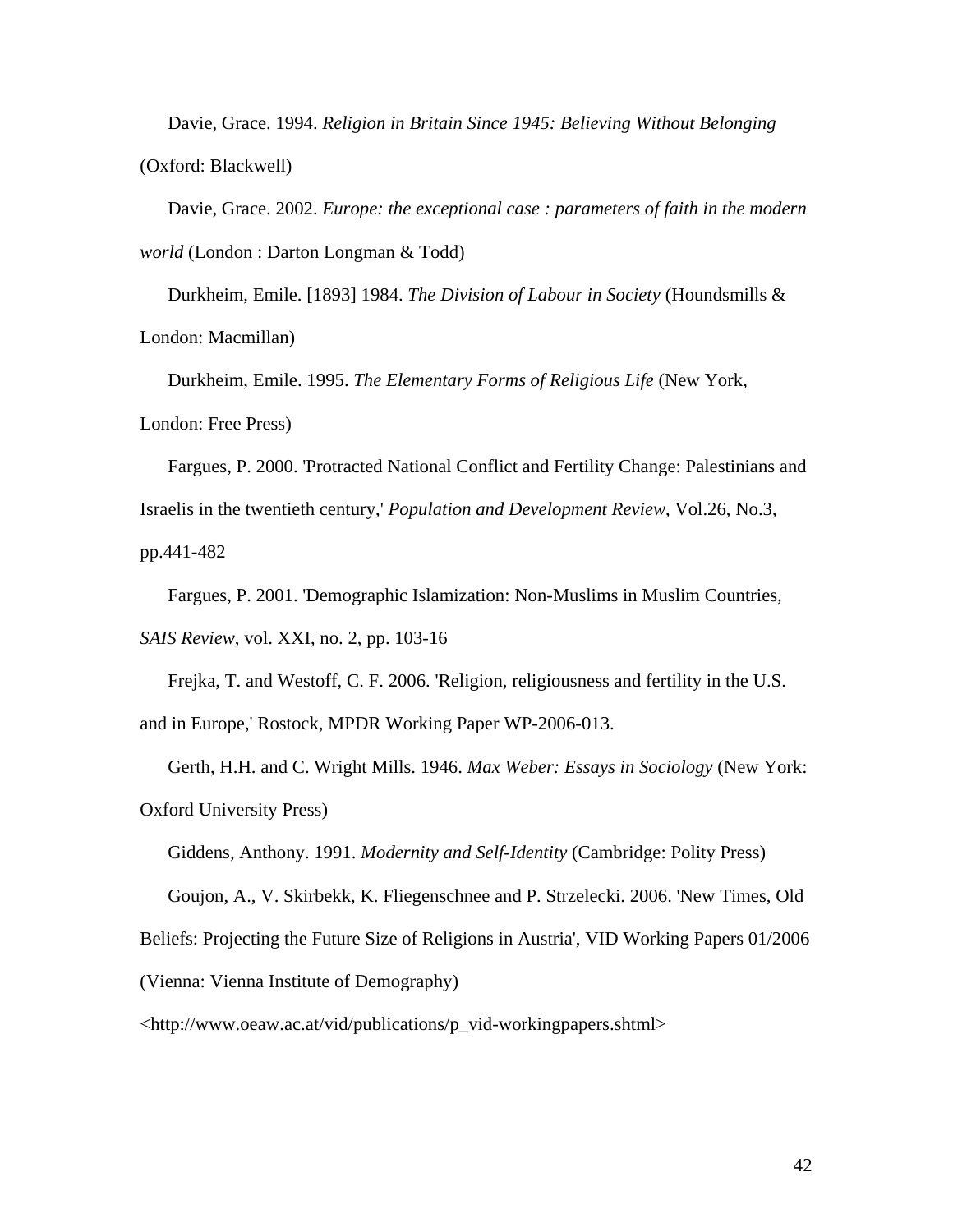Greeley, A. 2002. *Religion in Europe at the End of the Second Millennium: A* 

*Sociological Profile* (New Brunswick, NJ: Transaction)

Halman, Loek and Veerle Draulans. 2006. 'How secular is Europe?', *The British Journal of Sociology*, Vol.57, Iss. 2, pp. 263-88

Hayes, B. 1996. 'Gender Differences in Religious Mobility in Britain', *British Journal of Sociology*, Vol. 47, No. 4, pp. 643-56

Hout, M. and C. Fischer. 2002. 'Why More Americans Have No Religious

Preference,' *American Sociological Review*, Vol. 67, No. 2, pp. 165-90

Hout, M., A. Greeley and M. Wilde. 2001. 'The Demographic Imperative in Religious Change in the United States', *American Journal of Sociology*, Vol. 107, No. 2, pp. 468– 500

Hutchinson, John. 1987. *The Dynamics of Cultural Nationalism* (London: Allen & Unwin)

Kaufmann, Eric. 2007a. 'The End of Secularisation in Europe?: A Demographic Perspective', working paper, available at: <http://www.sneps.net/RD/religdem.html>

Kaufmann, Eric. 2007b. ' A Dying Creed?: The demographic contradictions of liberal capitalism', ESRC UPTAP briefing paper, March. Also available at: <http://www.uptap.net>

Kraybill, D., Bowman, C., 2001. *On the Backroad to Heaven: Old Order Hutterites, Mennonites, Amish, and Brethren* (Baltimore, MD: The Johns Hopkins University Press)

Lehrer, Evelyn L. 1996. 'Religion as a determinant of marital fertility,' *Journal of Population Economics*, vol. 9(2), pp. 173-96.

Lesthaeghe, Ron & L. Neidert. 2005. 'The "Second Demographic Transition" in the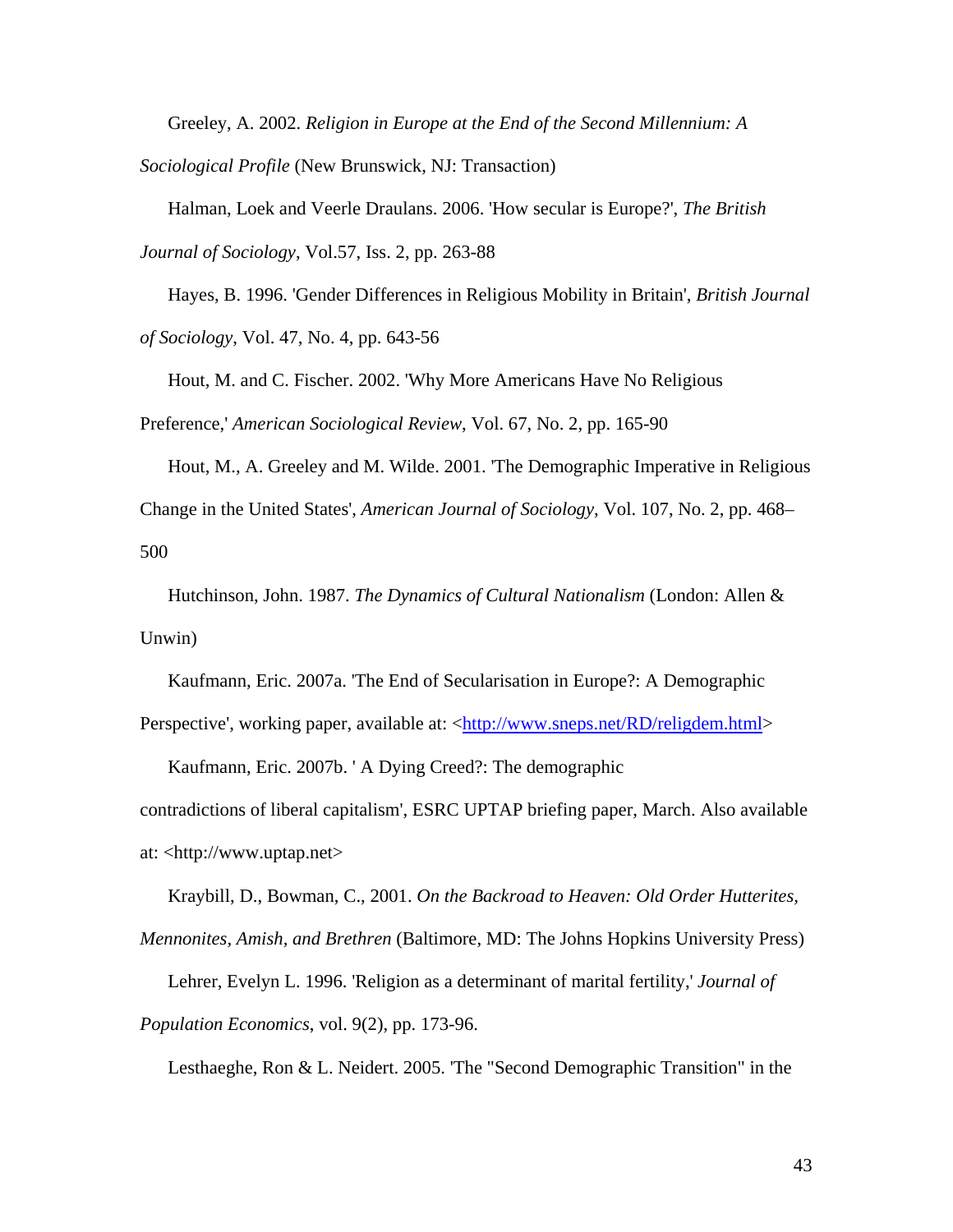US: Spatial Patterns and Correlates', ID working paper

<http://www.vub.ac.be/SOCO/Lesthaeghe.htm>

Lutz, Wolfgang, Warren C. Sanderson, and Sergei Scherbov. 2004. *The End of World Population Growth in the 21st Century: New Challenges for Human Capital Formation and Sustainable Development* (London: Earthscan)

Marx, Karl. 1973. *The Revolutions of 1848* (London: Penguin)

McCleary, R. and R. Barro. 2006. 'Religion and Political Economy in an International

Panel', *Journal for the Scientific Study of Religion*, Vol. 45, No. 2, pp. 149–75

Norris, Pippa and Ronald Inglehart. 2004. *Sacred and Secular: Religion and Politics Worldwide* (Cambridge: Cambridge University Press)

Novak, Michael 1972 *The Rise of the Unmeltable Ethnics: Politics and Culture in the* 

*Seventies* (New York, NY: Macmillan)

Roof, Wade Clark and William McKinney. 1987. *American Mainline Religion: Its* 

*Changing Shape and Future* (New Brunswick: Rutgers University Press)

Sherkat, Darren E. 2001. 'Tracking the Restructuring of American Religion: Religious Affiliation and Patterns of Religious Mobility, 1973-1998', *Social Forces*, Vol. 79, No. 4, pp. 1459-93

Smith, M. 1995. 'Time Serial Designs and Cross-Sectional Designs: Uncovering the Structural Logic of Pooled Analyses', paper presented at the *American Political Science Association* 

Stark, R. and Roger Finke. 2000. *Acts of Faith: Explaining the Human Side of Religion* (Berkeley; University of California Press)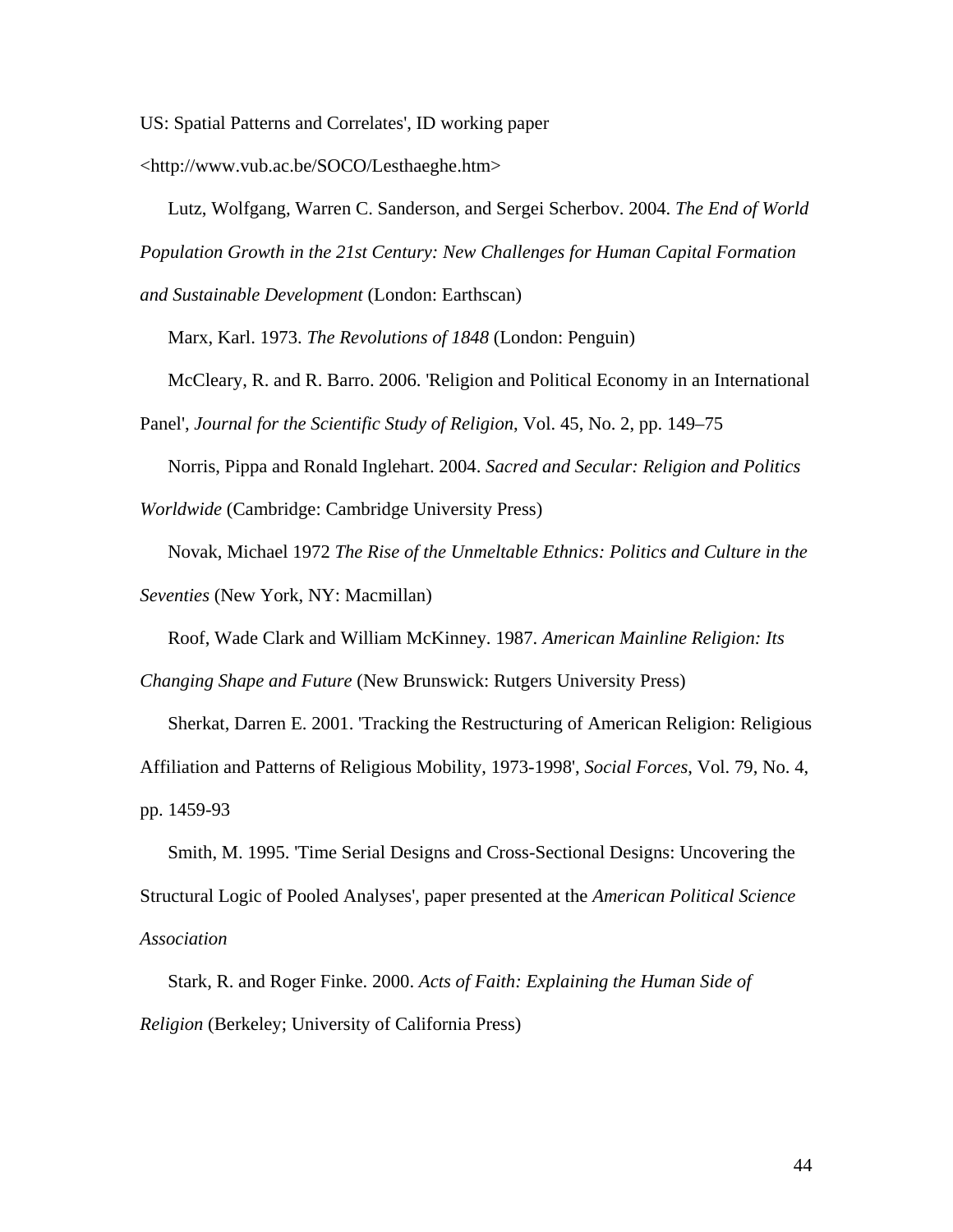Stark, Rodney and Laurence R. Iannaccone. 1994. 'A Supply-Side Reinterpretation of the "Secularisation" of Europe,' *Journal for the Scientific Study of Religion*, Vol. 33, No. 3, pp. 230-52

Stark, Rodney. 1996. *The Rise of Christianity : a Sociologist Reconsiders History* (Princeton, N.J : Princeton University Press)

Surkyn, J. and R. Lesthaeghe, 2004, 'Value Orientations and the Second Demographic

Transition (STD) in Northern, Western and Southern Europe: An Update,' *Demographic* 

*Research*, Special Collection 3, Article 3 <www.demographic-research.org>

van de Kaa, D. 1987. 'Europe's Second Demographic Transition', *Population* 

*Bulletin*, 42:1, pp. 1-57.

Voas, D. 2003. 'Intermarriage and the Demography of Secularisation', *British Journal* 

*of Sociology* 54(1): 83-108

Voas, D. and A. Crockett. 2005. 'Religion in Britain: Neither believing nor

belonging', *Sociology* 39(1): 11-28

Wattenberg, Ben. 2004. *Fewer: How the New Demography of Depopulation will* 

*Shape our Future* (Chicago: Ivan R. Dee)

Westoff, Charles F. and E. Jones. 1979. 'The End of "Catholic" Fertility,'

*Demography* 16(2), pp. 209-217.

 $\overline{a}$ 

Wickham, Carrie R. 2002. *Mobilizing Islam: Religion, Activism, and Political* 

*Change in Egypt* (New York: Columbia University Press)

<sup>&</sup>lt;sup>1</sup> This paper has been made possible by a grant from the Economic and Social Research Council's 'Understanding Population Trends and Processes' (UPTAP) Programme.

 $^2$  This relationship was not, however, tested through multivariate analysis.

 $3$  These trends appear to be related to political developments (i.e. the association between religiosity and the Republican party), and a majority of the nonreligious hold conventional religious ideas such as believing in God. (Hout and Fischer 2002)

<sup>&</sup>lt;sup>4</sup> The difference is especially marked in the progression from the second to the third child. (Adsera 2004)